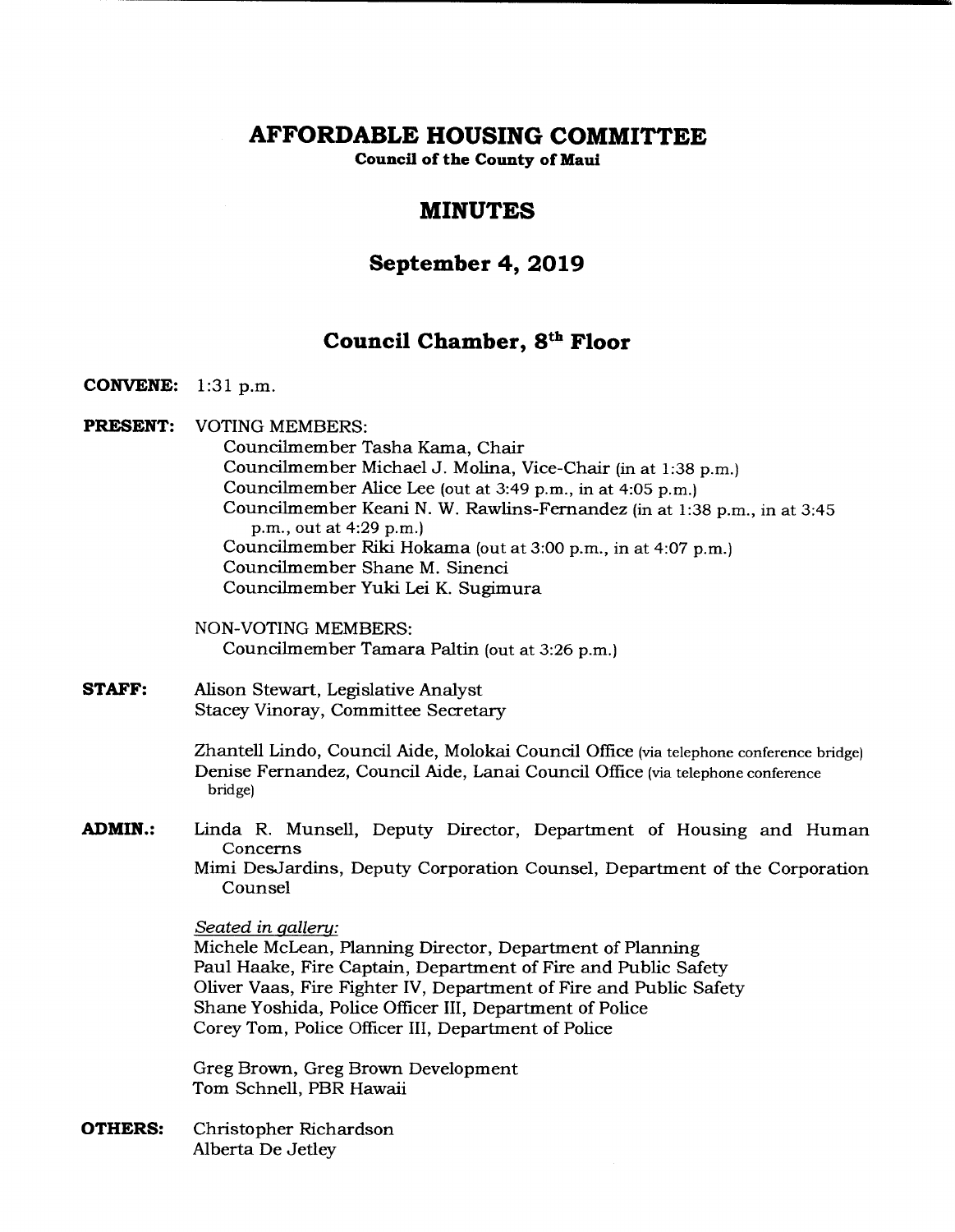## **September 4, 2019**

| <b>PRESS:</b> | Akaku--Maui County Community Television, Inc.                |
|---------------|--------------------------------------------------------------|
|               | Additional attendees (32)                                    |
|               | Mapuana Samonte                                              |
|               | <b>Mark Deakos</b>                                           |
|               | Dallas Castillon                                             |
|               | Kosei Nagata                                                 |
|               | Brian Klingbail                                              |
|               | Julia Alos                                                   |
|               | Kimo Kinimaka                                                |
|               | Kimokeo Kapahulehua                                          |
|               | Marilyn Montaigne                                            |
|               | Sasha Taylor                                                 |
|               | Randy Mulcoy                                                 |
|               | <b>Basho Elliot</b>                                          |
|               | Kenneth Ginsberg                                             |
|               | Michael Williams, President, Maui Tomorrow                   |
|               | Jade Wilson                                                  |
|               | Tom Blackburn-Rodriguez, Executive Consultant, Go Maui, Inc. |
|               | Erwin Fagaragan                                              |
|               | Aaron Coon                                                   |
|               | Conrad Oandasan                                              |
|               | George Brown                                                 |
|               | Van Fischer                                                  |
|               | Shyloh Stafford-Jones                                        |
|               | Stephen Webb<br>Fran Mitsumura                               |
|               |                                                              |
|               | Mark Marolf<br>Rose Valle                                    |
|               | Revatua Kemiche                                              |
|               | Mavrick Kigimanang                                           |
|               | Augustine Hosino III                                         |
|               | Trisha Higashi                                               |
|               | Gordon Firestein                                             |
|               | P. Denise La Costa                                           |
|               | Valerie Lester                                               |
|               | Ke`eaumoku Kapu, Kuleana Kuikahi, LLC                        |
|               | Cindy Lester                                                 |
|               | Linda Garcia                                                 |
|               | Joan Martin                                                  |
|               | Lori Sablas                                                  |
|               |                                                              |

**ITEM AH-1(3): INDEPENDENT DEVELOPMENT OF THE MAKILA FARMS PROJECT (LAHAINA)** (MISC)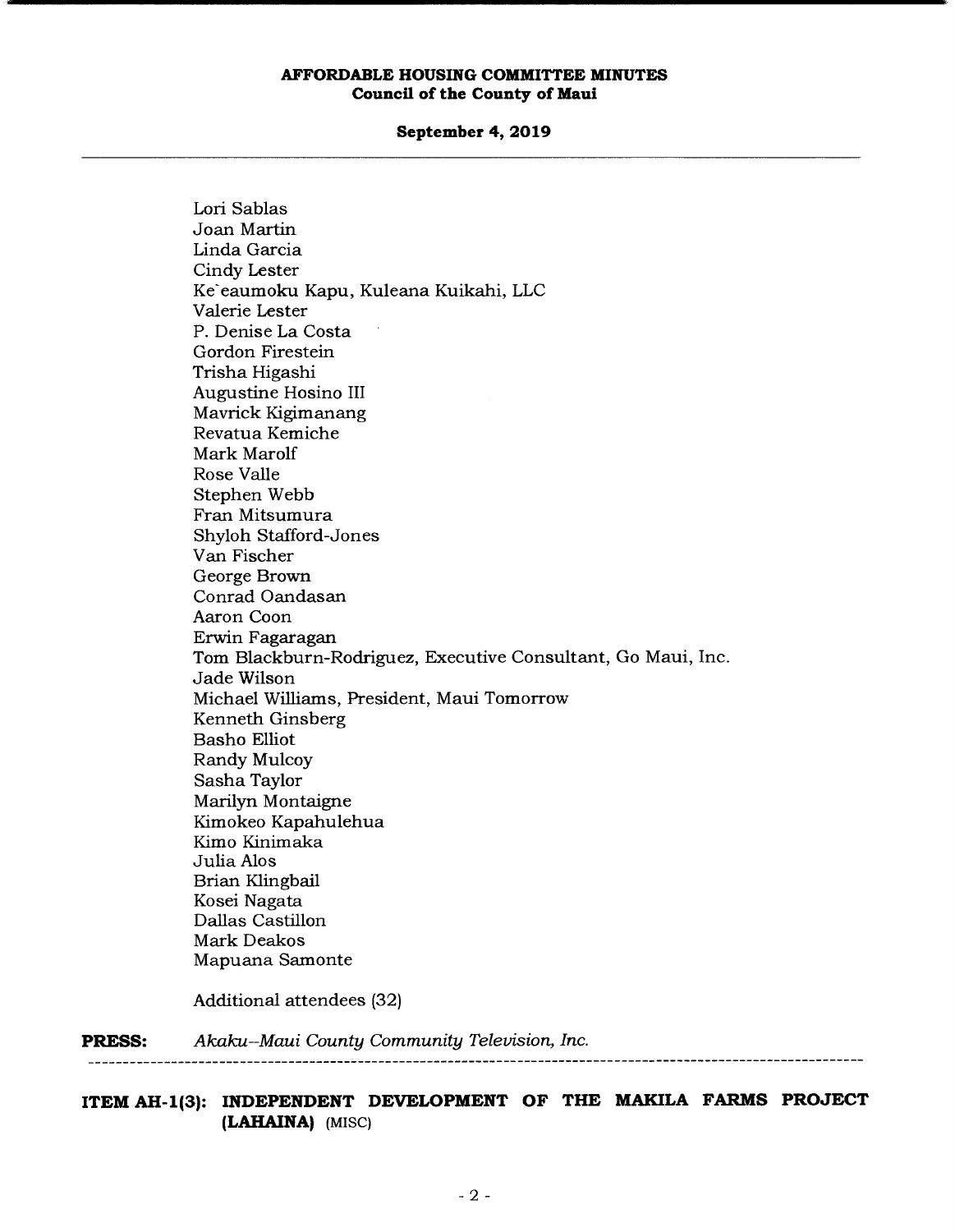## **September 4, 2019**

CHAIR KAMA: . . . *(gavel).* . . The meeting of the Affordable Housing Committee shall now come to order. Today is September 4, 2019 at 1:31 p.m. in the afternoon. Please, if you would all please silence whatever noisemaking devices you may have. My name is Tasha Kama, and I'm the Chair of the Affordable Housing Committee. With us today, we have Member Shane Sinenci. Aloha, Shane.

COUNCILMEMBER SINENCI: Aloha, Chair.

CHAIR KAMA: Member Alice Lee, good afternoon.

COUNCILMEMBER LEE: Madam Chair, as they say in Japan, konnichiwa.

CHAIR KAMA: Konnichiwa. Also, Mr. Riki Hokama, good afternoon.

COUNCILMEMBER HOKAMA: Good afternoon.

- CHAIR KAMA: Thank you. And also with us is Non-Voting Member Tamara Paltin, good afternoon.
- COUNCILMEMBER PALTIN: Aloha, Chair.
- CHAIR KAMA: And Ms. Yuki Lei Sugimura.
- COUNCILMEMBER SUGIMURA: Good afternoon.
- CHAIR KAMA: Aloha. Thank you for coming and thank you for being here. And today also, we have not here with us and a Non-Voting Member is our Chair Kelly King. And I assume that Mr. Molina and Ms. Rawlins-Fernandez will be with us shortly. So, with us, we also have the Department of Housing and Human Concerns, Ms. Linda Munsell. Good afternoon.
- MS. MUNSELL: Good afternoon, Chair.

CHAIR KAMA: And with us from Corp. Counsel, we have Mimi DesJardins. Aloha.

MS. DesJARDINS: Aloha.

CHAIR KAMA: And we have our Committee Staff, Stacey Vinoray, our Secretary; and Alison Stewart, our Legislative Analyst. And then we have our project developers here, Mr. Greg Brown from Greg Brown Development. Aloha. Thank you for being here.

MR. BROWN: Thank you, Chair.

CHAIR KAMA: And Mr. Tom Schnell from PBR Hawaii. So, I'd like to welcome all of you to today's meeting of the Affordable Housing Committee. And there is only one item on our agenda for today, AH- 1(3), the Affordable Housing Projects, Chapter 20 1H, Hawaii Revised Statutes, Independent Development of the Makila Farms Project in Lahaina.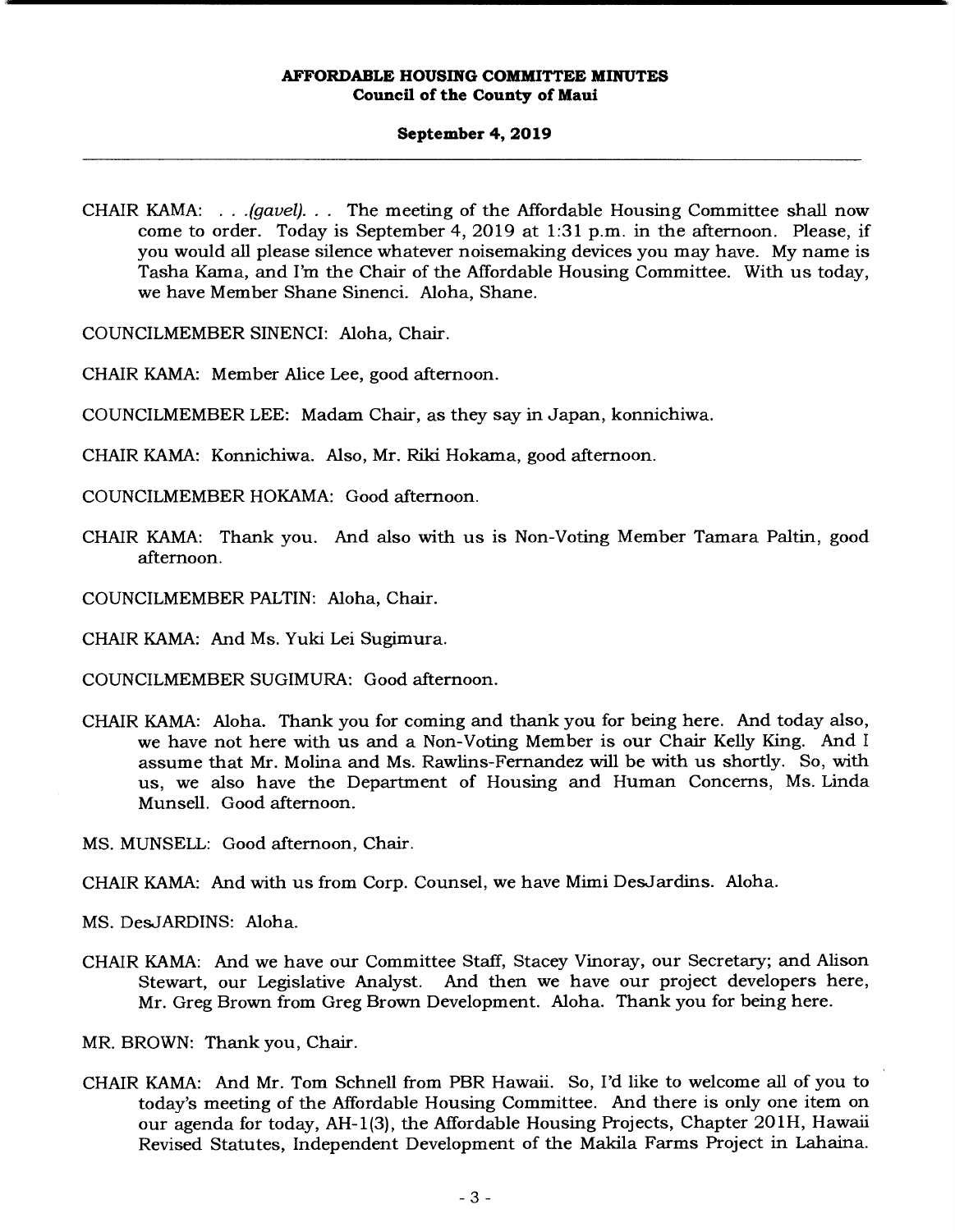## **September 4, 2019**

Since I believe that many of us will be able to benefit from hearing about the proposed Makila Farms Project, prior to the start of public testimony, I will be inviting the project proponents to make a presentation to the Committee. And I ask that the Committee Members would avoid asking any questions and hold on to them until after public testimony today. Also, I'm going to also allow the public to testify. And if you haven't already signed up, please do so now. It is my intent to take all the public testimonies right after our presentation. And after the presentations are done, I will close testimony, and then if there is time for the Council to deliberate. If it runs a little late, then we'll just close public testimony and we will reconvene at a recessed date to deliberate. So, Mr. Brown and Mr. Schnell, would you like to present your project to us right now?

**MR. BROWN: Yes.** 

CHAIR KAMA: Then please do so. Thank you.

## *.BEGIN PRESENTATION...*

- MR. SCHNELL: Good afternoon, Chair Kama. Thank you for having us at your Affordable Housing Committee.
- CHAIR KAMA: Thank you.
- MR. SCHNELL: Good afternoon, Councilmembers.
- CHAIR KAMA: Good afternoon.
- MR. SCHNELL: Thank you for coming, and thank you for this opportunity to allow us to share our ideas and thoughts about Makila Farms. It's a workforce housing project in Launiupoko. With me today is Greg Brown who is the landowner and the developer. We're going to run the presentation where we're going to kind of tag-team. So, we've divided up the areas where we're going to talk about. So, I'll start out. So, Makila Farms is our opening slide. I wanted to...I just want...I wanted to go over our project team with you a little bit. I don't need to go through everything. I've already introduced Greg Brown, and Greg will be speaking soon. I'm Tom Schnell. I'm with PBR Hawaii. We're a land planning firm based in Honolulu but we do work on all islands. We've been in... based in Hawaii for over 50 years, or actually it's 50 years this year, sorry. Warren S. Unemori, Darren Unemori is our Maui project engineer, civil engineer. Tom Nance, water resource management, is our hydrologist, who's one of the most respected hydrologist in the State. Our local traffic engineer was the office of Austin Tsutsumi. And then without going through everybody, also we have an agricultural agronomist consultant that I'll be talking about our agricultural plan that I've provided to the Councilmembers, and it's part of our presentation. And I think I'll leave it at that. Oh, just to orientate you a little bit about the background and location, I'm going to hand it over to Greg. He's going to talk a little bit about Brown Development and his idea and vision for the property.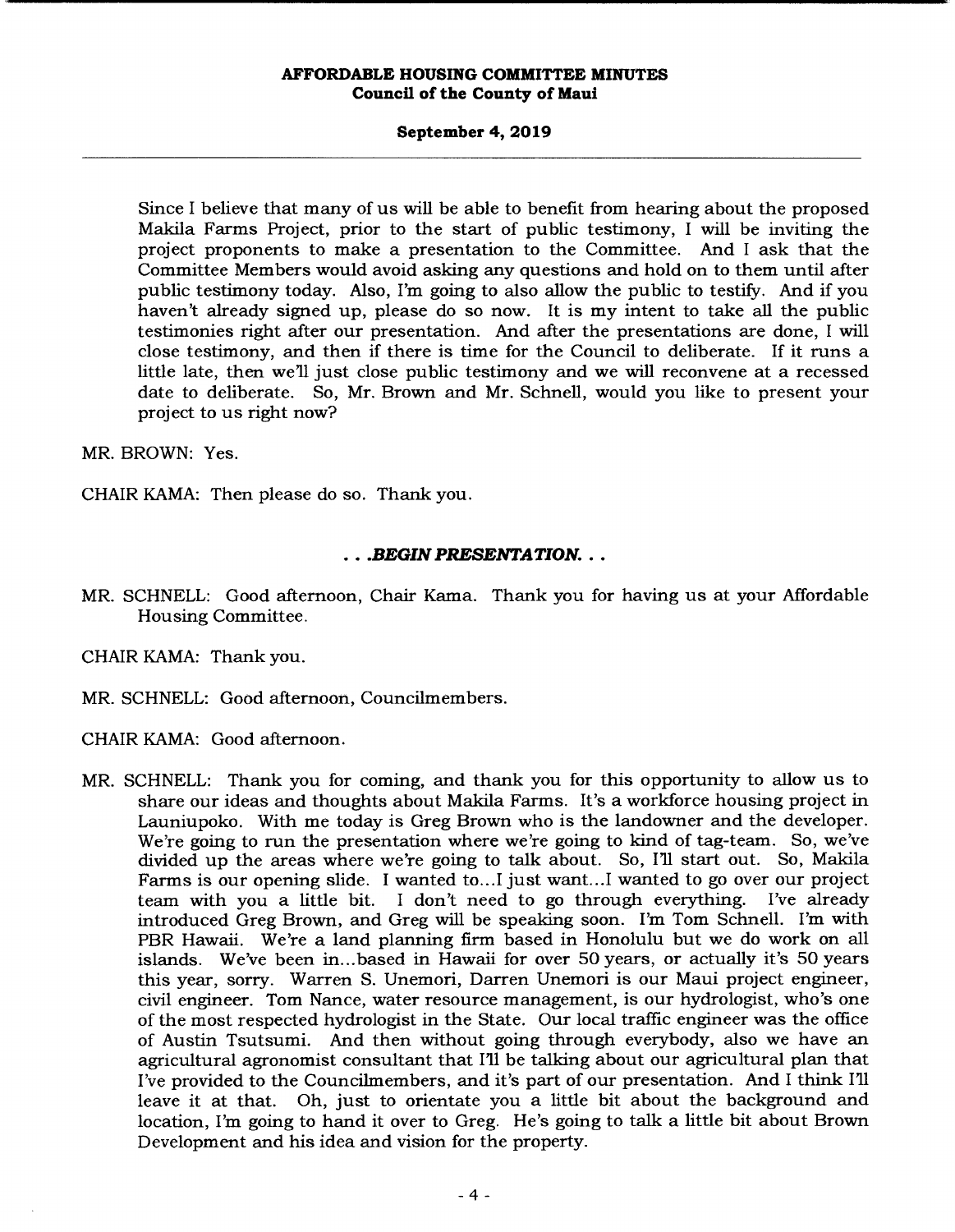#### **September 4, 2019**

- MR. BROWN: Good afternoon, Chair. Thank you, Councilmembers. My name is Greg Brown, and my company is Brown Development. We've been building homes and selling them on Maui since 2003, as well as on Lanai and the Big Island. My family has also been very supportive of agriculture in Hawaii. We live on and operate a cattle ranch with my wife and my children on the Big Island. We provided therapeutic horseback riding to disabled children on Maui. On Lanai, we re-established the 4-H club and set up a community farm with horses, cows, sheep, goats, pigs, and chickens, and taught many families and children in the community how to interact with farm animals and ride horses. And we're actively involved with the Keiki Rodeo on the Big Island. And, you know, you'll see numerous testimonies from West Side businesses and homeowners, I believe there's over a 100 letters of support the last week for the project for myself and for my business. My mission with my business has always been to have the highest standards of construction, to ask my employees to have high personal standards, and to have that translate to our homes and to the service we provide to our customers once they get in our homes. And I believe that we've done that, and I think we can do that with this project. My vision for this project is to put people on the land. It's to put working people on agricultural land, to give workforce buyers a choice that they don't have to live in a multi-family setting on a tiny lot. I want to put kids on agricultural land. When kids grow up on ag land, they lean... learn the meaning of work. They learn lifelong lessons and values working on and maintaining their property with their family. West Maui in Hawaii has turned into a place where only very wealthy people can live on agricultural land. It's a big problem. Look at Kapalua, Plantation Estates, Honolua Ridge, no farms, no ag, 5 to \$15 million homes. Kaanapali with the coffee farms, that's a wonderful coffee operation but a home in there is 4 to \$6 million. If you want to live in Launiupoko, first farm dwellings go for \$3 million to \$11 million. Makila Farms can change this. It can put working people and families on agricultural land. We're going to build market homes on this land too. But these market homes are going to be a part of this workforce community. They're not going to be 3 to \$11 million homes. They're going to be homes similar to lead design that are slightly larger with upgraded features that will hopefully sell to Maui's professionals such as our managers, our entrepreneurs, our doctors, and nurses who are also getting priced out of ag land and would also like to put their families on the land. I think with that, Fil turn it back over to Tom.
- MR. SCHNELL: So, I'm going to go through some orientation and some slides about County zoning and designations. I'll try to get through this quickly. You may be familiar with some of this. But the location is in Launiupoko, the areas outlined in the black dots there. It's 325-acre agricultural lot. It's a little bit bigger. So, total is about 76 acres. This is a photo of the property. The property is on the left on this screen, or on my left looking at it. If you see the road--maybe I can do this, no, oh--this road is newly put in. This is an extension of Punakea Street. Let me go back. The Bypass Highway is over here. It was I think completed 18 months ago or so. There's an underpass from Punakea Street under the Bypass Highway. This all is the Makila Farms area. I wanted to show a mauka view too. So, the property is here. I wanted to point out that there are existing agricultural subdivisions in the area. And with a little bit of irrigation, the land becomes green. And well talk about greening up Makila Farms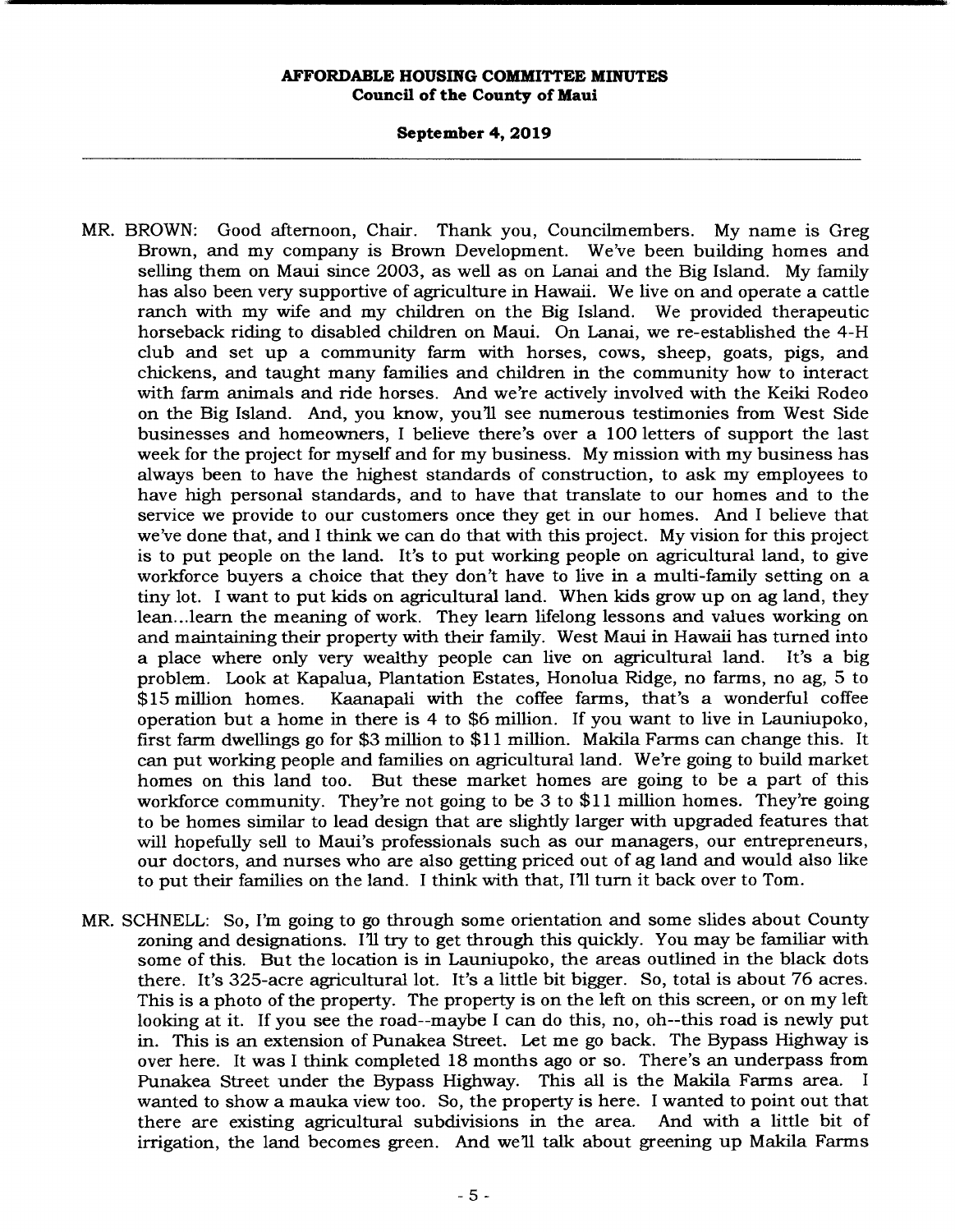#### **September 4, 2019**

also. This is just another shot. This is Haniu Street that runs along the top of the property. So, the property is on the left side here. On the Maui Island Plan, this entire area is within the Rural Growth area, Rural Growth Boundary. I thought that was significant to follow the Maui Island Plan. On the West Maui Community Plan, the designation is Agriculture. The County zoning of the property is also Agriculture. And the State Land Use District Boundary for this area is Agriculture District also. I want to note that we're not asking for exemptions from any of these land use designations. The property will remain in Agriculture, and it will follow the requirements of all of the Agricultural Districts. And when I get into the exemptions, we do need one exception to allow lot widths less than 200 feet that's required under Ag zoning to allow some of the workforce homes, but I'll get into that specifics of that. We also would be asking for an exemption to subdivide these 25 lots into 2-acre lots. So, that would be two exemptions we would be asking for. But we're not asking for an exemption to the Ag zoning overall, and the land will remain in Ag. Also, we would be conforming with the Ag Development Zoning District or standards. So, the road widths, all of the infrastructure requirements would be as required under the Ag Zoning Ordinance. Let me get into a little more easier area. The overview, Greg and I have been working on this project for a couple years now. So, I'm familiar with this. There are a total of 76 acres, approximately, we're proposing 19 workforce homes. That's about 56 percent of the total homes. They're all two-acre lots. All the workforce homes would be built in one phase by Brown Development. Greg has experience in building out homes, and he can build these out quickly. There would be 15 market-rate lots. So, that's about 44 percent of the project. Also, 2-acre-plus lots, those would be built out either by Greg or individual homeowners over a period of time, but probably not all in one phase. We're consistent with the purpose and intent of Chapter 201H, HRS, which is the affordable housing law in the Hawaii Revised Statutes that allows a fast process for approval of affordable housing projects. We're also consistent with the purpose and intent of Chapter 2.96, which is the County of Maui's affordable housing requirement. We do have some changes we'd like to propose that are, increase the affordability greater than what was required under 2.96. And we have been working with the Department of Housing and Human Concerns regarding the processing of the application. This is our concept plan. So, if you can see here, the lots in this area that are in letters would be the market-rate lots. The lots that are provided with numbers are the workforce housing lots. So, I was... getting back to the lot width, these lots on the bottom area here, they're all 2 acres but the lot width is about a 115 or 120 feet. The Zoning Code on the Ag District requires 200-foot-wide lots. So, while they're two acres, they're a little bit narrower so we can fit more workforce housing units in. In compliance with the Maui Island Plan, over 80 percent of the area will be open space, greenbelt areas, ag areas, and setbacks, including if we go back here, this area here is a 500-foot buffer here that's in this hatched area from the Lahaina Bypass Highway, which is required under the Maui Island Plan. This will be home.. .owned by the homeowners but it's a no-build area where folks can't build, and I'll get into the ag plan for that in a minute. There will be no short-term rental homes, bed and breakfast operations, or transient vacation rentals. Those will be deed restrictions. So, even for the market-rate units, we.. .will not be allowed to, if you apply for a permit, the Planning Department will know there's a deed restriction on these. No further subdivision of the lot is allowed under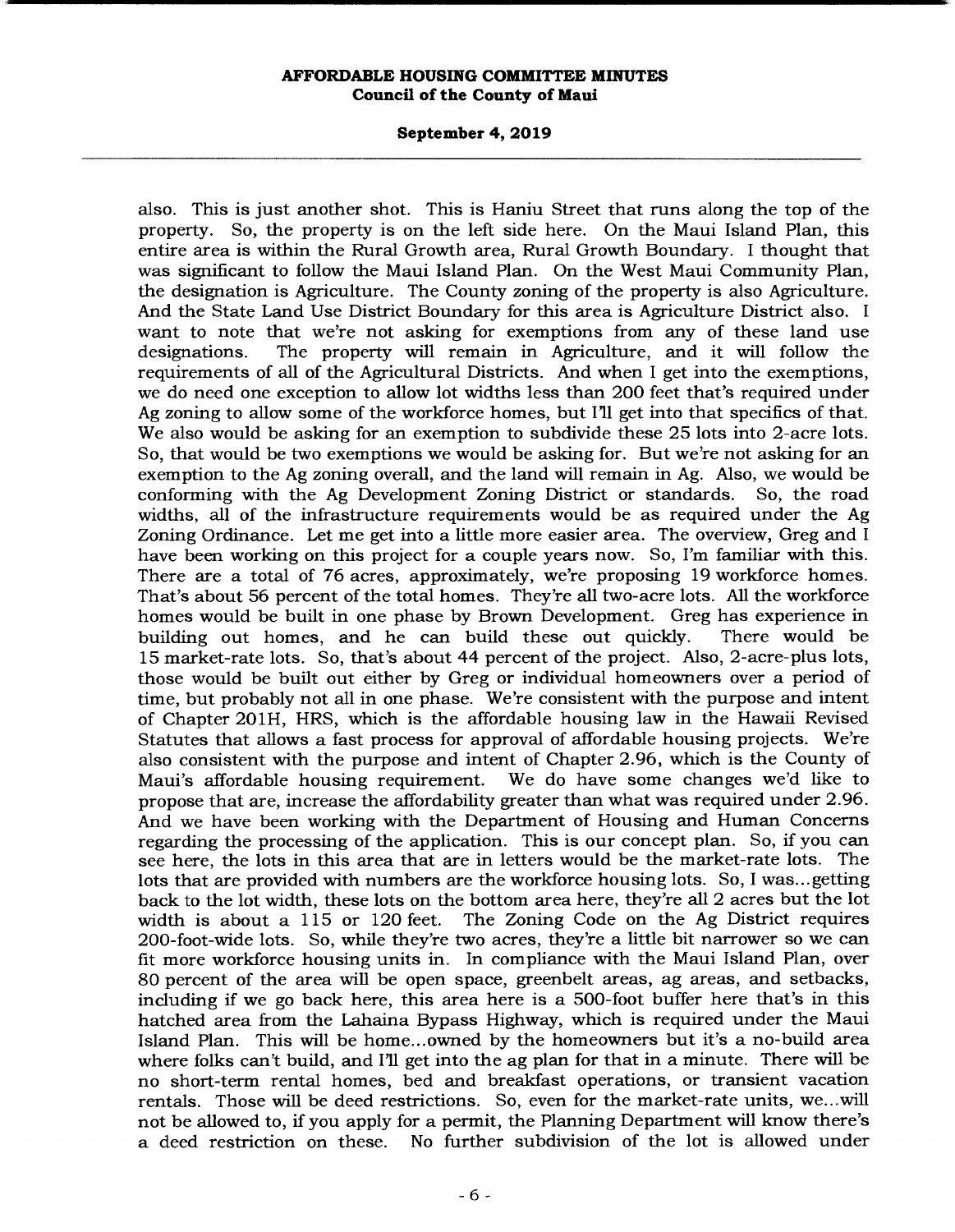#### **September 4, 2019**

Chapter 19.30A. That's the Ag Zoning Ordinance. And there is an existing mauka-makai trail on the property. It's an easement, and well respect that easement. So, I wanted to go back to the concept plan, and then I wanted to quickly move to the ag farm plan. And, Councilmembers, we provided you handouts of this. We've recently brought an agricultural agronomist consultant. He's here today, and he's taught us a lot about how we can make this productive farmland. So, going back this way, these will be the concept plan as planned, and this is an overlay. So, the dark green bubble areas you see would be agriculture areas that would be designated for cattle ranching on the bottom, and then we're proposing a cultural resource cultivation area on the top. And the idea is that these would be easements over the land. So, the folks would still own the land but these groups would be able to use that land for group cultivation for large cultivation. When talking to lots of folks, we heard concerns that people with a two-acre lot may not be able to maintain a two-acre lot and keep it green and put in the infrastructure. So, these operations would do that, and it would maintain the ag operation and have a better, greater area for consolidated ag use. We also heard from the Fire Department that if homeowners don't maintain their property and it's dry brush, there's greater risk for fire. So, this provides what I've learned is called defensible space, where there's a wide green area between some of the homes. I think I went over most of these things but just to talk about the ag easement benefits, it ensures ag uses on the land. It lessens large-lot maintenance for the workforce homeowners. It still provides space for small-scale homeowner farms and gardens. So, even the area where they do build their home, it's still about 30,000 square feet. So, folks can still have their own garden or small farm operation. I've learned also that through this process and on.. .of the ag plan, there would be a process to regenerate the soil, to bring the soil back to productivity. And we talked about the decrease in fire hazard. Let's talk about affordability. So, just some numbers and statistics. The medium sales price... median sales price in Lahaina year-to-date, 2019, it was \$750,000 for a single-family home. And I know maybe even August was even higher, maybe about 850, but this is the year-to-date average. A condo was 518,000. We're proposing workforce homes to buyers earning between 50 and a 100 percent of the median income. Chapter 2.96 requires 80 to 140 percent of the median income. So, we're significantly bringing down that price range. The way to read the numbers here on the first... let's just take the first line for example, a one-bed, one-bath, for somebody that would be earning 40 percent or sorry, 50 percent on the median income, somebody making approximately \$42,000 a year, the starting price would be a \$161,000. This was for the home and the two-acre lot. And just going across the line there, it depends on your income level, the price that would.. .the house would be...that you would pay. So, if you were making a 100 percent of the median income, the same house would cost 323 'cause it's a graduated scale according to what buyers can afford. I wanted to let Greg talk about the bottom point, which is a significant point.

MR. BROWN: Yes. So, we're going to let the lottery winner choose the size of the home that they can afford. For example, if somebody in the 40 percent or in the 50 percent income making 41,000 draws a ticket, and if they're single, say they're a single teacher, and they can't afford a three or four-bedroom home and they want a one-bedroom home, well build them a one-bedroom home for a 161,000. And all of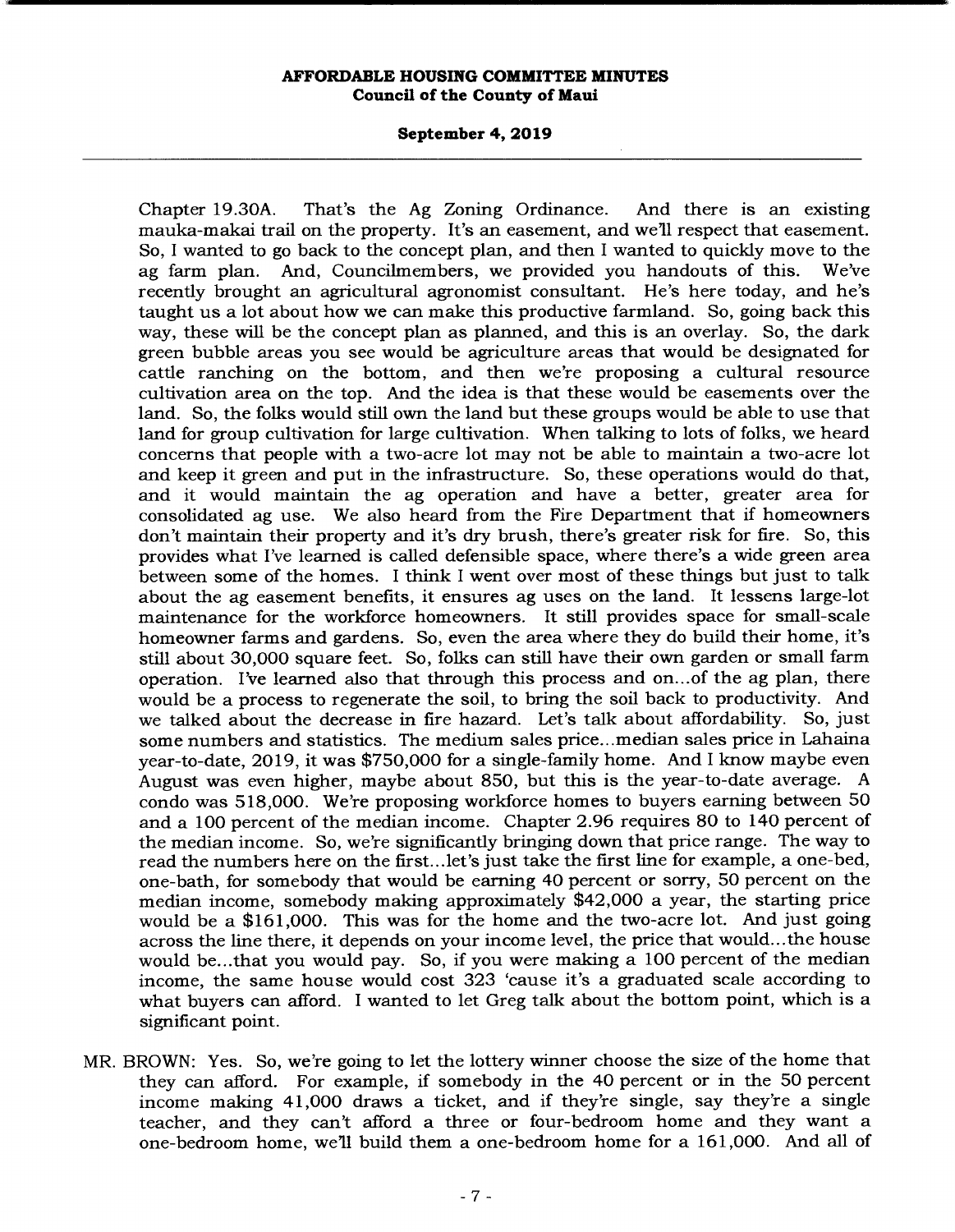#### **September 4, 2019**

these plans we're using have been architecturally designed to be added on to easily. So, let someone get their foot in the door, and as their family grows, they can turn the one-bedroom into a three-bedroom or four-bedroom. So, it creates a lot of flexibility. You know, back when we started this, we heard from a lot of workforce buyers saying all developers build three and four-bedroom homes 'cause they can sell them for more, and we can't get a home anyway. So, we're trying to fill that need and build to the workforce.

MR. SCHNELL: So, we wanted to work out what it would cost and give you an example of what a typical payment would be. So, we've worked with mortgage lenders, and we worked with somebody that provided us an example. So, just to run down this thing, obviously, what I've highlighted on the bottom is the main point. So, this is based on a model of somebody making 40 percent or 50 percent of the median income, excuse me. The total monthly payment if they bought a one-bedroom home would be about \$1,360, all the way up to if they bought a four-bedroom home would be about 1,900. This includes all of the miscellaneous costs. So, it includes down.. .there would be a down payment of about 3 percent. So, that's about \$5,000 principal and interest, mortgage insurance, property insurance or property tax, homeowner's insurance. We factored in HOA dues, about 235,000, it could be less, we're estimating the fees now, and also monthly water bill. So, combined you're talking about \$1,300 for a one-bedroom on a two-acre lot. If you're in the 50 percent range, obviously, it would go up if you're in the higher ranges. This is an example of a one-bedroom home. They're modest homes, but as Greg said, they're designed to be expanded on. So, if you start out with a one-bedroom home and your family grows, you can add a second bedroom or a second bathroom or even a third or fourth bedroom or bathroom. This is a model of a three-bedroom home. So, you can see the main element under the roof, under the top, it's kind of... remain the same, and it just gets larger on the sides. So, who can buy? So, we did try to follow 2.96 with some modifications to make things more affordable. But you must be a Maui County resident to be able to buy a home here. You must be qualified buyer. So, there'll be a waitlist. And on that waitlist, qualified buyers are qualified, and I believe there's a process to establish their income, and if they're qualified to buy. Once they're qualified, there's a lottery held. We only have 19 workforce homes. So, I think there would be more than 19 families that would be willing to enter the lottery. And the lottery is run by an independent third party. So, it's not Brown Development. We're looking for volunteers from Councilmembers or maybe the Mayor would want to do it, or well find a disinterested or unbiased third party. An important thing too I wanted to note, so what we are changing or asking for a change from 2.96 is deed restrictions to maintain affordability. So, under the 2.96, the Affordable Housing Ordinance, there's a graduated scale. So, I think it's like on average is the buyer has to stay in the home for about ten years. If they sell the home within ten years, there's a shared appreciation formula, and it... and I think there's also a level for five-year ownership too. We're proposing to make these homes affordable for a 30-year period, meaning they must be owner-occupied by an affordable workforce buyer for a period of 30 years. Now, if they sell the home within 30 years, they must be sold to another eligible workforce buyer. And we're sensitive to appreciation and, you know, we're not trying to create a situation where somebody buys a \$200,000 home and can sell for a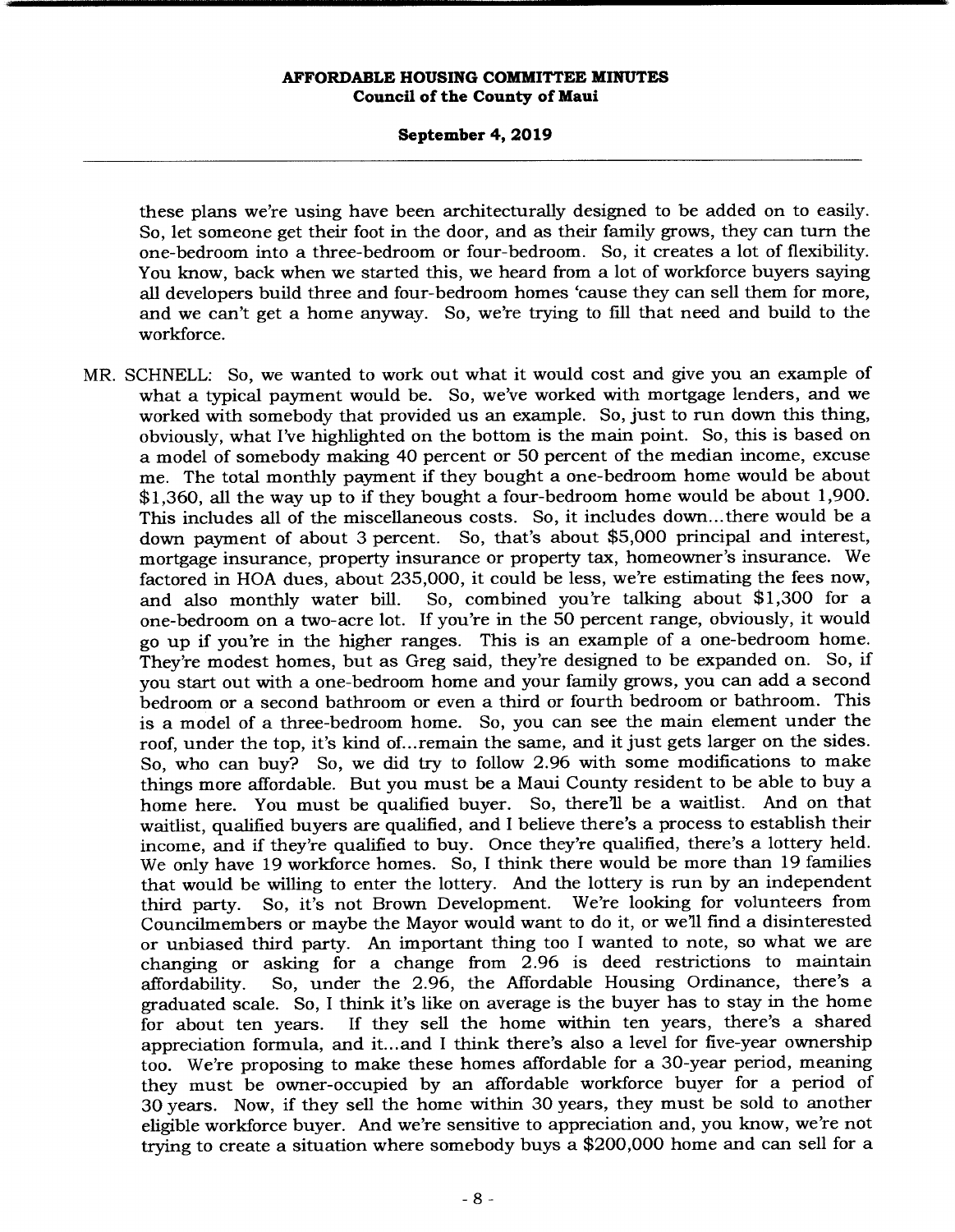# **September 4, 2019**

million dollars five or ten years later, that we want to keep them on... in the land or on the house or sell it to another workforce buyer. But we are providing that there could be a 3 percent appreciation per year. So, the person that does sell the home would get some equity back and maybe be able to cover the cost of the improvements they may have put in the property. Infrastructure is a big deal, and I know there might be quite a few questions on infrastructure as we get into questions and answers, but let me get through the infrastructure section and give you a brief overview. So, the access will be toward.. .will be these two new roads here. This would be one access road, this would be another access road. They're designed and constructed to Ag District street standards. There's no gates. So, it's not a gated community on the market or standards. There's no gates. So, it's not a gated community on the market or workforce homes. Talk a little bit about fire safety. This is our fire safety diagram. These roads actually provide access for the Fire Department. These are existing roads. We've checked these roads in the cul-de-sacs, and the turnarounds are big enough for a fire truck, ladder truck, to turn around. We've put a midway hammerhead in here so the truck could turn around midway if need be. The areas with the circles are the new fire hydrants. We're proposing fire hydrants every 350 feet. The County standard is every 500 feet. So, we're spacing the hydrants a little bit closer, and more hydrants.

- MR. BROWN: You know, one more thing I want to point out is that with the added farming, keeping the land irrigated was a request from the Fire Department if we could do that. That's one of the reasons we did decide to implement the farming is to keep the 500-foot greenbelt wet and the halau resource center, that's up above the lots 13 to 19 will also be irrigated. So, it really creates two good farm breaks and keeps, you know, a large portion of the land green and will hopefully help prevent fire. We also learned a lot about defensible spaces from the Fire Department, planning on putting the homes that we put on the land with larger setbacks to prevent them from catching fire from flames of neighboring properties. So, evacuation routes, you know, I lived up here for ten years when they first opened the subdivision, and I've heard people say there's only one way in and one way out, and that's just not true. There's five ways in and out here. And we're proposing to add one more. If you see route number five in red, this would be another access, which would be a direct route. We're going to request from the DOT with gates that the Fire Department could access directly into Makila Farms to let the Fire Department in, to let residents out in the event of a emergency. This is a... one of the evacuation routes. A couple of them go over these paved bike and walking paths. And III turn it back over to Tom.
- MR. SCHNELL: Okay. So, for the drainage, we've worked with Warren S. Unemori Engineering, and they've engineered the drainage basins to exceed County requirements. There's large drainage basins down at the bottom near the highway. These basins are designed to catch and retain a great amount of runoff including runoff from the mauka areas that comes down through the property existing.
- MR. BROWN: So, this is what's currently going on up there. If you can see, there's 3 large gulches or waterways that come through from up mauka across a 116 acres above us, which is currently, the... one of the Makila subdivisions above us that's half built-out. It runs through their property across our property. It runs under the Bypass and it goes into the ocean right now. Anybody who has been up there after a large rain, you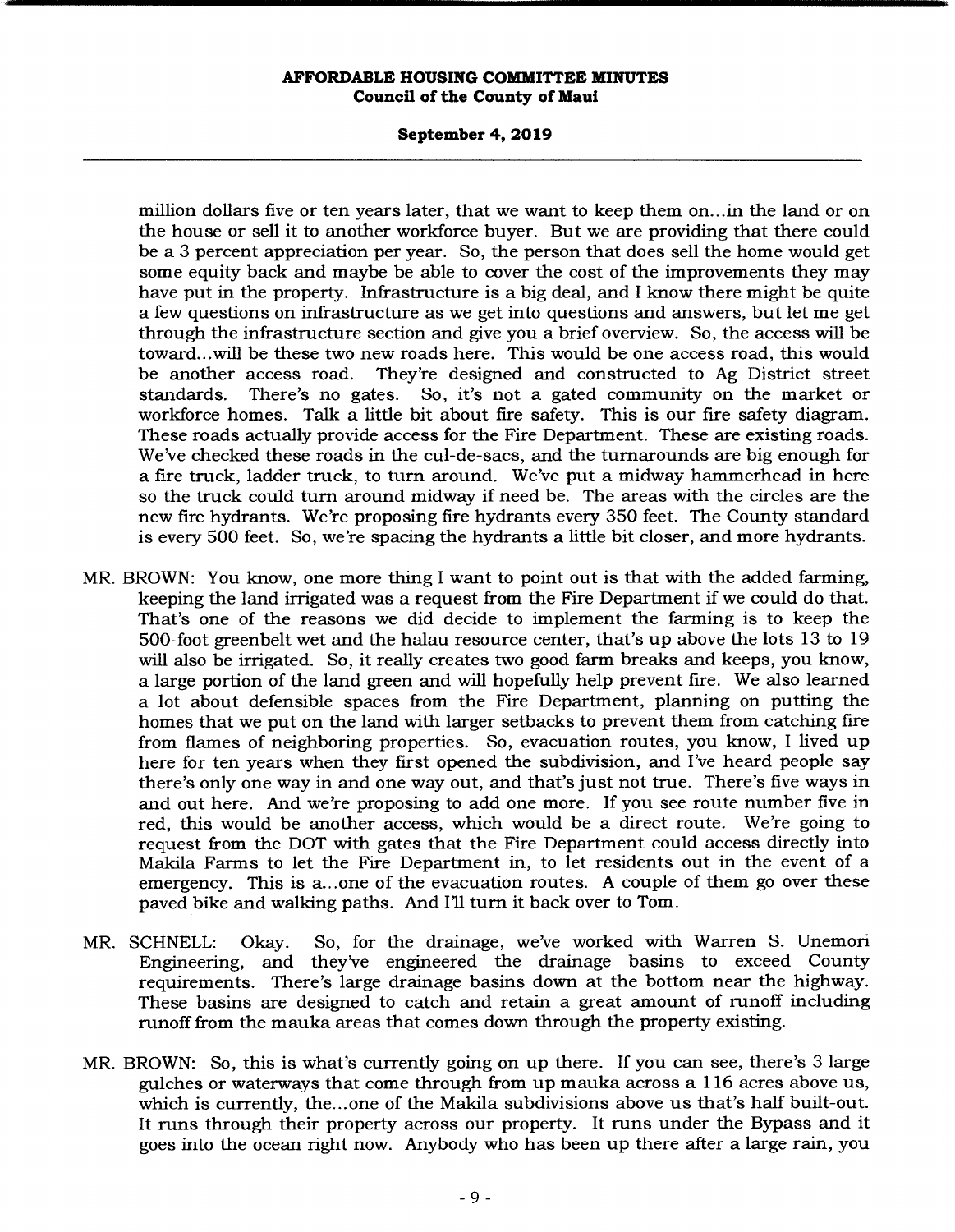#### **September 4, 2019**

see how brown all the brown water turns, and this is what it will stay like if there's only three 25-acre lots. If we build Makila Farms, we're going to build these oversized retention basins at the bottom that are bigger than required by County standards to not only catch our water but to catch all the brown water from all the properties above us. So, it will retain 60 percent more water from going in the ocean than it.. .than currently does when it rains.

MR. SCHNELL: A little bit about the Launiupoko Aquifer, the aquifer that this area overlies is the Launiupoko Aquifer. According to the Commission on Water Resource Management, the aquifer has a sustainable yield of 7 million gallons per day. The existing water use from the aquifer is .4 million gallons per day or 400,000 gallons per day. This is 5.7 percent of the existing sustainable yield. So, in other words, there's a remaining sustainable yield in this aquifer of 6.61 million gallons per day. The source for drinking water for Makila Farms will be from high-level groundwater wells that pump from the Launiupoko Aquifer. There are three wells owned and operated by the Launiupoko Water Company currently. It's a Public Utilities Commission-regulated company. The three wells have a capacity of approximately 800,000 gallons per day. Current use average is about 200,00 gallons per day, meaning that the wells have the capacity, excess capacity of 600,000 gallons per day. Our expected potable water use that has been calculated based on engineering studies is about 29,430 thousand *[sic]*  gallons per day. Point being that there's plenty of capacity within the existing drinking water potable system to supply drinking water for Makila Farms. And then an important note too, Maui has a requirement called "Show Me the Water," that's the loose name for it, I guess, or the common name, it's Chapter 14.12.040, Maui County Code. The requirement is that written verification from the Director of the Department of Water Supply be obtained that there's a long-term, reliable supply of water before any subdivision plans can be approved. So, other words, even if the Council passes out the 201H application, when we go to submit our subdivision plan, if we cannot show a long-term, reliable source of water, the subdivision plans cannot be approved, and the project would stop at that point. I'd also wanted to mention irrigation water or non-potable water. So, most of these developments and around this area are... obtain water from the Launiupoko Irrigation Company, separate from the water company. We are not planning to use any water from the Launiupoko Irrigation Company, and we wouldn't, use no water from Kauaula Stream. Makila Farms will drill its own non-potable well and provide its own tank distribution system specifically for Makila Farms. So, Greg also owns this property up here, and that's the location of the new well. We have applied for a permit for the new well. We have not drilled or tested the well but our hydrologist, based on other wells in the area, has a high chance or probability this will be a good, reliable source of potable water.

UNIDENTIFIED SPEAKER: . . . *(inaudible)...* 

MR. SCHNELL: Oh, sorry, non-potable water, excuse me. I'm a little bit nervous today, sorry. I don't normally face the audience and everybody, to sit... a refreshing change though to be able to look at everybody. Thank you. Wastewater systems, we're talking about an advanced type of individual wastewater system. It's called an Anaerobic Treatment Unit, ATU. ATUs provide for a higher quality of treatment than just a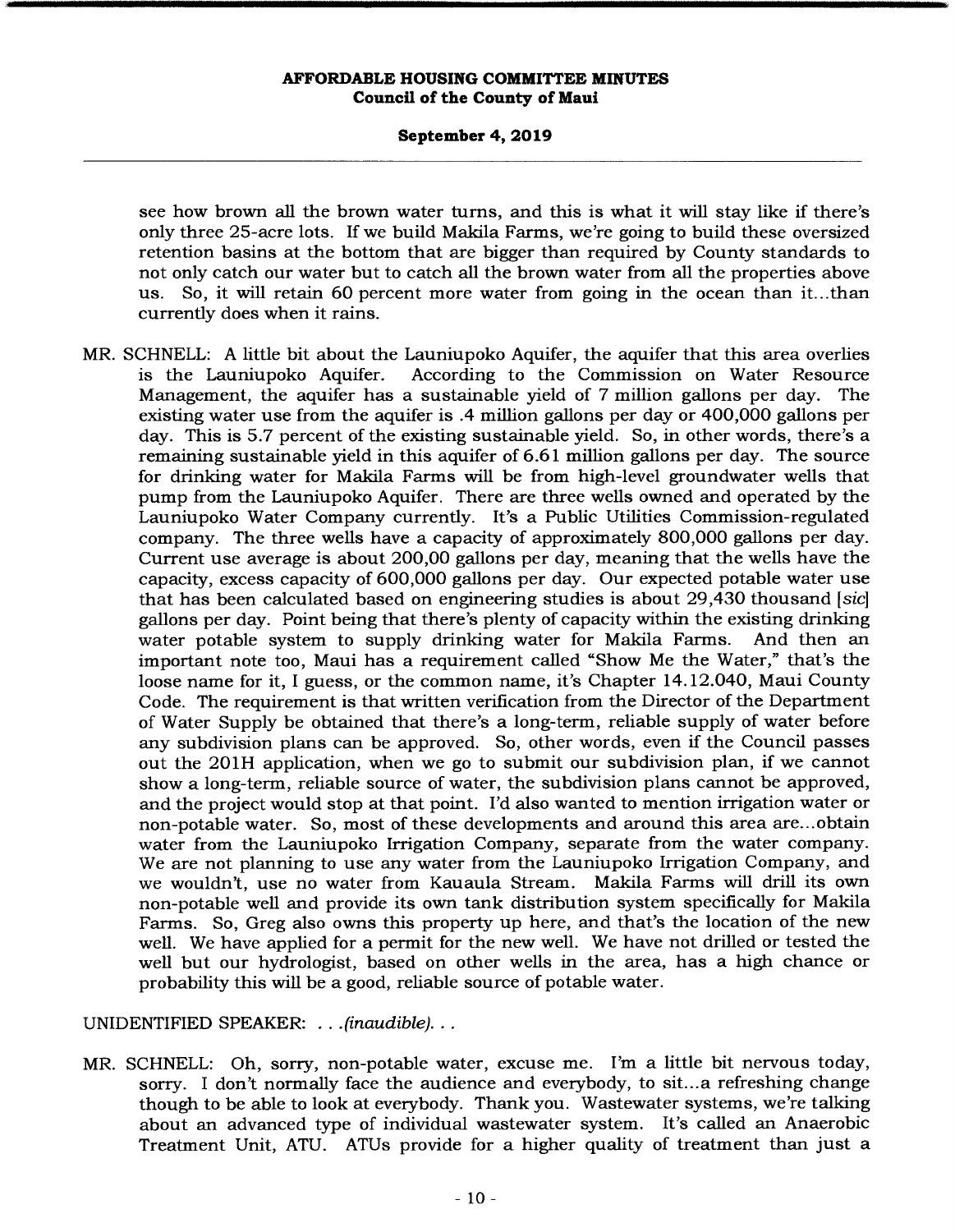#### **September 4, 2019**

standard septic system. It's a multi-stage treatment process. In this process, solids and organics are settled out, and then they're returned for re-digestion. It's different than a septic system. This can reduce solids by as much as 70 to 90 percent compared to a septic system. And it provides a substantial reduction in nitrogen and other pollutants from...in the discharge. approved ATUs and specifically the models we are considering for use in the State of Hawaii. Access of Makila Farms--let me move to this slide--the main access would be through Kai Hele Ku Street down here, and Haniu Street this way, and it would feed into our new roads that we're providing here. This is the Punakea Street that's already put in. We held a public meeting last month. On August 14th, we published a notice in *The Maui News.* We got a really good response from that. We had about 70 people come to the meeting. I know folks from Kihei came to the meeting and not just Lahaina area. So, people did see the notice and came to the meeting. And we did send letters to all of the property owners within 500 feet of Makila Farms, which is a requirement if you did a Change in Zoning application. So, we followed those standards. We've had previous meetings in the past with neighbors during the planning of the previous project, Makila Kai. And we had it at the Lahaina Methodist Church, which was a nice setting. This is the picture. This is before the meeting, and it shows the people gathered. Over 70 people attended, that's per the people that signed in on the sign-in sheets. At one point in the meeting I asked folks who is here because they're interested in an affordable home, and I would say at least 50 people, if not more, raised their hands, and there were a lot of questions about affordability and how they could get on the lottery and get on the waitlist. Other consultation we've had, there was a draft 201H application prepared. It was sent to all County departments in November 2018. We've had meetings with most Councilmembers over a period of time. I've just put February to August this year, but we've had multiple meetings with multiple Councilmembers. We've had a all agency meeting that was on July 29th where all the department heads were invited to come and ask questions of us. And then we've had individual meetings recently with the Fire Department, the Department of Public Works, the Planning Department, the Department of Housing and Human Concerns, and we also gave a presentation to the Go Maui Board of Directors last week. Timeline, so I mentioned all workforce homes will be built out as soon as...all approvals are received. All workforce homes built in one phase. All workforce homes built in one phase. Workforce homes scheduled to be completed by 2021. Greg will build them as soon as he can. And the market-rate homes built out maybe five or six at a time over a period of time. I'm going to move past this slide. If you have it on your screens, you can see it, but I want to hand it back to Greg to wrap it up.

MR. BROWN: Yeah, in conclusion, we just want to go over some points again. First, that the drinking or potable water source is coming from the Launiupoko Aquifer. It has a capacity of 7 million gallons a day. There's only 5.7 percent of that being used currently. There's plenty of drinking water for this project and all the projects around it. Irrigation water, we're providing our own well, pump, tank, and distribution system, and our own irrigation water meters. We are not part of any other irrigation system up there. We will comply with "Show Me the Water," improve our well, and provide that information to the Department of Water to prove we have a reliable source of water prior to receiving subdivision approval. When you hear surrounding residents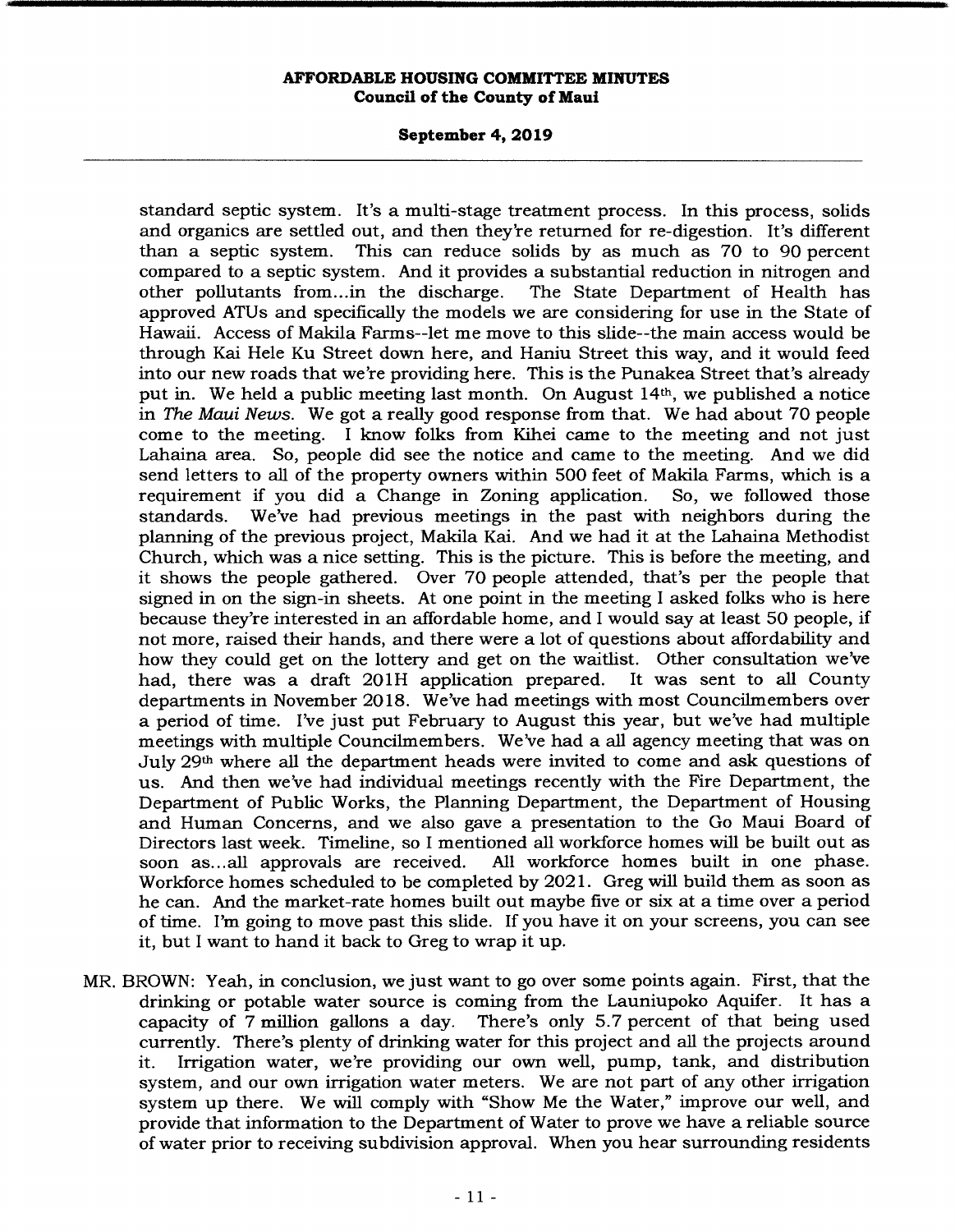#### **September 4, 2019**

talk about a lack of water, this has nothing to do with Makila Farms. And unfortunately, they are having a problem with their irrigation service but it has nothing to do with us. We're developing our own irrigation, non-potable source. The roads, the Bypass Highway has greatly improved regional traffic flows. Access egress, there's multiple emergency evacuation routes as we talked about. Wastewater, we're using an advance ATU system that's significantly better than any septic tanks. Drainage, we're going to improve drainage conditions to safeguard the ocean water quality. Farming, we're going to implement farming and probably actually have one of the real farms in Launiupoko. Affordability, we're going to be selling all workforce homes to qualified buyers earning 50 to a 100 percent of the median income, affordable for 30 years, and hopefully, putting some of our people on the land. So, I want to just thank you all for hearing our presentation. Thank you, Chair.

MR. SCHNELL: Thank you all very much. We could talk much longer and we have a lot more information but I wanted to keep the presentation brief. And I'm interested to hear what folks will be testifying about. Thank you very much.

# *.END OF PRESENTATION...*

CHAIR KAMA: Thank you for your presentation. Before we continue, I'd like to acknowledge Councilmember, my Vice-Chair, Mike Molina. Thank you for coming in.

VICE-CHAIR MOLINA: Aloha, Madam Chair.

CHAIR KAMA: Sorry you had to wait so long for the --

VICE-CHAIR MOLINA: Sorry --

CHAIR KAMA: --acknowledgement.

VICE-CHAIR MOLINA: --for being late.

CHAIR KAMA: And also our Vice-Chair Keani Rawlins-Fernandez, thank you for being here.

COUNCILMEMBER RAWLINS-FERNANDEZ: Aloha, Chair.

CHAIR KAMA: Aloha.

COUNCILMEMBER RAWLINS-FERNANDEZ: Mahalo.

CHAIR KAMA: So, we're going to go ahead and sign up.. .what's that?

UNIDENTIFIED SPEAKER: . . . *(inaudible)...* 

CHAIR KAMA: Yes. But before we take our public testimonies, we're going to be able to take a break so we can get these people on the phone. So, recess. . . .*(gavel)...*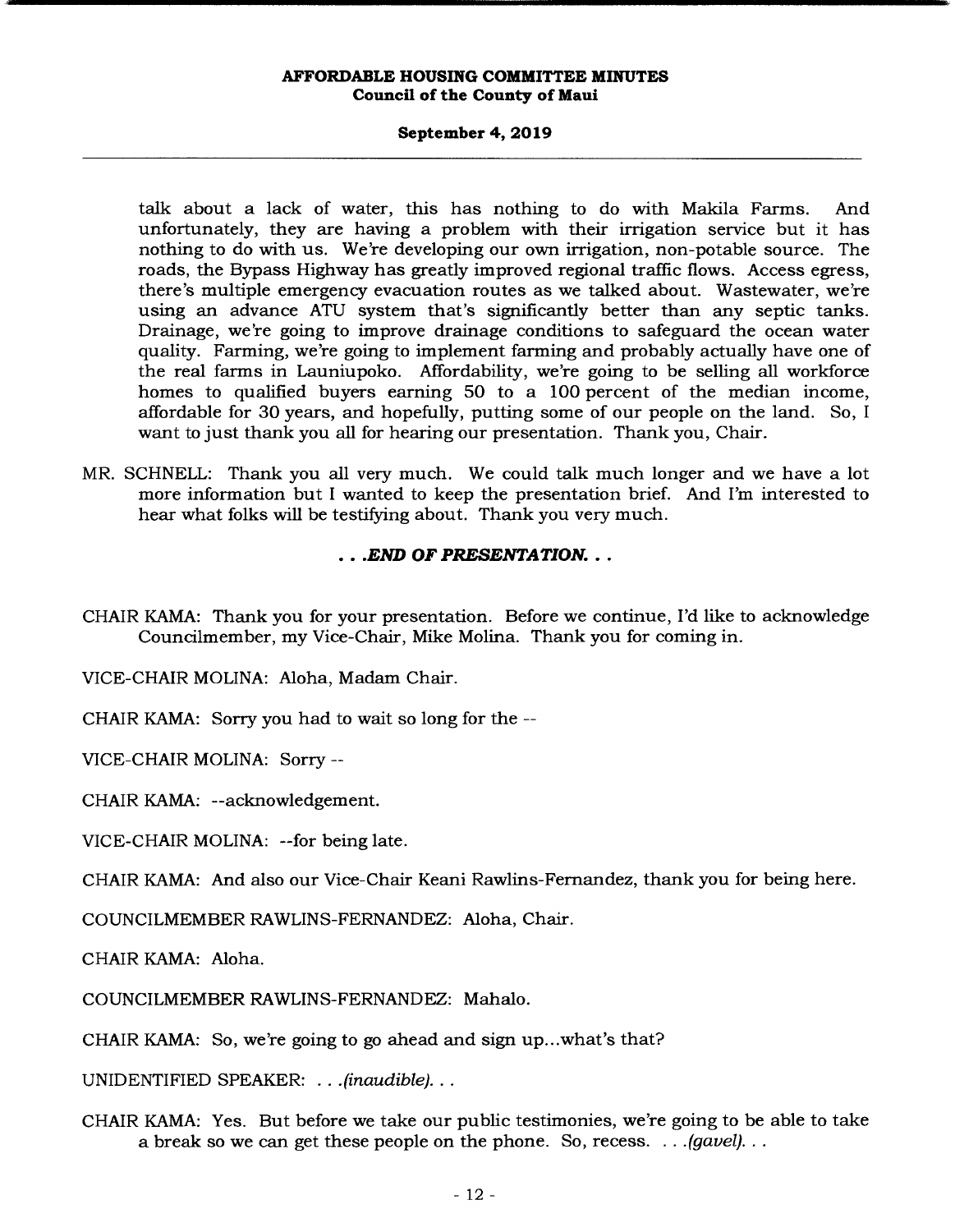#### **September 4, 2019**

**RECESS: 2:09 p.m.** 

#### **RECONVENE: 2:15 p.m.**

CHAIR KAMA: . . . *(gavel)...* The Affordable Housing Committee of September 4th will now reconvene. We're now going to go to public testimony. And we have no testimonies on Molokai, and the Hana Office is closed, but we do have two testifiers on the island of Lanai. So, we're going to go to Lanai and talk to Denise. Good afternoon, Denise.

#### *.BEGIN PUBLIC TESTIMONY...*

- MS. FERNANDEZ: Aloha, Chair. This is Denise Fernandez at the Lanai Office, and we have two testifiers. The first person to testify is Christopher Richardson.
- MR. RICHARDSON: Aloha, Councilmembers. I am Christopher Richardson, a resident of Lanai. Thank you for this opportunity to testify today for this project. I included an e-mail of my testimonial and I sent that in. But today, I just wanted to speak more freely about this project. I just watched the same presentation that you saw, and I believe that you understand that this type of project is very useful for the island, and it has a very impressive vision. The question is can the developer make this vision come to life? And so, that's what I'm going to testify for having known the landowner and developer for quite a long time here on Lanai. I've known him professionally and I've known him personally that I can testify in full confidence that this project should go forward. Greg succeeded over here in Lanai in developing several developments that were of the highest quality and were done on time. Developing on Lanai is a little more difficult than other places because it's an extra step to get workers and get equipment. And so, some people have tried to develop here and not really pulled it off but Greg did several exceptional developments, and they all were top of the line and turned out on time and beautifully finished. In addition to that, Greg made Lanai his home and he became a very admirable part of the community. His family and his wife, they established an activity for children here. He purchased several animals and built out a space, an agricultural space for children to attend 4-H. Every week, my daughter was able to . . . *(inaudible). . .* people, dozens of people participated in this, and it was a terrific activity for kids to get firsthand experience of... get their hands around animals and how to operate ranching life. So, Greg runs an organized household. He runs, you know, a family that is, you know, can be admired. I believe that he has all the integrity to.. .that when he puts this vision forth, he really cares about the people and really wants this to happen. And professionally, what he has built shows that he can do this project, do it right with all the due diligence and all the expertise that it requires. Thank you very much.

CHAIR KAMA: Thank you. Is your second testifier there, Denise?

MS. FERNANDEZ: Thank you, Chair. Our next testifier and last testifier is Alberta De Jetley.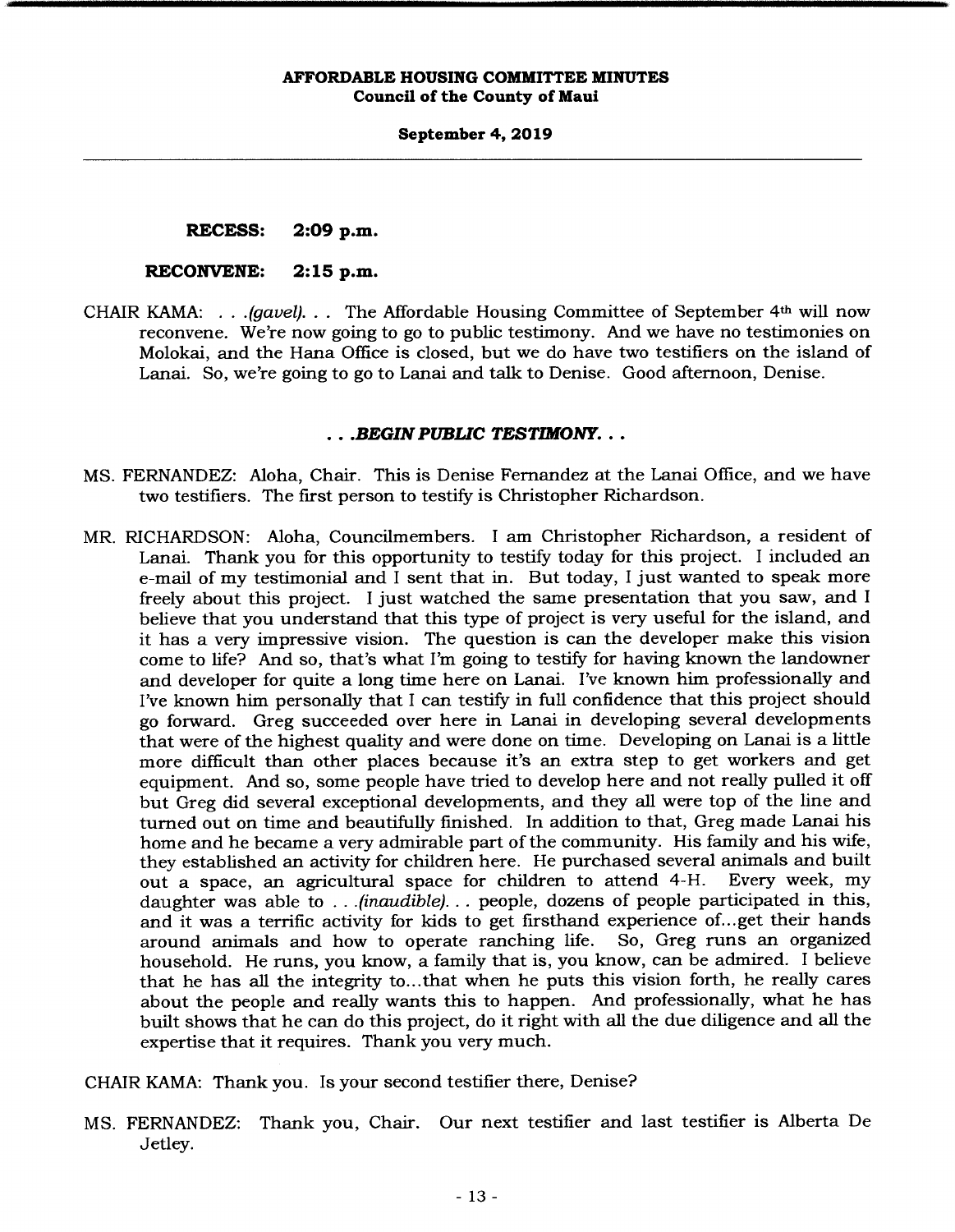#### **September 4, 2019**

MS. De JETLEY: Aloha, Chair, and thank you very much for allowing --

CHAIR KAMA: Aloha.

- MS. De JETLEY: --us this opportunity to testify before you. What I've noticed is it has become almost impossible for our Maui County, born-and-raised residents, to have a home of their own. We have watched as other affordable and workforce housing projects have been turned down leaving our younger residents unable to even dream of having a home of their own. Greg Brown's Makila Kai workforce housing project proposed for Launiupoko will allow our younger families to have a home of their own and space to raise a sustainable garden to feed their families and to enjoy a more rural lifestyle. When his own family lived on Lanai, Greg and his wife, Julie, shared their knowledge with our community children and started a 4-H project at Koele. Our children were introduced to chickens, goats, a huge-but-friendly hog, rabbits, and horses. They supported the program with their own funds and provided us all with an opportunity to be around farm animals that we would never have had a chance to experience otherwise. Makila Kai will be a chance for Maui children to grow up in a very special community. Greg Brown is well-known for the quality of homes he has built for the rich. Please approve his request and let him develop this project for our island working-class families. The children who will grow up in this community will thank you for supporting it. . .*(inaudible)...*
- MS. FERNANDEZ: That was our last testifier here.
- CHAIR KAMA: Thank you. Thank you, Denise. So, Alison, do you want to call our testifiers in the Chambers?
- MS. STEWART: Yes, Madam Chair, our first testifier in the Chamber is Lori Sablas, testifying on behalf of herself, to be followed by Joan Martin.
- MS. SABLAS: Aloha awakea, Chair Kama, Members of the Affordable Housing Committee. My name is Lori Sablas, and I had submitted a written testimony but I was able to change my schedule and be here. Why? Because it's important that you hear the voice of the people. 'Cause part of my testimony today is going to share with you the results of an affordable.. .West Maui affordable housing survey that we conducted, and I think it's important that you hear from the people themselves. Also, I know Mr. Brown personally, and he had asked me if I would support him. And I'd like to be an example of people who were born and raised here on the island who care about the island to have the courage to come up and speak our heart to you the decision-makers, because it's important that you hear all sides of the... of your community. So, let me begin my testimony again. I am writing to... I am here in support of Makila Farms. We are all in agreement that affordable housing is in dire need. Congratulations to all of you for making that maikai decision to have a committee designated for this very important issue. But now, it's time to take action. You have before you a project that in my opinion satisfies the criteria for fast-track housing. Don't delay. Take action. Make affordable housing a reality while you are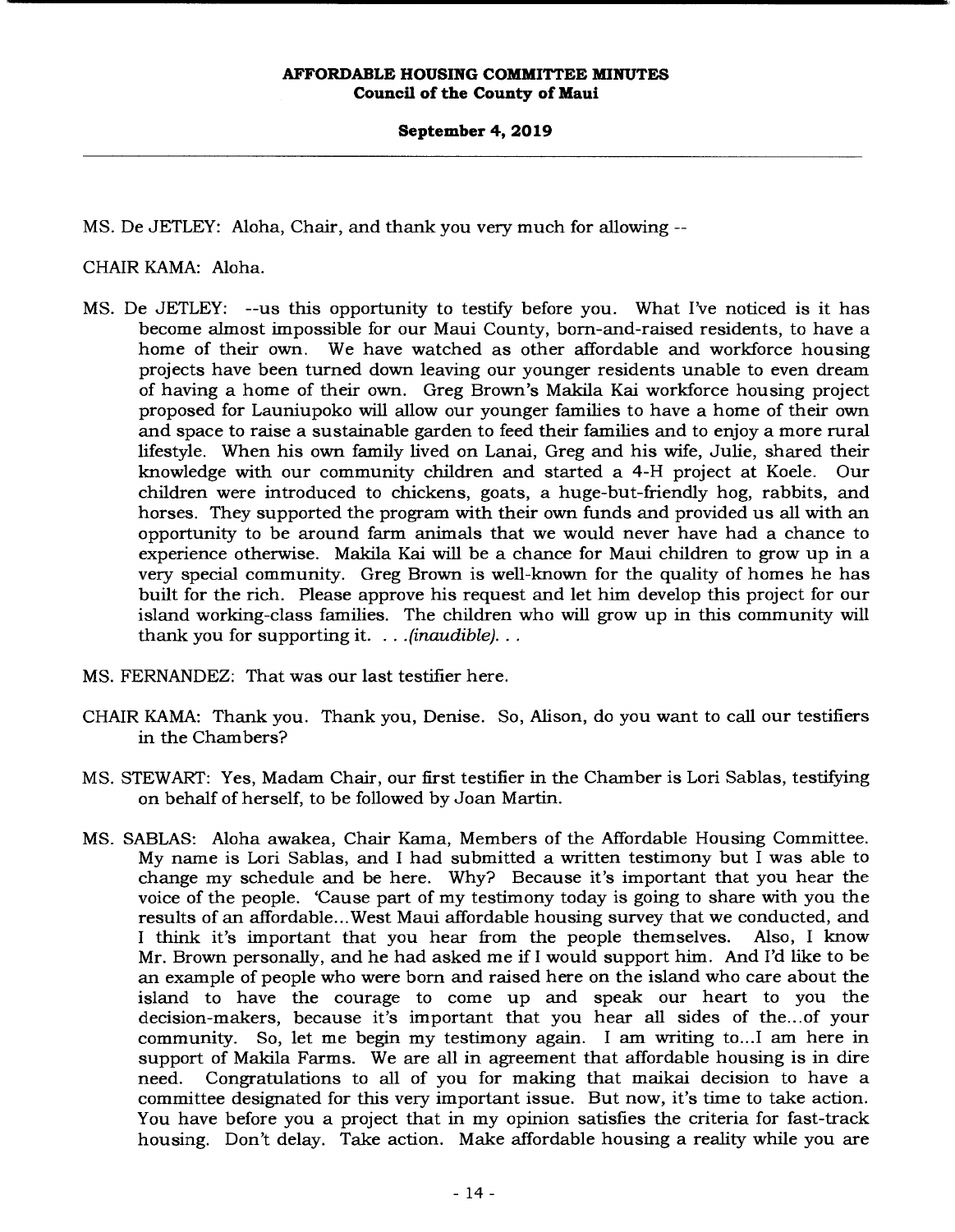## **September 4, 2019**

still in office, what a novelty. You have spent hours and hours on this one issue. As the Hawaiian says, too much waha nui, talk, talk, talk, no action. It's your opportunity now to take action. And again, I wanted to be here to share with you the final analysis of the West Maui Workforce Housing Survey that was undertaken by the Maui Economic Development Board, and it is online. I trust that you will go and, you know, see the survey itself. But what I wanted to do is really give you the final analysis of the survey. It's a groundsroots *[sic]* effort. I took the initiative to call a meeting with all HR directors that I knew on the West Side because they are the mamas of all our employees, and we met over a period of time to talk about what needs of the employees are. So, anyway, real fast I'm going to give you, we received 361 completed survey, 361 people took the time to fill out the survey. Fifty... 56 percent are employed in the visitor industry, 13 in the public sector, which includes teachers, fire, police, local government, et cetera. Almost two-thirds of the respondents have lived on Maui at least 15 years, and 19 are lifetime residents wanting a home on Maui, 42 percent live in a multiple-generation home. Okay. My time is up but I...my final point that I would like to make again is that again, 19 percent are lifetime residents who responded, furthermore, 84 percent of the respondents who currently rent reported that if affordable homes were available, they would like to buy one. You, each one of you, have the opportunity to make this happen for them. I thank you for your time. Mahalo.

# CHAIR KAMA: Thank you. Ms. Stewart?

MS. STEWART: Our next testifier is Joan Martin, to be followed by Linda Garcia.

MS. MARTIN: Good afternoon, Chair and County Councilmembers. My name is Joan Martin. I live in Kihei, and I'm testifying today as an individual citizen in support of Makila Farms project. I've been concerned about the need for affordable housing in Maui County for the past 15 years. For many years, I was in the Maui Nui Housing Task Force and had the opportunity to learn what a complex issue housing can be. While there are numerous details to debate, the real issue is that hardworking people here in Maui County want to stay here to be close to their families, and the market has priced them out of the opportunity to buy their own homes. It seems like every week, we hear the heartbreaking news of a friend or family member moving back to the mainland or moving to the mainland, they had grown up here. And many times it's because they can't buy their own homes. Rents are also increasing at the same time. I've seen a lot of projects proposed over the last few years, and I believe that Makila Farms has more to offer our community than most. The proposed workforce homes start at a \$161,000. A \$161,000, that is truly affordable. I haven't seen another project that provides home for single workers or that has the ability to add additional bedrooms and bathrooms as families grow and their needs change. The homes will be affordable for 30 years. People won't be able to buy, flip the homes, and pocket the profits. The homes are on two-acre lots. This will provide people with room for children to play and space for neighbors to get together and nurture a community. The development will have its own well, fire hydrants placed every 350 feet, and multiple existing emergency routes. These are all important for a well-planned neighborhood. But please keep in mind, what you have the opportunity to do here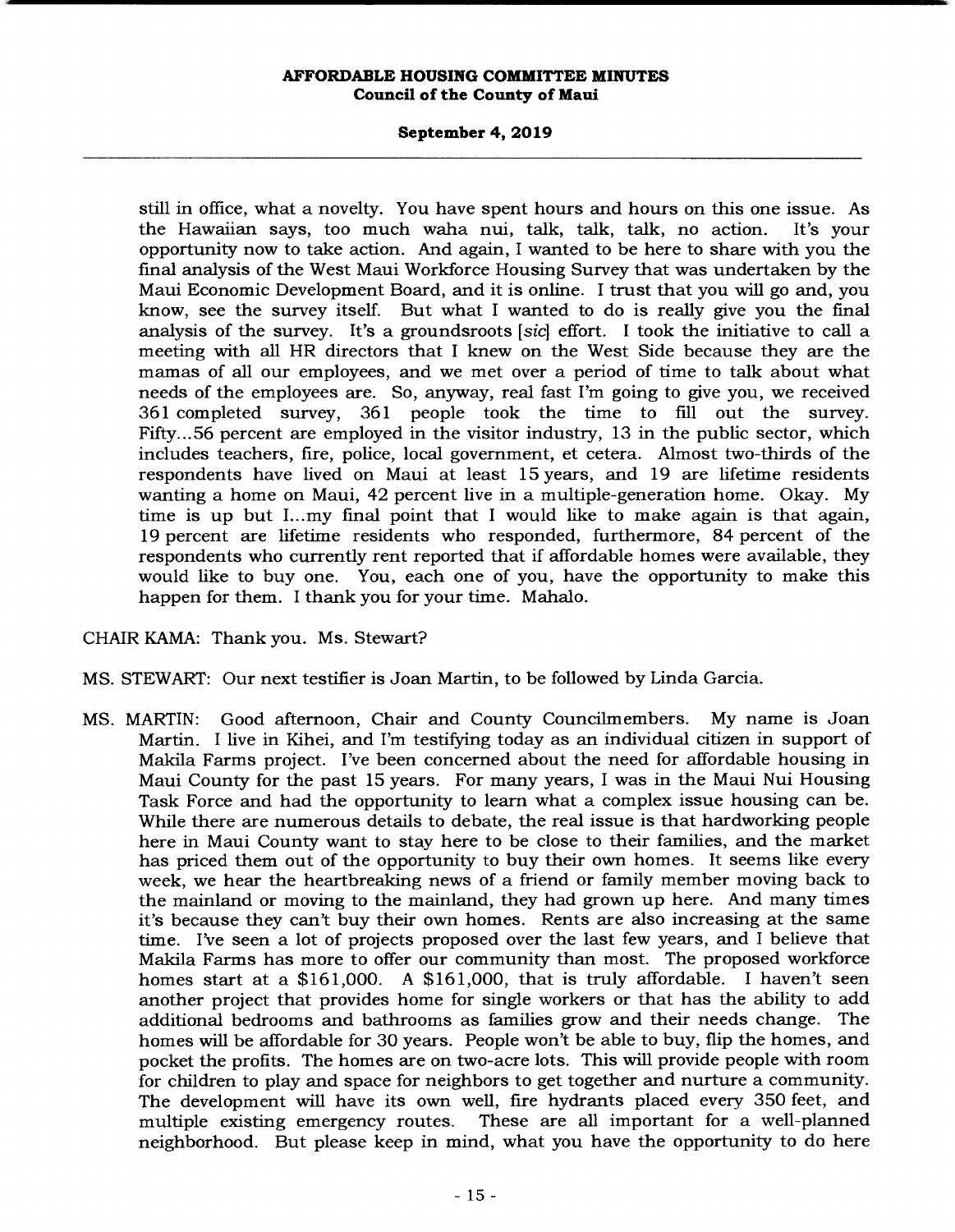## **September 4, 2019**

today, and that is to keep families near each other, give children the chance to know and love their grandparents, and siblings the ability to stay close throughout their lives. I hesitate to make predictions but in this case, I guarantee the people you put into homes today will come back and thank you for many years, not just with their words but with their hearts. Respectfully, I ask you to support the Makila Farms project. Thank you.

CHAIR KAMA: Thank you.

- MS. STEWART: Our next testifier is Linda Garcia, to be.. .testifying on behalf of herself, to be followed by Cindy Lester.
- MS. GARCIA: Aloha, Chair Kama and County Councilmembers. I am a 40-year West Maui resident. I'm writing.. .I'm here in support of Makila Farms. It's greatly needed especially on the West Side. In 2005, 1 was able to purchase a condo through the workhouse housing program, which I still live in today. Had I not had that opportunity, I probably would have had to have left Maui as its rents and housing has gotten too unaffordable for a single person. I've had a chance to look over the changes that Brown Development has made, and I believe he's made enough changes as far as septic, egress, fire, water, and affordability. Maui, especially the West Side, has no affordable homes for rent or purchase. Most people here are struggling just to pay the rent that... for their two-bedroom condo for almost \$3,000 a month. To be able to purchase a home on 2 acres would truly be a blessing for at least 19 people. I have a son and three grandsons that were all born and raised here. And without the workforce housing program, they'll never be able to purchase anything here. I'm requesting that you approve this project. It's greatly needed, and I ask for your support on it. Thank you.

CHAIR KAMA: Thank you.

- MS. STEWART: Our next testifier is Cindy Lester, testifying on behalf of herself, to be followed by Ke`eaumoku Kapu.
- MS. C. LESTER: Aloha, Chair Kama and Councilmembers

# CHAIR KAMA: Aloha.

MS. C. LESTER: --present. Mahalo for attending today and thank you. My name is Cindy Lester, and I am in full support of the affordable housing project workforce development, Makila Farms. I have followed this project for the past couple of years and have seen the changes. And this final plan, I feel covers all the issues that have come before, water, septic, roads, drainage, all have been included in this new plan. I would hope that the neighborhood would welcome this plan. Affordable ownership should be available to more Maui residents, as they are the backbone to our tourist industry. I am a resident of Maui for over 40 years and have seen this island expand. We do not have enough affordable housing to help the local residents remain here. I have seen friends and family move off island. They just can't afford housing. In 1986,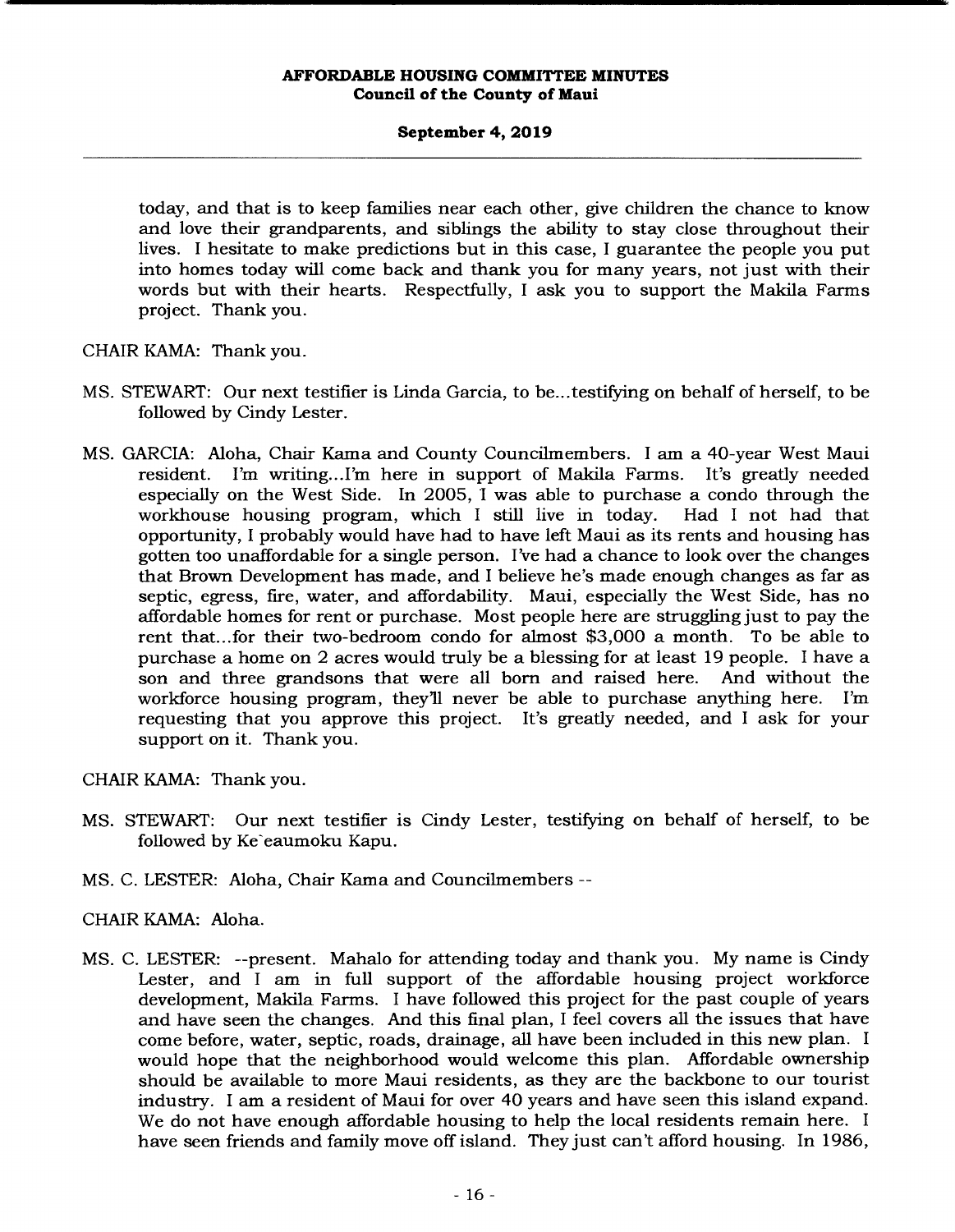#### **September 4, 2019**

I rented a studio in Kihei for 300. Today, it goes for 1,800, the same studio. The rental market is so small as the amount of people trying for these rentals far exceed the availability. I was a proud to be a part of the Self Help Hawaii program in 2001, which was an affordable program where 45 families were able to move into 3 and 4-bedroom homes in Kihei. We had to work hard to build these homes. But now, 18 years later, I am still in the home along with my child and my grandson. So, putting the stipulations on this home is a big thing 'cause it keeps the people here, and they don't sell it and turn it around in three years and sell it for millions. Maui needs to open its mind to more affordable housing projects. Makila Farms will give 19 lucky families the opportunity to live/farm their own property. There is pride in homeownership. Some of us just need that chance. Mahalo.

CHAIR KAMA: Thank you.

COUNCILMEMBER SUGIMURA: Chair?

CHAIR KAMA: Oh yes, Miss... Member Sugimura? Could you please come back, Ms. Lester?

COUNCILMEMBER SUGIMURA: Sorry --

MS. C. LESTER: Oh.

COUNCILMEMBER SUGIMURA: --I just have a question --

MS. C. LESTER: . . . *(inaudible)...* 

COUNCILMEMBER SUGIMURA: --if you could.

CHAIR KAMA: Oh, I'm sorry.

MS. C. LESTER: Yes, sorry.

COUNCILMEMBER SUGIMURA: Thank you for sharing the information about you were... you're on the Self Help project area in Kihei.

MS. C. LESTER: Correct.

COUNCILMEMBER SUGIMURA: And was this Habitat? Was it a Habitat --

MS. C. LESTER: No, it's --

COUNCILMEMBER SUGIMURA: --kind of project?

MS. C. LESTER: --different. It's 45 families, split up into 3 phases. We took 13 families in each phase. We built 13 homes. Every weekend, we had neighborhoods, you know, volunteers, everybody that can help us. You had to mandatory put in 40 hours apiece. So, not only did you have to work your 40 hours, you had to, you know, your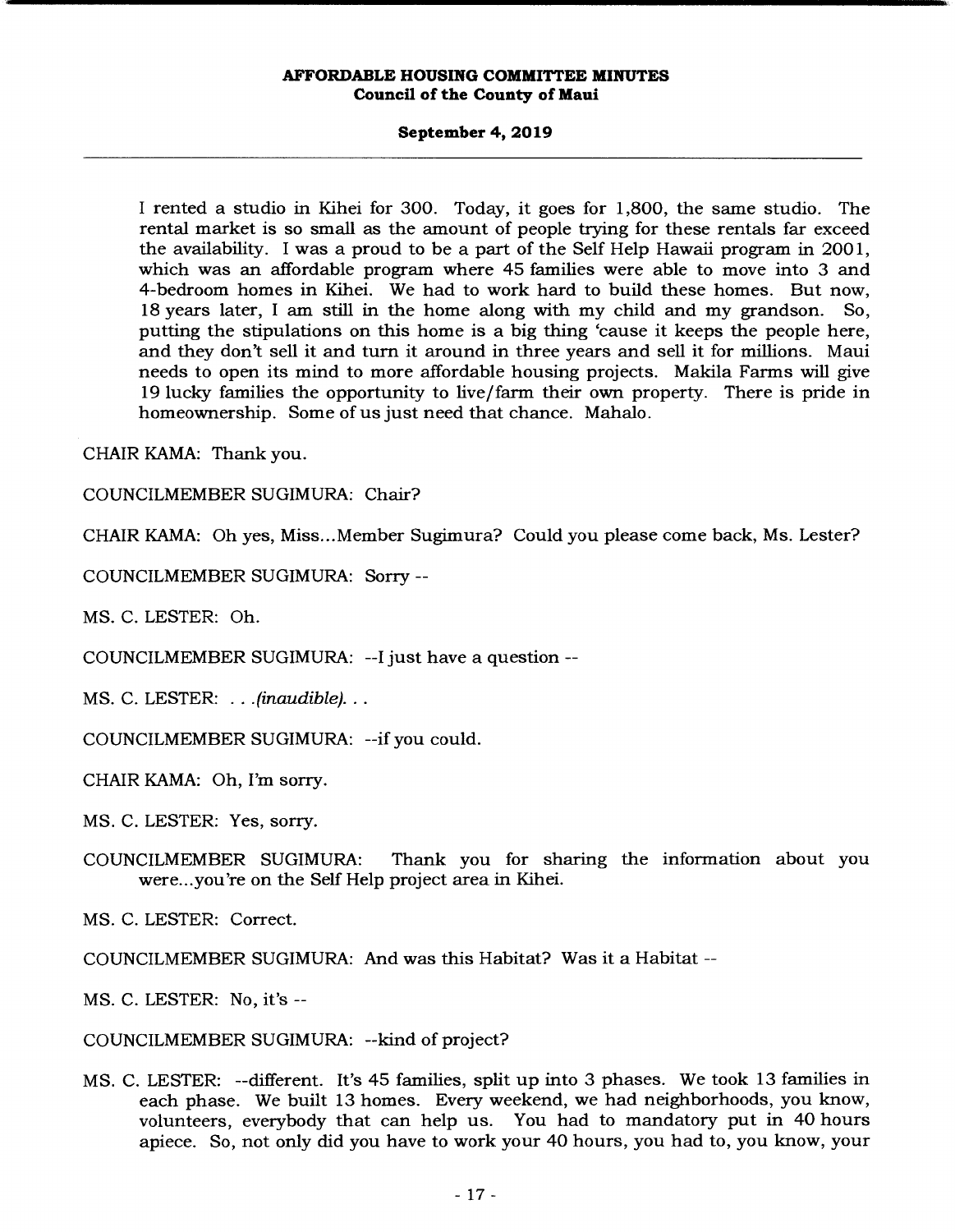## **September 4, 2019**

regular job, then do that. But after a year, the home was yours, and nobody moves in till they're all done. It's a neighborhood. Three-quarters of those people still live here today, same neighborhood. Our kids, and now our grandkids are hanging out. It's just we need it, we need it, whether it's, you know, the workforce development, the Self Help, whatever, we need more affordable homes for this island.

COUNCILMEMBER SUGIMURA: Thank you. Thanks --

MS. C. LESTER: Thank you.

COUNCILMEMBER SUGIMURA: --for sharing your story.

- MS. STEWART: Our next testifier is Ke`eaumoku Kapu, testifying on behalf of Kuleana Kuikahi, to be followed by Valerie Lester.
- MR. KAPU: Aloha, Chair Kama and Members of the Committee. Ke`eaumoku Kapu, I'm from Lahaina. I'm one of the kuleanas that live mauka of this project area. A lot of times we come in front of you, the fear of the inadequacies of what's happening without water on our lands, on our access, all these things. And a lot of those things will basically we infringe upon basically by whatever happens within that area, and I've come to you many times to share this. It's funny, I stand here and I see a lot of people in support of this project. Me and my family had been doing our due diligence by attending the West Maui Community Plan, and I hardly see anybody that supports this project even come to the West Maui Community Plan to even give<br>recommendations on where affordable homes should be. We've looked at the recommendations on where affordable homes should be. topographical map, went and did our due diligence for months to figure out where would be the best places to fix... put all these kinds of things. And most definitely, we're not against affordable homes. All we're saying is it's in the wrong place. And I mean you look at the writings on the wall, this is only going to set an example for other things that really is going to be detrimental to the whole existence of why the community plan basically was put together. If this Makila project gets through, they will establish a precedent that will render all of Maui County's community plans toothless. All lands between Launiupoko and Olowalu will be at risk of being urbanized. In fact, land anywhere on Maui will be at risk. You know, I read the agenda and automatically, I... something triggers in my heart that says that the Committee is in receipt of a Miscellaneous Communication dated August 26, 2019. What does that mean? Did they resubmit the application for the 201H, triggering the 45-day window again? You know, that's the kind of stuff, us kuleanas, we don't understand especially when you have community meetings that are rendered. My family is still healing. We don't even have the time to even sit down at the table to even figure out where we're going to be in the next five years because of our lives have been detrimentally triggered by one fire that wiped out my whole family up there. You know, when you start talking about 343, the Hawaii rules on tradition, culture, and religion, you're looking at 'em. The kuleana that live up there that was received lands from the time of the crown but nobody sees the importance of those kind of things. That's one of the most important things we got to figure out, the longevity of the kuleanas that still exists within those valleys, where do we fit in this society today.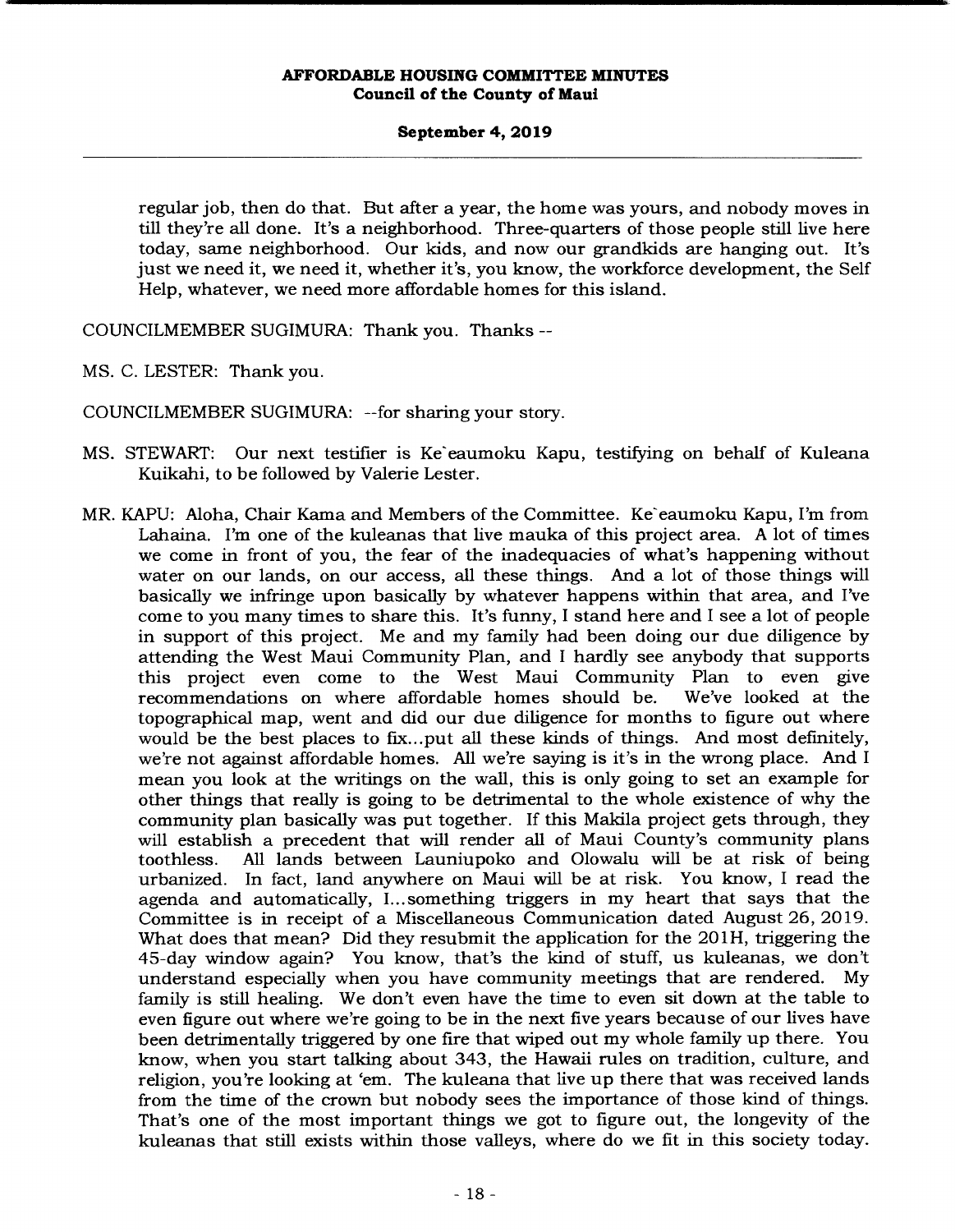#### **September 4, 2019**

So, I come to you today, Councilmembers, to say I am not in support of this, that they need to figure something... some other place. And when he received these properties, he knew exactly what he was getting into. Make him follow the law.

CHAIR KAMA: Thank you.

MR. KAPU: Thank you.

CHAIR KAMA: Go ahead.

UNIDENTIFIED SPEAKER: Mr. Kapu?

- CHAIR KAMA: Oh, I'm sorry, Mr. Kapu, could you please come back for a question from Ms. Paltin?
- COUNCILMEMBER PALTIN: Thank you, Chair. Thank you, Mr. Kapu, for being here. I was.. .my question was as a resident of Kauaula Valley and having watched the presentation, how do you feel about the additional fire exits? Are they, in your experience as a valley resident, are they free and clear at all times in case there's a fire in the middle of the night or at any time in which it could be unexpected?
- MR. KAPU: For the access, I have a lot of concerns especially for the Hokiokio Access Road, that's a private area. And just recently, they put boulders in front of a gate instead of just locking the gate and trying to work out some kind of solution with the kuleanas in there, especially me, I got to cross the river just in case if there's a fire that's coming from Lahainaluna from the north side. So, I'm totally cut-off if the fire was to happen below any place down on the bottom of the valley, it will cut off my two accesses. The only access we, living in the valley, we'd be forced to use would be the one that they showed on the picture, which is the Hokiokio exit. We used to use that before. But now all of a sudden, they put boulders in front of the gate. So, times for us living in kuleanas, we're not subject to what you call 'em, the public utilities. So, being that we don't have public utilities in the valley, you guys not recommend that it'll require to even do anything to help us out because we don't have public utilities that support the kuleanas living in the valley. That's why it's different for us. People got to understand, our lives are detrimental because we don't have no support from the County, well enough the State. We're land-locked.
- COUNCILMEMBER PALTIN: I was wondering too if the other exits that were in the presentation, if you have experience with those being free and unfettered access?
- MR. KAPU: For my family that lives, the Palakiko's, and the Dizon that lives.., that use those accesses changed, I say maybe about four or five times. So, there is no.. .not definitely yet on what going to be established that route that the family is going to... are going to use, but that's not the route that they're talking about. That's a different route. Our route is below Hokiokio. Well, actually, yeah, Piilani Highway, there's a route that goes, and it goes through underpass. But that one is not definite yet on whether or not that's going to be the traditional access route for kuleanas. So, there's alternatives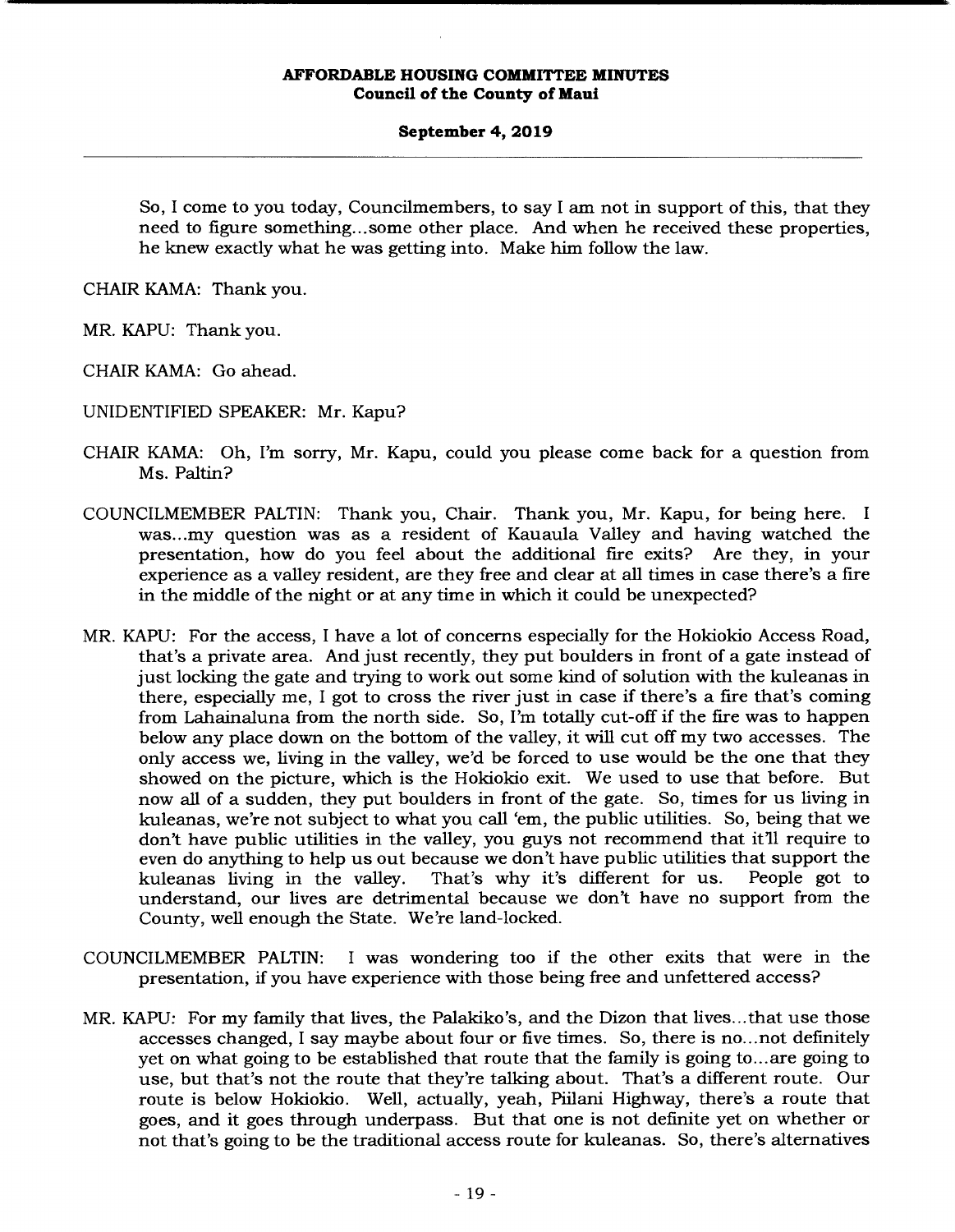## **September 4, 2019**

that the kuleanas are forced to use. But like I said, it's not definite. For me that live on the other side, on the north side of the river, I have established an access through Kamehameha Schools. But if there's a fire on that end, I'm cut off, which the only access I can use is where the Aquatic Center is. That's my other alternative access. But if it.. .the fire starts from the bottom, I'm cut off on two sides, and I don't have an alternative. So, that's why when I talked about our concerns, our.. .it's really limited for us because we don't have public utilities in the area, and the County is not required to do anything about it. So, last that I'll say is the community plan was supposed to be a solution. We worked on that for years. Now, all of a sudden, you get this coming up, and we address the access points in the community plan especially for kuleanas that live in Kahoma, Kanaha, Kauaula. Two accesses, one was through the Department of Transportation. They built me one tunnel that went cost \$4 million so they don't cut off my access. The family is still determined. So, that's why when you look at this, make sure you look at every rock and stone to make sure that our issues are addressed.

COUNCILMEMBER PALTIN: Thank you.

- MR. KAPU: Thank you. Mahalo.
- CHAIR KAMA: Thank you. Ms. Stewart?
- MS. STEWART: The next testifier is Valerie Lester, testifying on behalf of herself, to be followed by P. Denise La Costa.
- MS. V. LESTER: Good afternoon, Council...good afternoon, Chair and Council, Maui County Council. Being born and raised here on Maui, I... I've always wanted to own a home of my own and raise a family and give back to the community. But due to the price of the market, I now have to leave, and so I can be able to own a home. My prayer is that something as amazing as Makakila *[sic]* Farms would be available to the people of Maui to get a chance to own something of their own, to grow with a home and create something beautiful with family. My family was able to participate in the Self Help Housing in 2001. And at the opportunity.., and without that opportunity, I don't think we would ever be able to own a home of our own. I'm truly grateful. Unfortunately, there isn't enough affordable homes here on Maui to support local people. I am requesting for approval for this situation. Thanks, guys.

CHAIR KAMA: Thank you.

- MS. STEWART: The next testifier is P. Denise La Costa, testifying on behalf of herself, to be followed by Gordon Firestein.
- MS. La COSTA: Aloha, Chair Kama. Mahalo all of you, Committee Members and Councilmembers. I'm P. Denise La Costa, I am a Planning Commissioner, but I'm speaking for myself and not for the commission. I also am a resident of Launiupoko. And contrary to what Mr. Brown said, not everyone who lives at Launiupoko was wealthy. I happen to live in a very modest manufactured home. So, I couldn't afford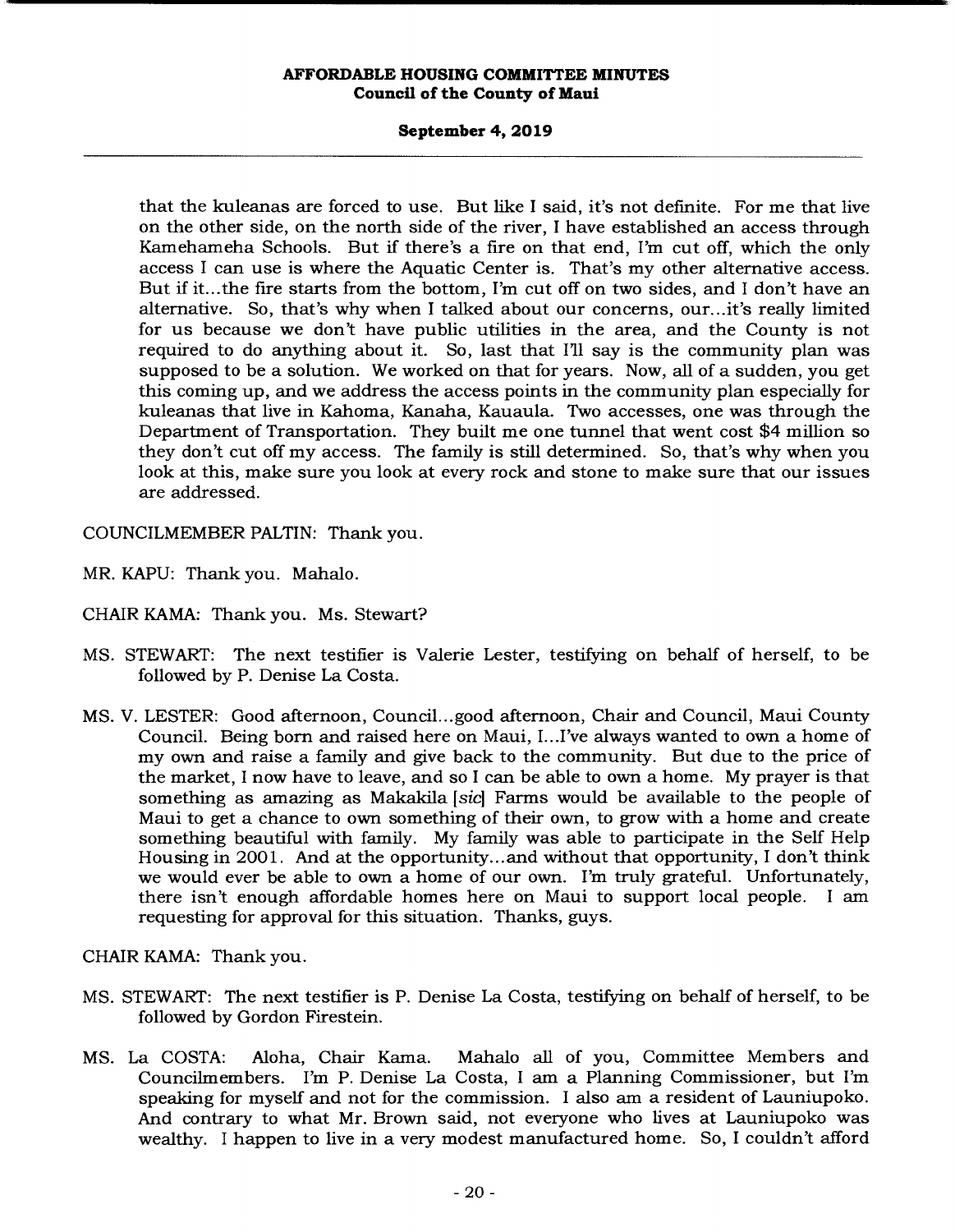#### **September 4, 2019**

one of the homes that he happened to build up there, and the largest percentage of homes built up in Launiupoko were built by Mr. Brown. So, I just wanted to clarify that for public testimony. I have three major concerns. Number one, the evacuation routes. Living through the fire last year was one of the most terrifying things that has ever happened to me. The evacuation route shown on the map is where the fire was closest. So, I have a concern that if this project is approved, there has got to be different evacuation ingress and egress. It's just not... it's... it... I think that it's going to be very dangerous if a fire happens on the north side. But I see firemen here and they know much more than I. The second thing is I want to reiterate about CPAC. I do attend the CPAC meetings. And the reason that they were established is to let people know, let the community know exactly what all of the people in separate communities want. We have an Island Plan. We have West Maui, South Maui, Paia, East County. And I don't think that it is correct or pono to have decisions made on projects like this without the CPAC process being completed. It is currently a six-month process. It is nearing.. .it's about a third of the way through, and I think it is only fair after all of the hundreds of hours of testimony and people showing up and the representatives of the County giving us information that that should be established to show what the majority of the people in the West Maui want before anything else is approved. We do need affordable housing. There isn't a person in here who would disagree with that. But if we need...I think that this project should have a bigger percentage if that is truly what Mr. Brown's bottom line is. Nineteen homes is a wonderful thing but it should be closer to 29 so more people can have the opportunity to build a home. Thank you. Or live in a home, excuse me.

CHAIR KAMA: Thank you. Yes, Mr. Sinenci?

- COUNCILMEMBER SINENCI: Thank you, Mister...Ms. La Costa. So, are you in support of this project or do you oppose?
- MS. La COSTA: I have strong feelings that it is a good project but again, I have concerns about where it is. I lived through the fire and it was horrific. They've mitigated the water. They've mitigated the sewage system. They...the traffic is still going to be a problem with Kai Hele Ku and Haniu and Punakea because it's bad now as everyone knows. I think the project would be great if it were infill because I don't see that the irrigation and the water that he's talking about, it's going to get worse and worse, I live there, and even the potable water is getting worse because it's getting hotter and the sources are drying up. So, thank you.

CHAIR KAMA: Thank you.

- MS. STEWART: The next testifier is Gordon Firestein, testifying on behalf of himself, to be followed by Trisha Higashi.
- MR. FIRESTEIN: Aloha, Councilmembers. Gordon Firestein from Launiupoko. I came prepared with remarks that I'm going to discard, partly based on the presentation of the proposal. You know, it's obvious as P. Denise said, there are a lot of attractive aspects of this project, and I'm impressed with the work that the developers have done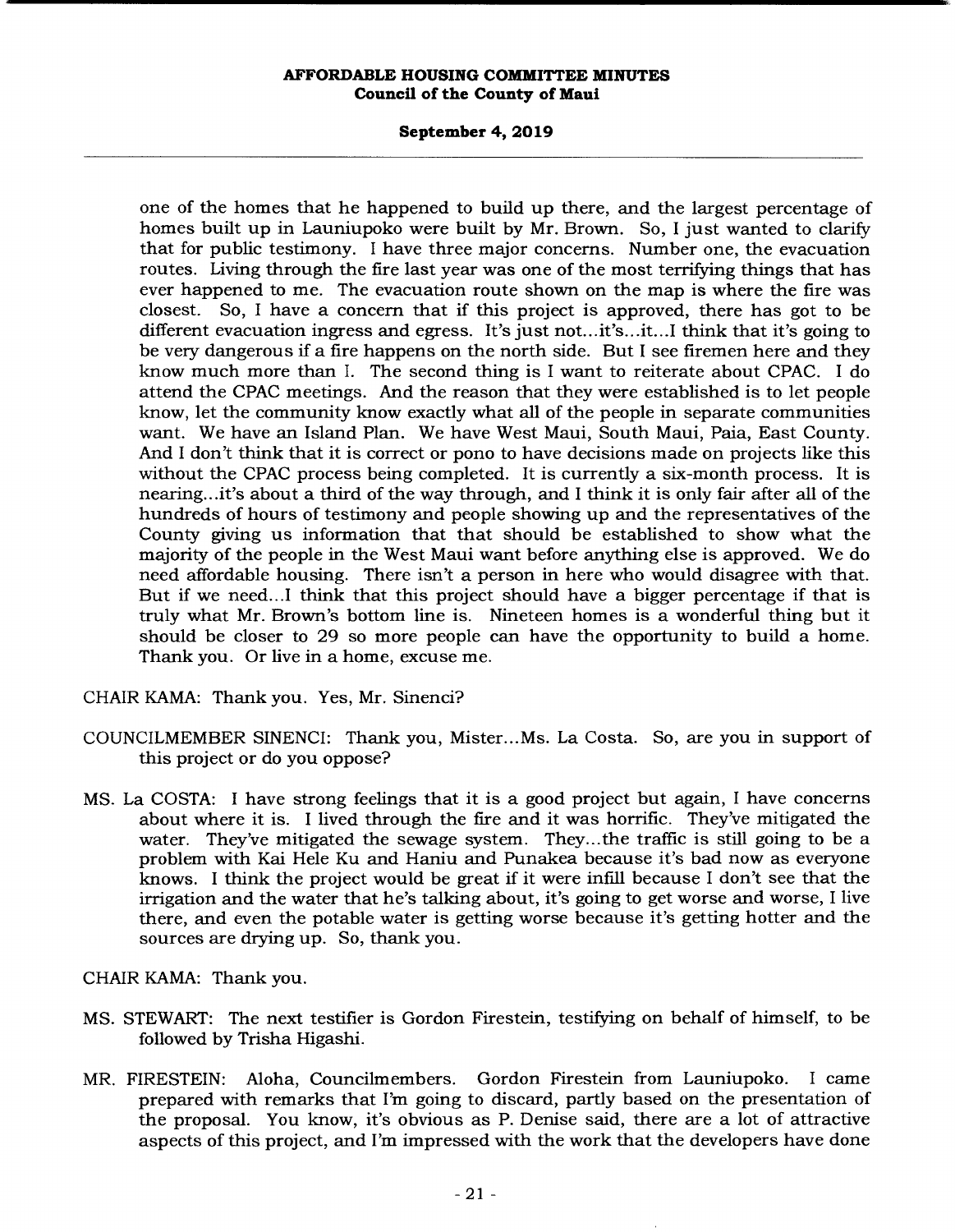## **September 4, 2019**

to answer a lot of the concerns. However, I'm still here to urge you to reject it at this time. I'm... I could echo almost word-for-word the testimony that the previous two speakers, what P. Denise said about if only we could take this project and locate it in a better place, that would be fantastic. And I think what Ke`eaumoku has said, the concerns of the kuleana families really have to be taken seriously. And it does... if this project is approved, it would completely undercut the community update process that is underway. There have been community workshops as part of that process where people have expressed their ideas about what should happen with this particular location, and it's clear that dense development is not wanted in that area, and that affordable housing, any development at all should be in infill spaces. With regard to fire, internal to the project, I'm very impressed with the thinking that's gone into it. But there's still a huge problem, the location again it's projecting a peninsula of development into an area of fallow fields, and we know what the risks are with fallow fields. And so, on three sides, it's surrounded by very high-risk of fire, and with the cul-de-sac road, in which all of the affordable houses are located and about half of the market-rate houses, that's a cul-de-sac. If the fire is on the north side, all of those people are stuck. There's no way out. So, those are the basic concerns, wrong place, wrong time, really attractive project, it's just not what we need at this time. So, and I hope you'll reject it and I hope we'll be able to find a way to build more affordable housing in accordance with the wishes of the community plan. Thank you.

# CHAIR KAMA: Yes, Ms. Paltin?

COUNCILMEMBER PALTIN: I...thank you, Chair. Thank you, Mr. Firestein, for being here.

MR. FIRESTEIN: Yes.

- COUNCILMEMBER PALTIN: I was wondering about your fire comments. Do you make those with any type of authority for the Launiupoko area?
- MR. FIRESTEIN: Yes, thank you for asking. I was one of the cofounders of the Launiupoko Firewise Committee. And we've been working for several years wracking our brains, trying to figure out how to deal with this problem. It's a huge problem for the existing development, as you know. I was one of many who evacuated in the middle of the night during the Hurricane Lane fire. It's a trauma that you don't get over very quickly. And frankly, even coming to a meeting like this on the other side, I make a calculation how windy is it, how hot is it, how dry is it, can I afford to be on this side at a time like that? So, we've done everything we can think of, and we're continuing to look for solutions to this problem of large, untended lots. We haven't come up with a solution. It's a very pressing problem. We had what is probably an arson fire within our neighborhood. We were lucky it wasn't a windy day so it didn't spread. I would really be concerned about people living in this development sticking into, you know, the wild land area, yeah. Thank you.
- COUNCILMEMBER PALTIN: And so, can you get behind any exemptions to the Fire Code on this project?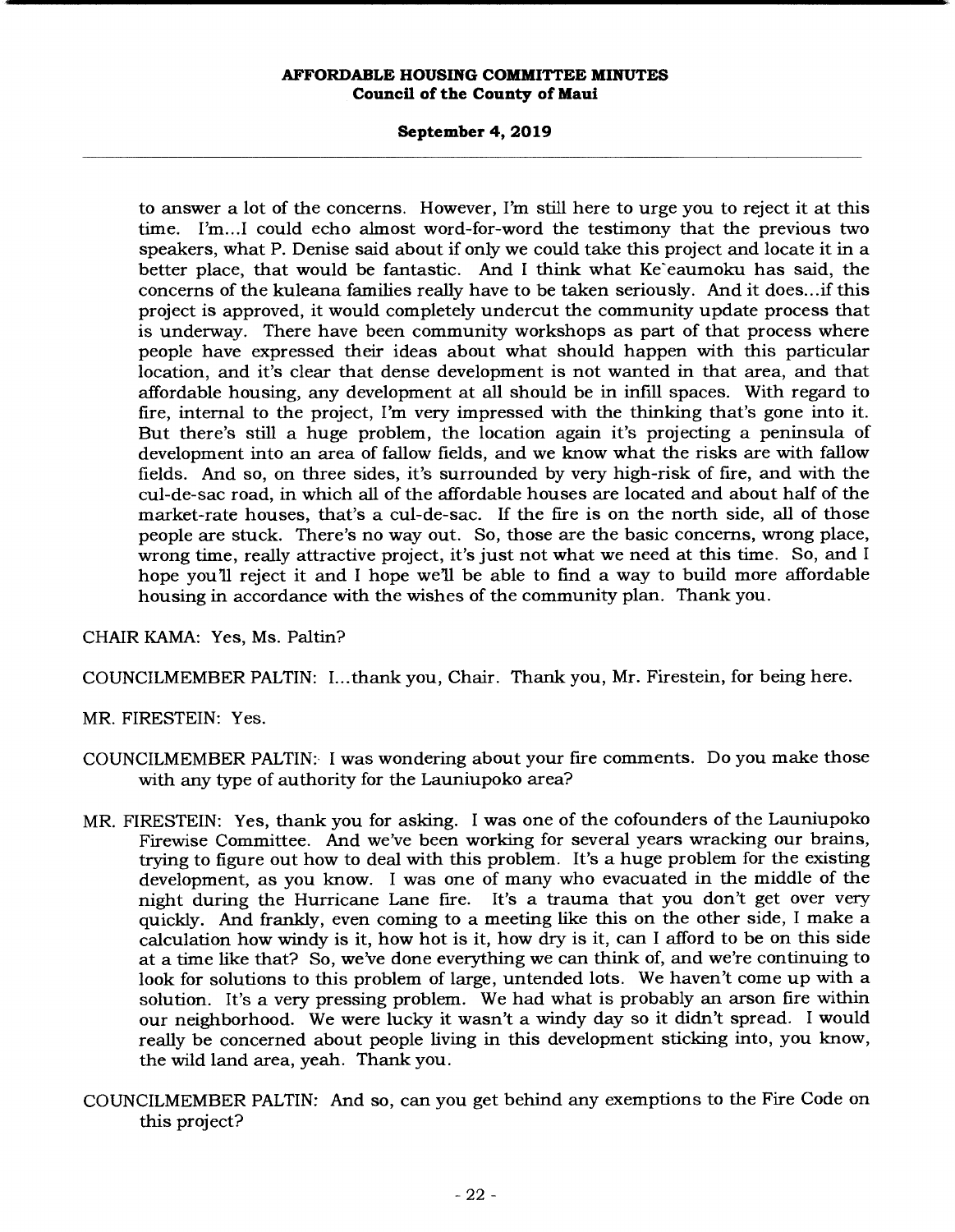#### **September 4, 2019**

MR. FIRESTEIN: Exemptions to the Fire Code, no, definitely not. And in fact, I think one of the biggest problems that we face is that the existing Fire Code is simply not enforced. Large, unmanaged fields of vegetative fuel is really the responsibility of the landowner. It's a tough problem. I recognize that. It's expensive to deal with keeping that fuel down. There's no visible effort to do that by any large landowners that I'm aware of, and there's nothing in this proposal that addresses the threat from outside of the project itself.

COUNCILMEMBER PALTIN: Thank you.

- CHAIR KAMA: Thank you.
- COUNCILMEMBER LEE: Wait, wait.
- CHAIR KAMA: I'm sorry, Ms. Lee?
- COUNCILMEMBER LEE: Hi. I was just wondering where you live in Launiupoko, are there vacation rentals?
- MR. FIRESTEIN: Yes, quite a few, legal and illegal.

COUNCILMEMBER LEE: Well, how many would you say altogether?

- MR. FIRESTEIN: It's.. .1 mean the legal permitted ones, meaning you could look up, I don't have that number offhand. The illegal ones are very difficult to identify but there are quite a few. It was actually an issue during the Hurricane Lane fire. When we evacuated, at first, we went to the Bypass thinking that we were safe. And while we were on the side of the road, we saw that there was a car with a number of people standing around it. So, we went to talk to them. They were renting in an illegal vacation rental. The owner had given them no information or guidance as to what to do in the case of an emergency or an evacuation.
- COUNCILMEMBER LEE: Okay. Could you.. .you say quite a few, what's quite a few, roughly?
- MR. FIRESTEIN: Oh, quite a few illegal vacation --
- COUNCILMEMBER LEE: Yeah --
- MR. FIRESTEIN: --rental?
- COUNCILMEMBER LEE: --like 50, 60?

MR. FIRESTEIN: I would guess easily there are 50 up there.

COUNCILMEMBER LEE: Fifty, in addition to how many homes, or just regular homes without vacation rentals?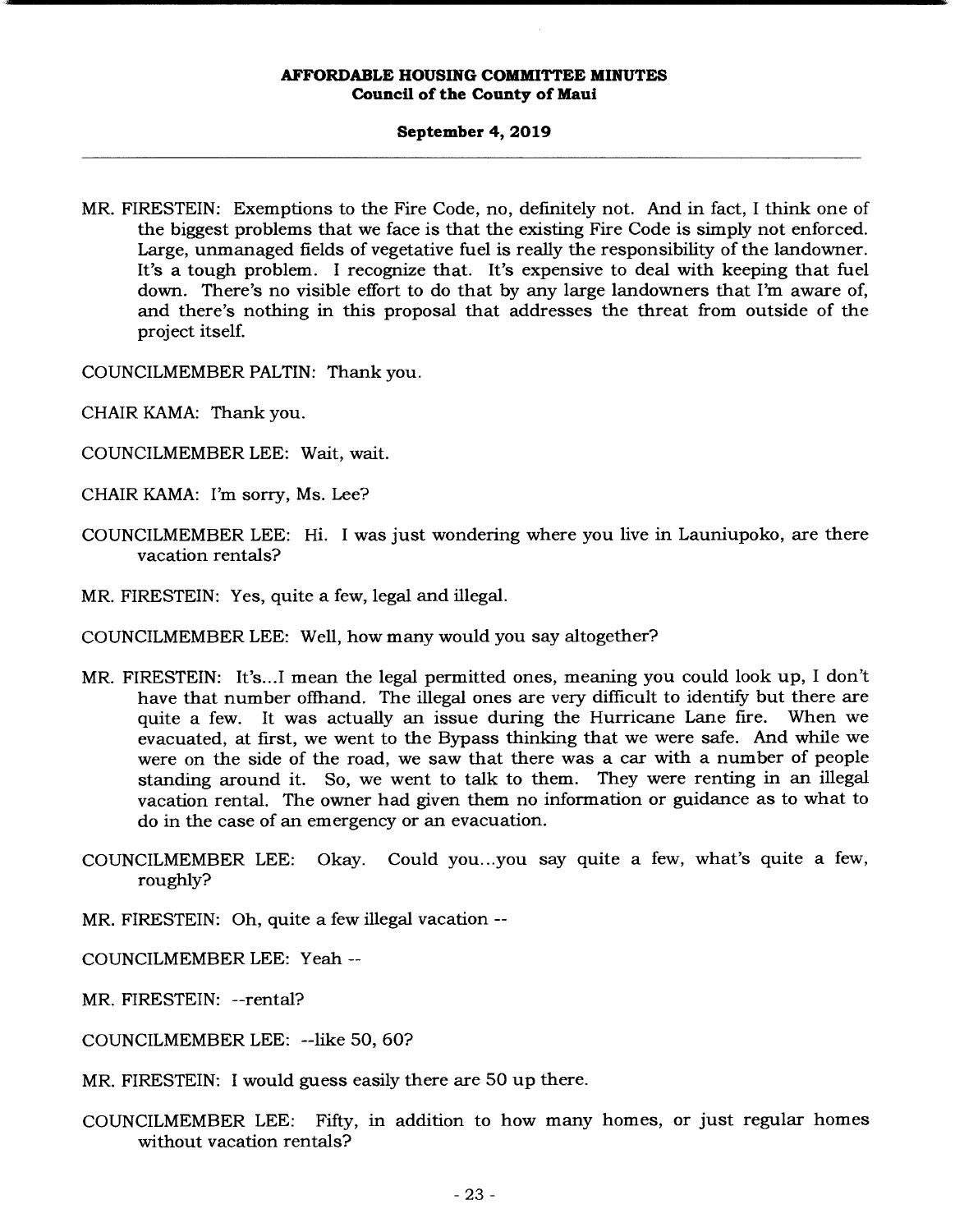#### **September 4, 2019**

MR. FIRESTEIN: Oh, I think there're on the order of 240 properties up there --

COUNCILMEMBER LEE: And then --

MR. FIRESTEIN: --altogether.

COUNCILMEMBER LEE: --about 60 have vacation rentals?

MR. FIRESTEIN: Again, that's a guess.

COUNCILMEMBER LEE: Yeah.

MR. FIRESTEIN: I mean if anybody knew, hopefully there would be some enforcement of that.

COUNCILMEMBER LEE: Okay. Thank you.

CHAIR KAMA: Thank you. Thank you.

MR. FIRESTEIN: Thank you.

- MS. STEWART: The next testifier is Trisha Higashi, testifying on behalf of herself, to be followed by Augustine Hosino III.
- MS. HIGASHI: Thank you, Chairman Kama and Councilmembers. I appreciate the time to be able to testify in full support of Makila Farms. I'm born and raised on Maui. I... sorry, it's emotional for me because there's no more of an important issue than housing, and the time is now, and you cannot delay. I'm born and raised on Maui. I attended the University of Hawaii. I earned my Master's Degree in Speech Pathology. I have faithfully dedicated over ten years to the children of Hawaii through my work with the Department of Education. There are two issues that make it difficult for the working middle-class such as myself. The first issue is we're being priced out of the market. And you heard everybody else say the cost of housing is so expensive. I can only afford to live here because I live with my mom and my son. I'm a single mother. Affording a home is not my reality. I can't even afford to rent, let alone save a down payment for some place. The second issue is the cost of food. It has to be shipped here so it's very expensive. I like that the Makila Farms offers that it's ag land and that you can have a garden of your own to kind of subsidize that cost of food. And hey, if you're able to grow more, you can sell something that can also support the local economy and the local people. As a speech pathologist, there's a critical shortage. In Lahaina, there's more contracted employees that are from the mainland than there are State employees. Those contracted people can't even afford to rent. They have to leave. So, there's a high turnover. My services are greatly needed on that side. If I could afford to live on that side, I would live on that side, but I cannot. The developer is drilling his own ag water that's non-potable. So, that will be made available to support the agriculture and sustain it using the water that he's going to be drilling.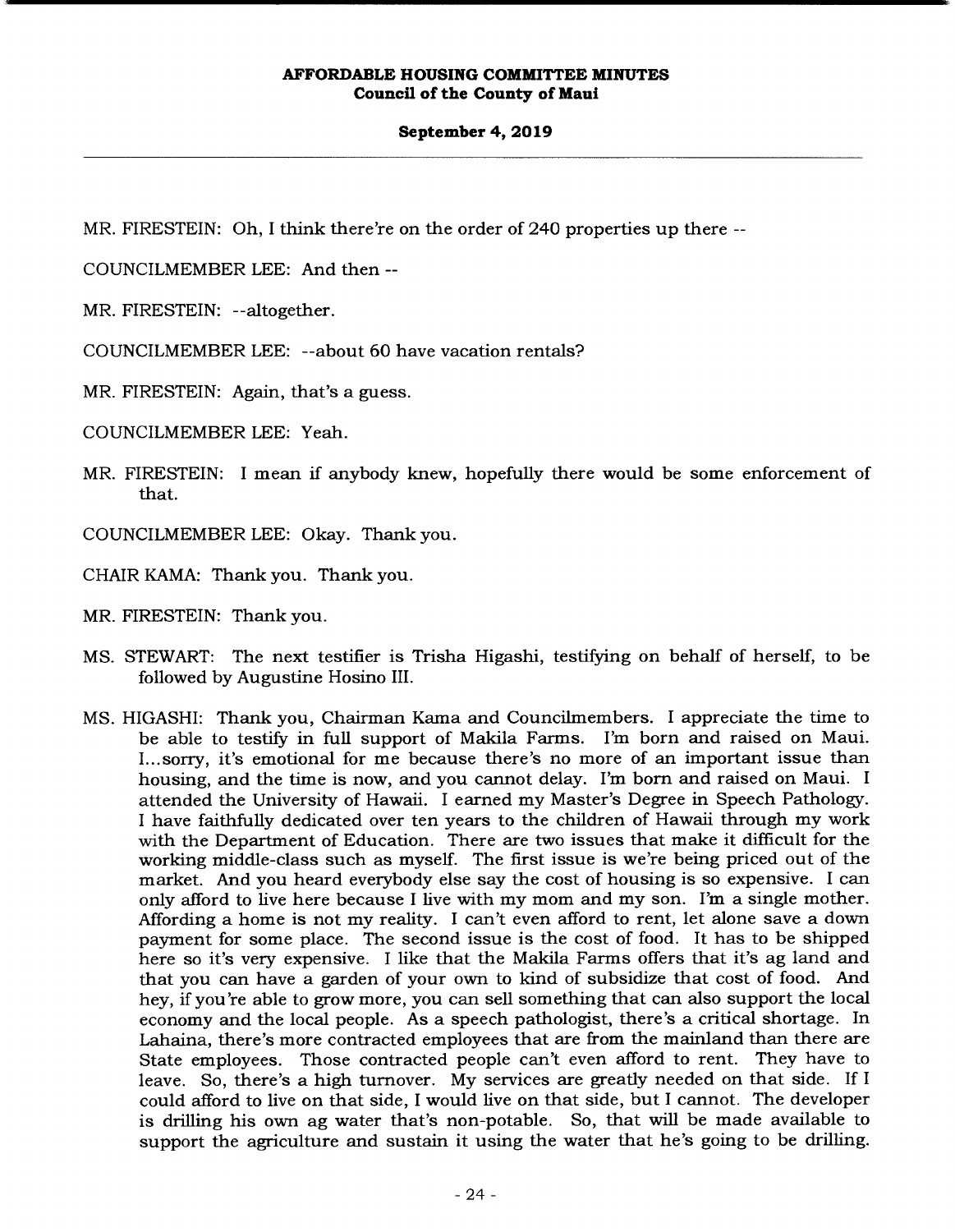#### **September 4, 2019**

The project helps protect from fires by implementing farms. It's usable land. Now, it's not just dry, fallow land, and it's adding more hydrants than is needed, have advance septic systems, it's very well-thought-out project, to have large buffers that are catching runoff from properties above that may damage the shorelines. They're the first workforce to offer large ag lots. If we do not allow our workforce to live on ag lots, we are sending the message that only the wealthy, luxury homeowners can live on agriculture land. The developer has agreed to sell homes between the 50 and 100 percent income range and build smaller homes that would make it more affordable to get your foot in the door with real estate. I urge you to approve the project. It has been well thought out and there's a dire need for it. The time is now. Thank you.

CHAIR KAMA: Thank you.

- MS. STEWART: The next testifier is Augustine Hosino III, testifying on behalf of himself, to be followed by Mavrick Kigimanary *[sic].*
- MR. HOSINO III: Good afternoon, Chair and Councilmen. My name is Augustine Hosino III. I'm from Makawao. I support the Makila Farms project. I feel that these workforce homes will give us local people a way to own a home and at an affordable price, yeah, and I've been looking in the market for homes. I'd recently moved back from Las Vegas. I was there for 15 years. I got.. .I'm back here because of Greg, and he gave me a job. Without that, I wouldn't be able to come back. I got to bring my wife and my daughter back. And, you know, my family is all from Makawao, Upcountry. I just...I don't see myself owning a home here. I've looked, I can't afford it. I feel like I make pretty good money here but I still just can't... it's too much. My dad moved away. He lives in Texas. He's probably going to die there, I mean but he's happy. But I mean, you know, I mean we don't have.., a lot of people moving away, and I just feel that, you know--this is stuff I didn't even write, and now I'm just talking--but, you know, that's kind of... but I just hope that, you know, there's things above what I know, I just came here to just support it, and say that I support it. So, I hope you guys can pass it and this could be the future for Hawaii's housing hopefully. That's all I have to say. Thank you.

CHAIR KAMA: Thank you.

- MS. STEWART: The next testifier is Mavrick Kigimanary *[sic],* testifying on behalf of himself, to be followed by Revalva *[sic]* Kemiche.
- MR. KIGIMANANG: Aloha, Chairman Kama. Aloha, Councilmembers. My name is Mavrick Kigimanang, and I come from Wailuku, Paukukalo. My name is Mavrick Kigimanang, and I have worked in the construction industry for five years, and this is the first project I have seen that is affordable for families like me. I can qualify for this project, and I would like to live on this agriculture land. My girlfriend and I live with my family, and we have recently had a baby, and it would be great if we could have a two-bedroom home. This will be perfect for my first home with my own family. We will be able to grow our own crops, and I'll be able to teach my son how to live off the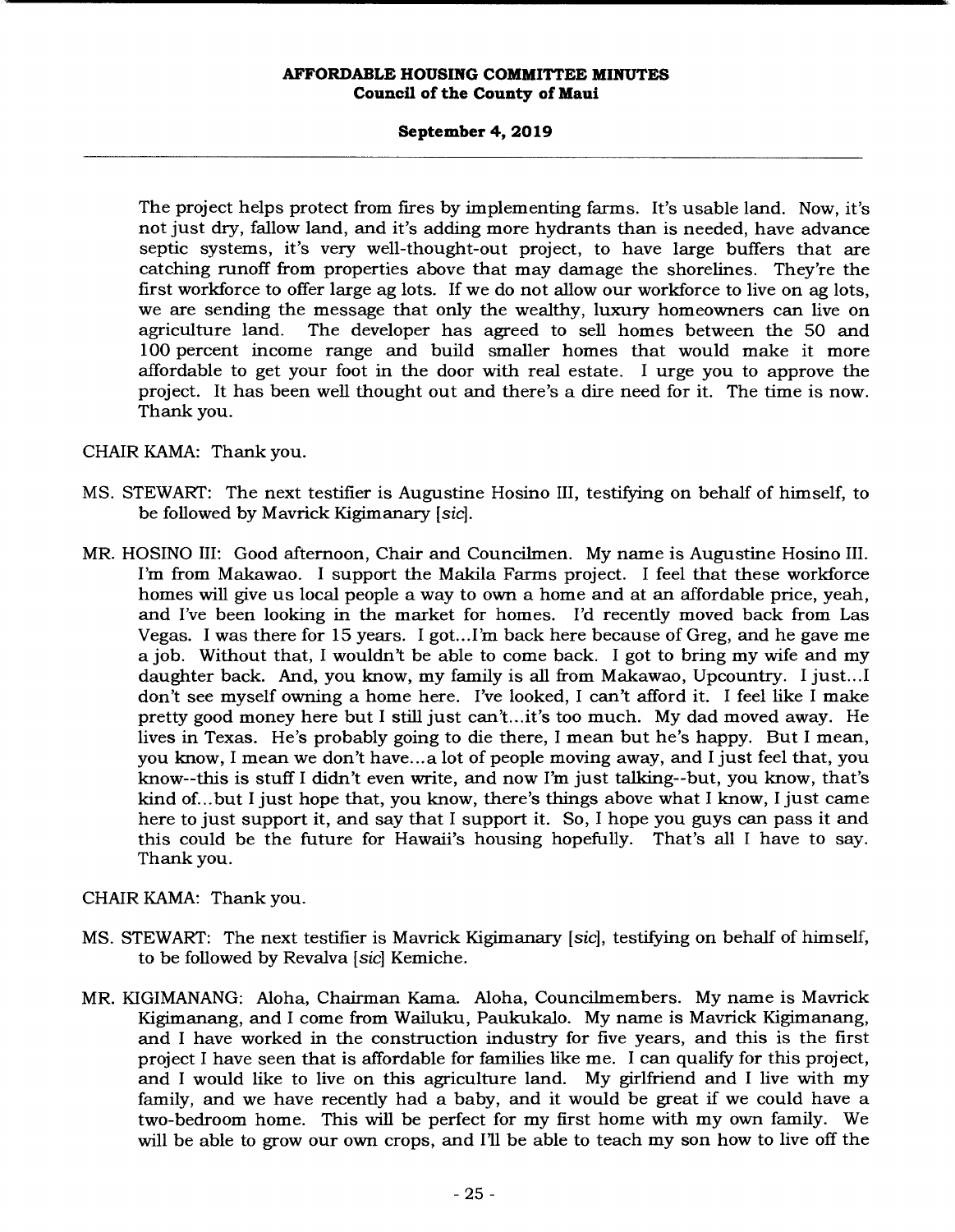## **September 4, 2019**

land. This project will change my family for generations and give us a future on this island especially if my family keeps growing. It will also help me because right now, we live in Wailuku and I have to drive to the West Side every day. Right now, I only see luxury homes on that properties, and it would be great to see more locals up there experiencing the land too. I support the Makila Farms project and believe it would be a great project to pass. Thank you, everyone. Aloha.

CHAIR KAMA: Thank you.

- MS. STEWART: The next testifier is Revalva *[sic]* Kemiche, testifying on behalf of himself, to be followed by Mark Marolf.
- MR. KEMICHE: Aloha, everybody. My name is Revatua, and I'm here to supporting the Makila Farm project because I think it's a good opportunity for all of us and the family, the Hawaiian family to have a... their own land over there, and a future, something to give to the keikis, you know. And I heard about all the issues too, and I think all the issues was resolved. So, yeah, I think it's a good project for our future. So, mahalo. Thank you.

CHAIR KAMA: Thank you.

- MS. STEWART: The next testifier is Mark Maroll, testifying on behalf of himself, to be followed by Rose Valle.
- MR. MAROLF: Good afternoon, Chair and Councilmembers. My name is Mark Marolf. I would like to voice my support for the proposed Makila Farms housing project. We're all aware of the lack of affordable housing here on Maui. My hope is that the workforce.. . that this workforce home project will be approved and others will follow to help mitigate the problem. This development is well-thought-out with large lots, a walking trail, single-story homes that protect the view, and it will be one of the better neighborhoods in Maui. The 500-foot setback in.. .from the Bypass, and then the addition of over a dozen fire hydrants, and three ways to exit has addressed all the safety concerns of the community. These homes are priced reasonably and are geared for families who plan to be part of the community. There are restrictions for home sales for 30 years. This is a long-term commitment for those whose roots run deep here and a terrific opportunity. Financial security is achieved for the entire family and possibly for generations to follow by owning a home versus renting. The local working class families of Maui deserve this opportunity to live in good homes in a safe neighborhood with a great location. And I work with several of the men and women who come here and testify today and who do not have an opportunity to own a home. And I want to lend my support for them and hopefully, this project gets approved and they can see the American dream. Thank you.

CHAIR KAMA: Thank you.

MS. STEWART: The next testifier is Rose Valle, testifying on behalf of herself, to be followed by Stephen Webb.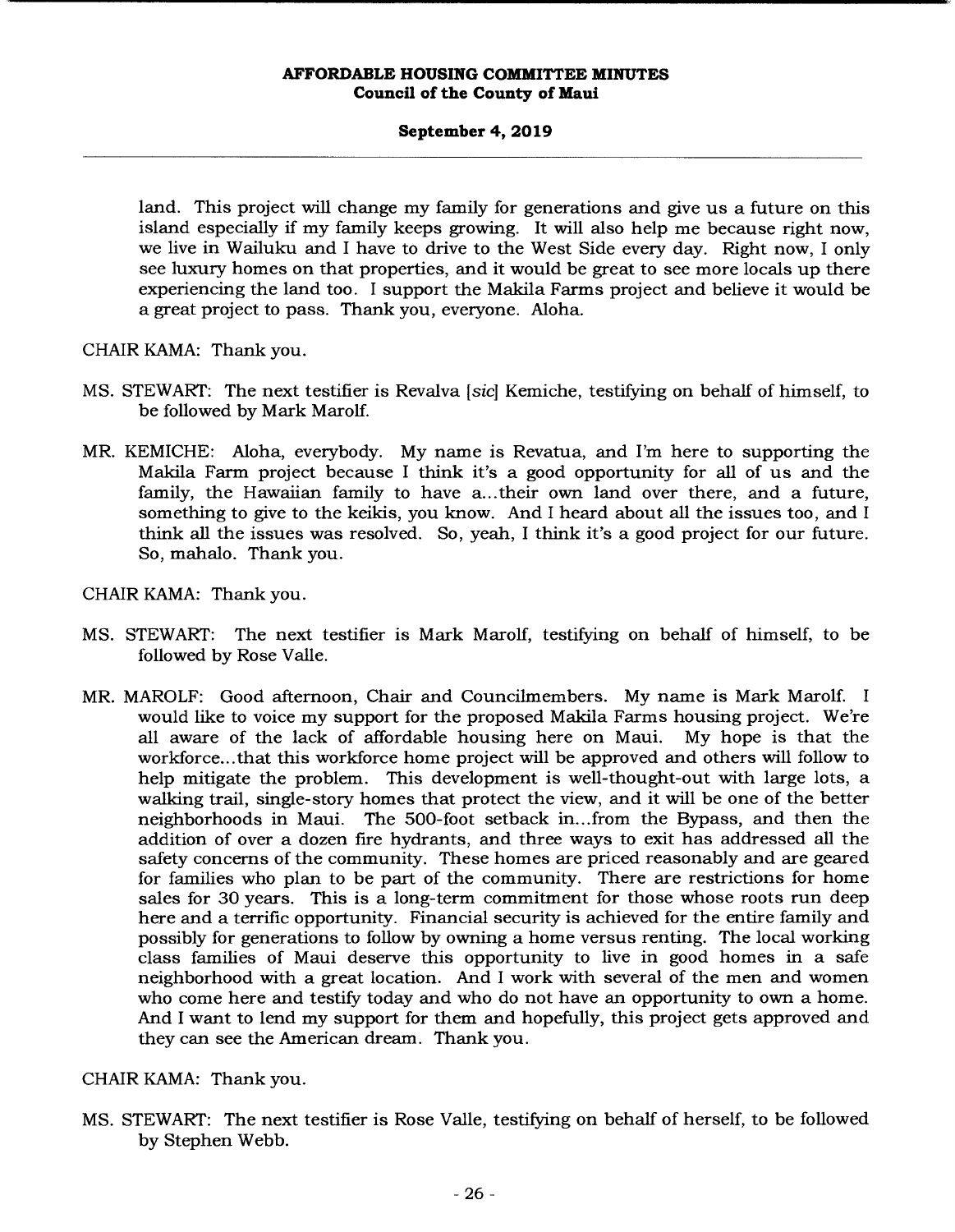#### **September 4, 2019**

MS. VALLE: Good afternoon, Chair, Councilmembers. I'm here to speak in support of Makila Farms. I'm no expert on any of this but I've listened to Greg Brown's proposal for Makila Farms, and I've reviewed the exhibits put together by the experts, and it seems to me they have implemented solutions to each of the issues previously presented in opposition including the drilling of a new well to provide water without taking away from existing homes, fire hydrant spaced closer than current requirements, and the emergency exit routes. Other improvements include the two retention basins, which will help eliminate or at the very least, greatly reduce the runoff of pesticides into the ocean during heavy rains. The 2-acre lots and 30-year ownership rule make Makila Farms a great solution for truly affordable housing on Maui. For these reasons, I'm in support of Makila Farms. Thank you.

MS. STEWART: The next --

CHAIR KAMA: Thank you.

- MS. STEWART: --testifier is Stephen Webb, testifying on behalf of himself, to be followed by Fran Mitsumura.
- MR. WEBB: Good afternoon, Chair, Councilmembers. My name is Stephen Webb, and I am here to speak in favor of Makila Farms. I was born and raised on Maui as were my four siblings, and I consider it a blessing and a privilege. This is a wonderful place to grow up and I'd like an opportunity to extend that blessing to my future children. I'm going to get married in about a month. And unless an affordable housing project like Makila Farms goes through, myself and my future wife will definitely have to leave the island. I can't make enough here. She can't make enough here. Even with our combined efforts, we can't own a ... we just can't own a home. And it's a reality for a lot of people my age on this island and around the world currently. So, I think it's a good start. Yeah, that's all I have to say about that. Thank you very much.

CHAIR KAMA: Thank you.

- MS. STEWART: The next testifier is Fran Mitsumura, testifying on behalf of herself, to be followed by Shyloh Stafford-Jones.
- MS. MITSUMURA: Aloha, Chair Kama and Councilmembers, and Committee Members. I appreciate the opportunity to speak with you today. I have been on Maui for 40 years. I am currently the branch manager of First Hawaiian Mortgage in Lahaina. I've been prequalifying buyers here on Maui for 38 years. I'm speaking in favor, as an individual, of this project because I see the finances of people that live here full-time, and have lived forever. And I see what they pay in rent. I see how many families have to live in each home, and this project is amazing and would be a gift. It was really interesting when I moved here, the problem was is people wouldn't rent to me and my fiancé even though he was born and raised here because we weren't married. Obviously, the... that doesn't happen now but what does happen is you have young and not-so-young singles and couples that can't afford to buy a home because you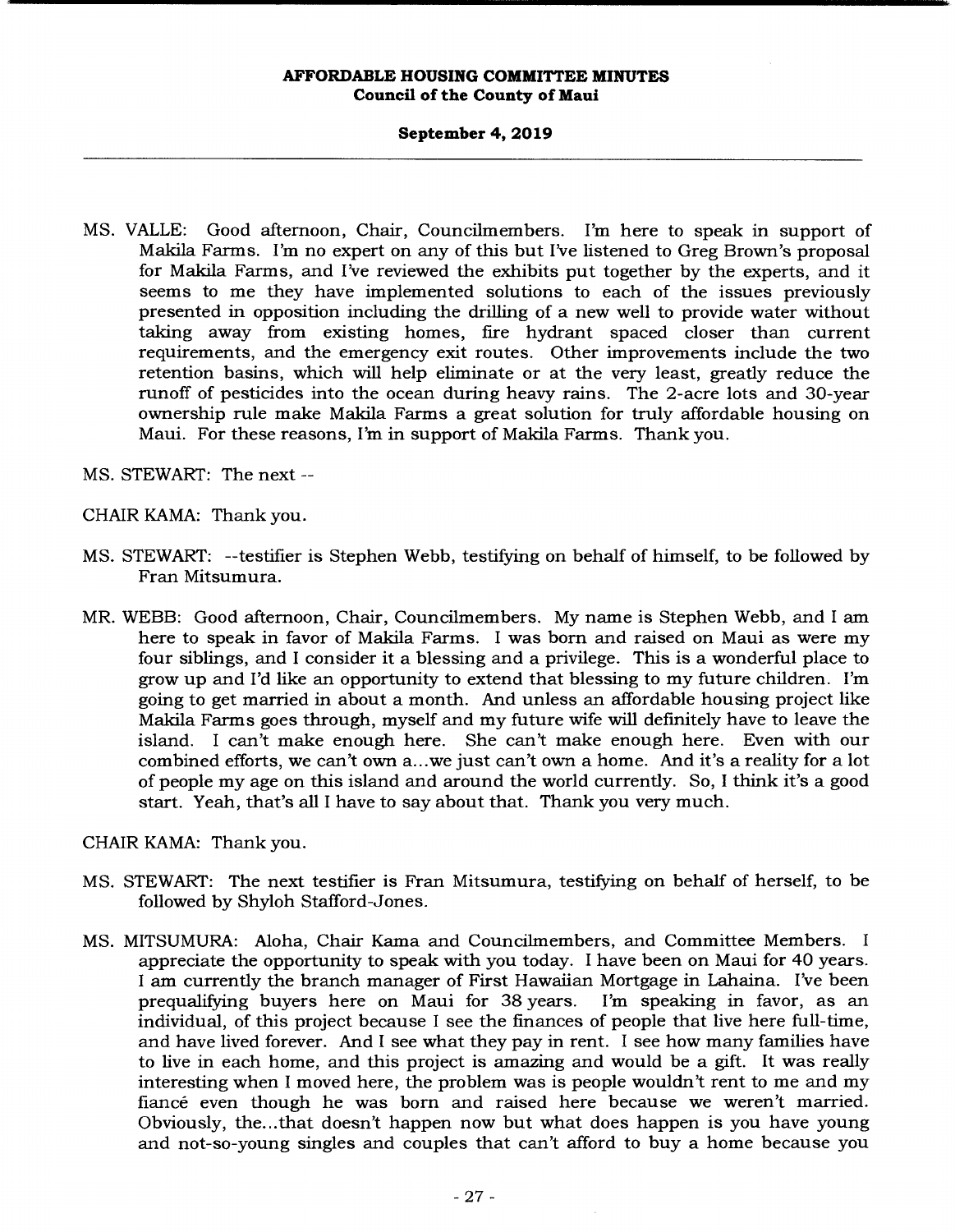## **September 4, 2019**

have to qualify for a median price range of 700,000 or a condo with a large monthly maintenance fee. I have been fortunate to be one of the lenders that is prequalifying buyers for the workforce housing projects. And I'm amazed at the volume of buyers for the workforce housing projects. applicants that have applied with me, and more amazed that over 80 percent of them qualify for the price range of Makila Farms. This price range that the developers are offering is unprecedented. It's unheard of in this day and age. I've met with hundreds of potential buyers who have been waiting for these opportunities, and I am only one of the lenders that is doing the prequalifications. These buyers are hardworking folks who deserve to own a home, to raise a family with space around them in a neighborhood with their peers. The amount of rents that they pay is just... it's more than what you saw on the chart for one, two, three, four-bedroom homes. The excitement is contagious with these buyers, and it's refreshing. It reminds me when I bought my first home at Hale Piilani in Kihei in 1985, which was a first-time-homebuyer-type subdivision. Everyone should be able to purchase a home but not everyone can qualify for 700,000. I do respect all of the concerns. My father was a fireman his entire career. So, I definitely understand that. But I do ask that you approve this project and others like it. It's a gift to these buyers, a gift to the community. As an employer in Lahaina, we ask that you help keep these hardworking folks in Lahaina to help alleviate the traffic that bottlenecks on the new Bypass going to Central and South Maui. Thank you for listening and for your time.

CHAIR KAMA: Thank you.

MS. STEWART: The next testifier is Shyloh Stafford-Jones, to be followed by Van Fischer.

MR. STAFFORD-JONES: Good afternoon, everybody. My name is Shyloh Stafford-Jones. I'm originally from Missouri. I'm the agronomist that's working with Greg to develop the crop plan for this Makila Farm. I grew up in Missouri on a family farm there. So, I kind of know the importance of getting local people and on a small farms, and, you know, to experience that experience, I guess. It's kind of good to grow up working hard and learning how to work hard. For the past three-and-a-half years, I've lived in Maui or four years. The past three-and-a-half years, I've lived on Maui and I worked for HC&S, and then A&B as a diversified ag manager. So, I have a lot of experience with growing crops in a lot of harsh climates across the plantation. The farm plan that we kind of have been working on incorporates the greenbelt to be a pasture for cattle. And all those species of crops, we've.. .we're kind of looking at will be a good crops to encourage soil infiltration for runoff and rainwater, to break up soil compaction from years of being fallow and driven across. And also, you know, a lot of the crops will help tie up any of the nitrates that leach from the upper parts of the hill down and anything else. And then by keeping it green and keeping cattle on there, moving back and forth in a rotation, it will keep a.. .well, it will keep all the grass.. .it will eventually encourage the natural grass to come back and keep it green so that it won't burn in the future. And then, so a lot of good things like that. That's very much all I got, I guess, for now. Thank you.

CHAIR KAMA: Thank you.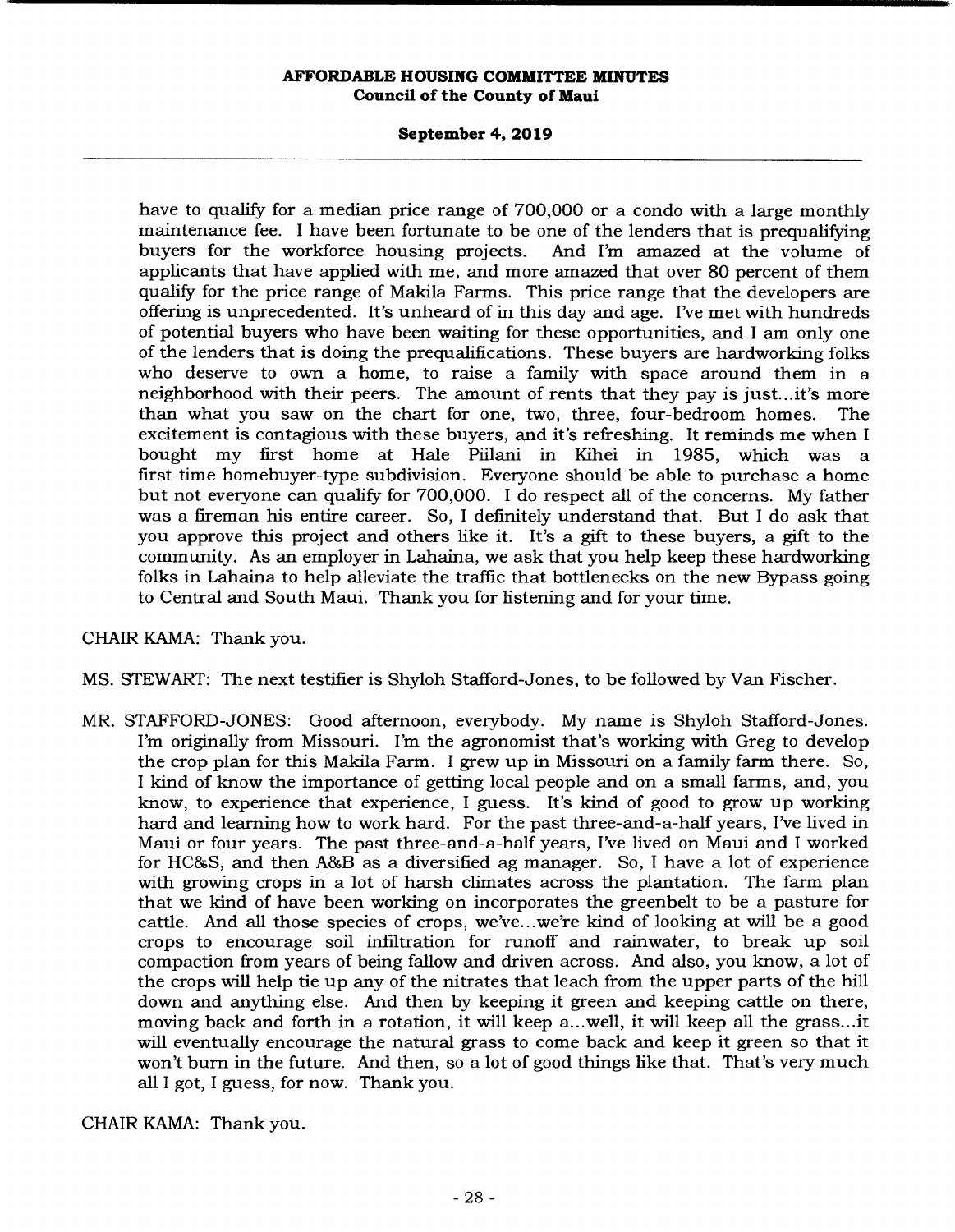#### **September 4, 2019**

MS. STEWART: The next testifier is Van Fischer, to be followed by George Brown.

MR. FISCHER: Good afternoon, Chair and Councilmembers. Thank you for the opportunity to speak for you or speak with you today. My name is Van Fischer and I live in Lahaina. I'm a real estate agent, and together with Buz Moffett of Moffett Properties, we are the agents that will be handling the sale of the workforce homes and the market-rate homes in this community. Obviously, I'm here to speak in support of this project. I've worked with Greg for a number of years on this. And the amount of work, and thought, and dedication he has put into this project is amazing. We came back as Makila... came in as Makila Kai, were rejected, and he came back and spent years fine-tuning, and then fixing and addressing all the issues that were brought up, and I really feel like they've addressed all of the concerns. I certainly share the concern about fire but this isn't a fire. The fire situation isn't something that specific to Launiupoko. I live just below the West Maui Airport. And the fire above Kaanapali, I can see that fire coming over the hill. It was scary. But are you going to ban Pulelehua, the workforce project below the airport because there's fallow fields? No. Are you going to stop Puukolii Village up there, Kaanapali 2020, 'cause it's surrounded by fallow fields? No. You have to build these projects. The way to get rid of the fire danger is to plant these fields. We have the coffee farms. We have the chocolate trees. We have to encourage the owners of the ag land to develop those lands so they're not fire danger. Anyway, you have fire professionals here, and I would really sincerely ask you to turn to the fire professionals and ask them if they support this development, because if they do, I do. So, with regard to the people that are interested in Makila Farms, over 400 people have contacted us in the last 30 days to sign up to be notified when applications were available. Those 400 people would probably love to be here but they're working because they can't take time off to come here. So, I feel like I'm speaking on their behalf. People want to live in rural settings if at all possible. I consider myself a affordable housing advocate. I go to the CPAC meetings. I encourage where affordable housing should be developed, where multifamily should be developed. We can't all be forced to live on little 3,000-square-foot lots in town. It's heartbreaking. Kahoma Village, the townhouses down there, I sold one the other day, and the people took it as a last resort. I said are you sure you want to buy in here, a 900-square-foot townhouse on a 3,000-square-foot lot for \$400,000. They're like, what other choice do we have? None. We need to give them that other choice. Okay. If anybody has the right to live up on the hill in Launiupoko, it's the workforce people. And it's not just the firemen, the police, it's everybody else. It's the cook in the kitchen. It's the housekeeping people. It's everybody. They're all workforce people. So, I encourage you to support this application. I forgot like five other things I wanted to say 'cause I'm just... I just, man, it's just these people are so emotional, and this is their life, they want to live on the West Side, and they don't want to be crammed into little lots in town. So, please support this project. Thank you.

CHAIR KAMA: Thank you.

MS. STEWART: The next testifier is George Brown, to be followed by Conrad Oandasan.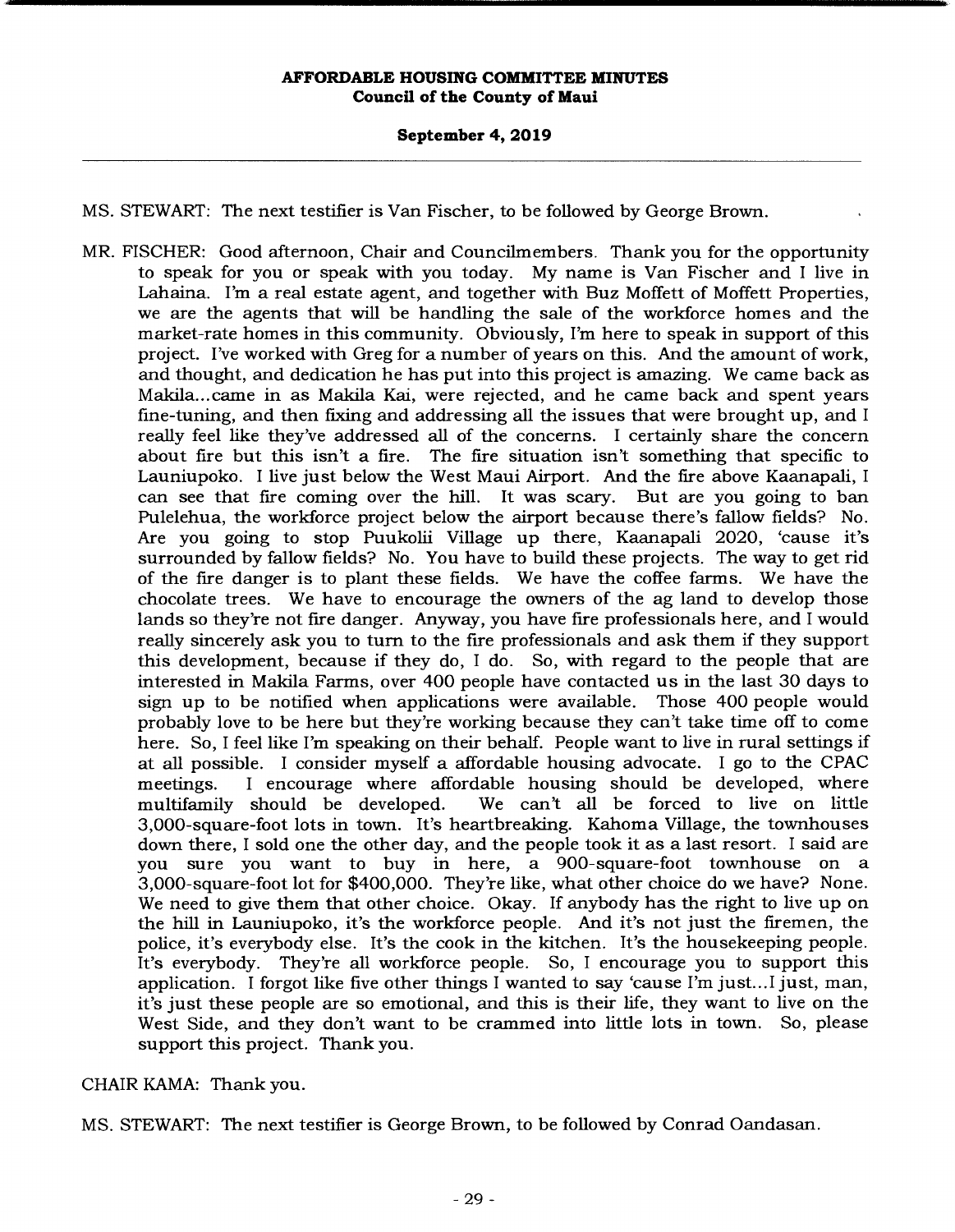#### **September 4, 2019**

MR. BROWN: I find it kind of interesting that the last testifier talked about how there are going to be these big lots and all of that kind of thing, and they supported that. But the same developer was here earlier some months ago or last year, and he wanted small stuff. Anyway, that's kind of interesting. Another interesting thing about it is that he is asking the Council to once again circumvent the County Chapter 19.30A, and particularly 19.30A.040, which is limitations on housing, which at this point the West Maui Land developed that area. And there is no more housing available according to that stipulation. Particularly, it says no lot or portion thereof, which is in Agricultural District, shall be further subdivided beyond the maximum number, and the maximum number was given to West Maui Land when they did that subdivision. However, another interesting thing is that Mr. Brown is saying that for his development, the people that buy are not going to be allowed to do that 19.30A-040 *[sic].* So, in one hand, he's asking for it, in the other hand is saying, no, nobody else can do it. Now as far as the water goes, they talk about the Launiupoko Aquifer, and they seemingly say well, we're going to do our ag water over here and that over there, this and that, the other thing. It's all coming out from the same place. All those wells are going down the same place. Right now, we... I don't know if you've seen it but Launiupoko Irrigation Company puts this out. They have a nice sign last couple months talking about this. And right now, level 4, we're cut down 4...by 40 percent. Actually, then instead of having seven days of water, we have three days of water. As a farmer, you need water. You need to, you know, how are you going to raise your crops when you have three days of water when you maybe need seven days? Anyway, that's basically what I have to say. I'm not a... I'm not opposed to affordable housing. I'm opposed to it in the.. .in that place. I'm opposed *[sic]* to it in the right place. There is private and public acreage of 650 in Lahaina right now, and you can use that. Use your time to go out there and do that rather than this little thing out there, 19. Thank you.

UNIDENTIFIED SPEAKER: Do you have a question?

CHAIR KAMA: Question, sir. Yes --

COUNCILMEMBER SUGIMURA: Go first.

CHAIR KAMA: --Ms. Sugimura?

COUNCILMEMBER SUGIMURA: Oh, so, what did you say, there's 650 what?

MR. BROWN: Six hundred and --

COUNCILMEMBER SUGIMURA: I didn't hear you.

MR. BROWN: --fifty acres. The State has around 500 acres right by the Civic Center. And Hawaiian Homes has 50 acres, and I'm not counting the 50-55 acres of Hawaiian Homes. But the State Housing Authority has 519 acres I think, and then there's a private developer named Peter Martin, has about 200 acres right above the swimming pool, 180 over there and about 20 or 30 across the stream. But that's --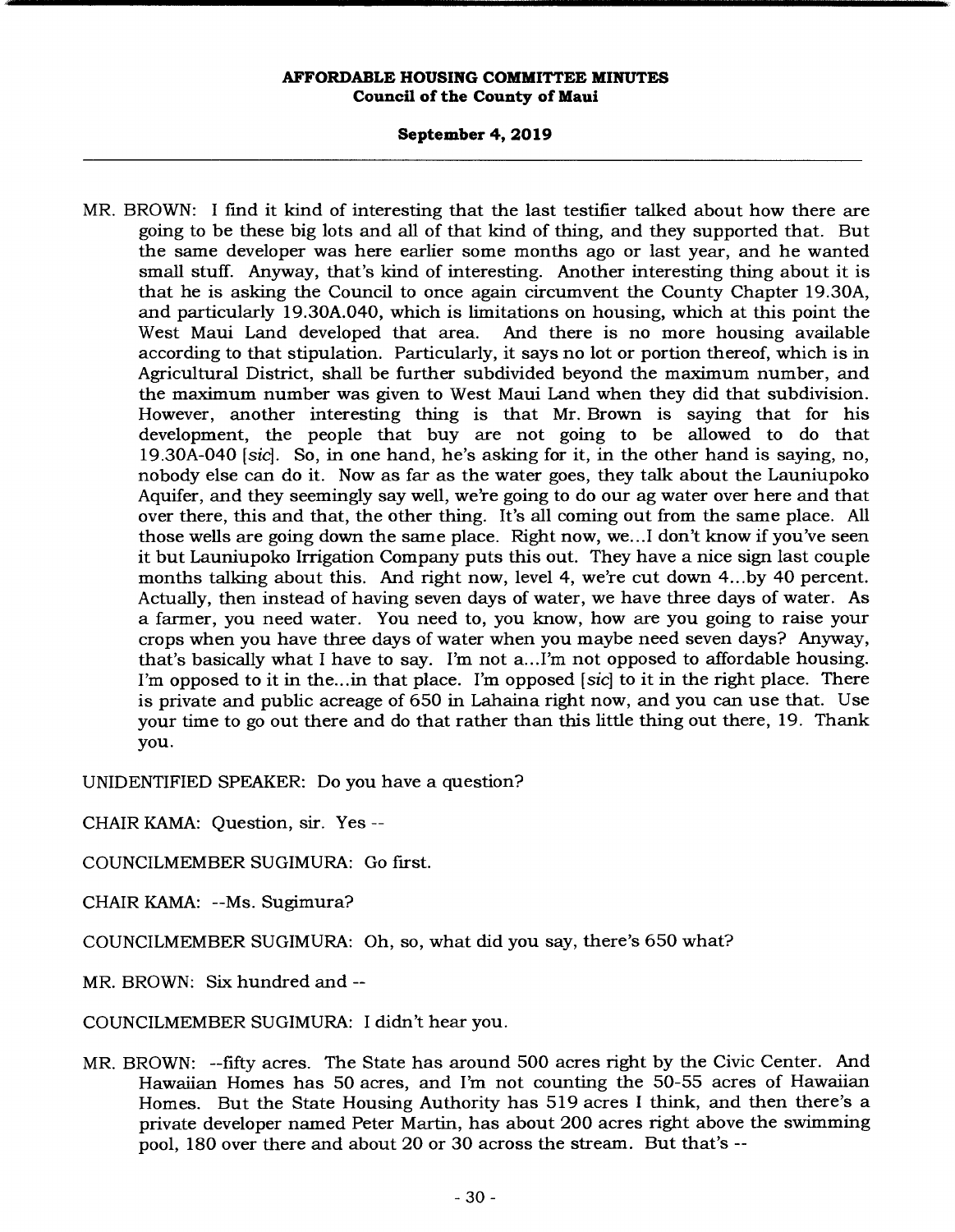#### **September 4, 2019**

COUNCILMEMBER SUGIMURA: So, I'm glad...

- MR. BROWN: --all underneath the Bypass. And that area has two wells, A pump and B pump, Old Pioneer Mill. I used to be.. .work for Pioneer Mill, and that was one of my jobs.
- COUNCILMEMBER SUGIMURA: So, you're saying you don't want the development in this location but there are other properties that you're designating that you think are better, is that what you're saying?
- MR. BROWN: Absolutely. If the State already has 500 acres that they bought it for housing, why not go to the State and, you know, kukakuka, get together.

COUNCILMEMBER SUGIMURA: Yeah.

MR. BROWN: Talk to them about that.

COUNCILMEMBER SUGIMURA: Good, because...

MR. BROWN: Go to Peter Martin. Talk with him. Ask Greg Brown to go to Peter Martin and say let's do it together, here, we can put 600 houses over there, we can put --

COUNCILMEMBER SUGIMURA: Thank you.

MR. BROWN: --2,000 over there, we --

CHAIR KAMA: Thank you.

MR. BROWN: --3,000 houses.

COUNCILMEMBER SUGIMURA: Thank you.

CHAIR KAMA: Thank you. Ms. Paltin?

- COUNCILMEMBER SUGIMURA: Those projects are slated to be built. So, I'm glad you support it. Thank you.
- MR. BROWN: I didn't support it. I'm --

COUNCILMEMBER SUGIMURA: Well...

MR. BROWN: --against this. I'm against affordable... I'm for affordable housing, against this project.

COUNCILMEMBER SUGIMURA: No, I'm talking about the other property, the --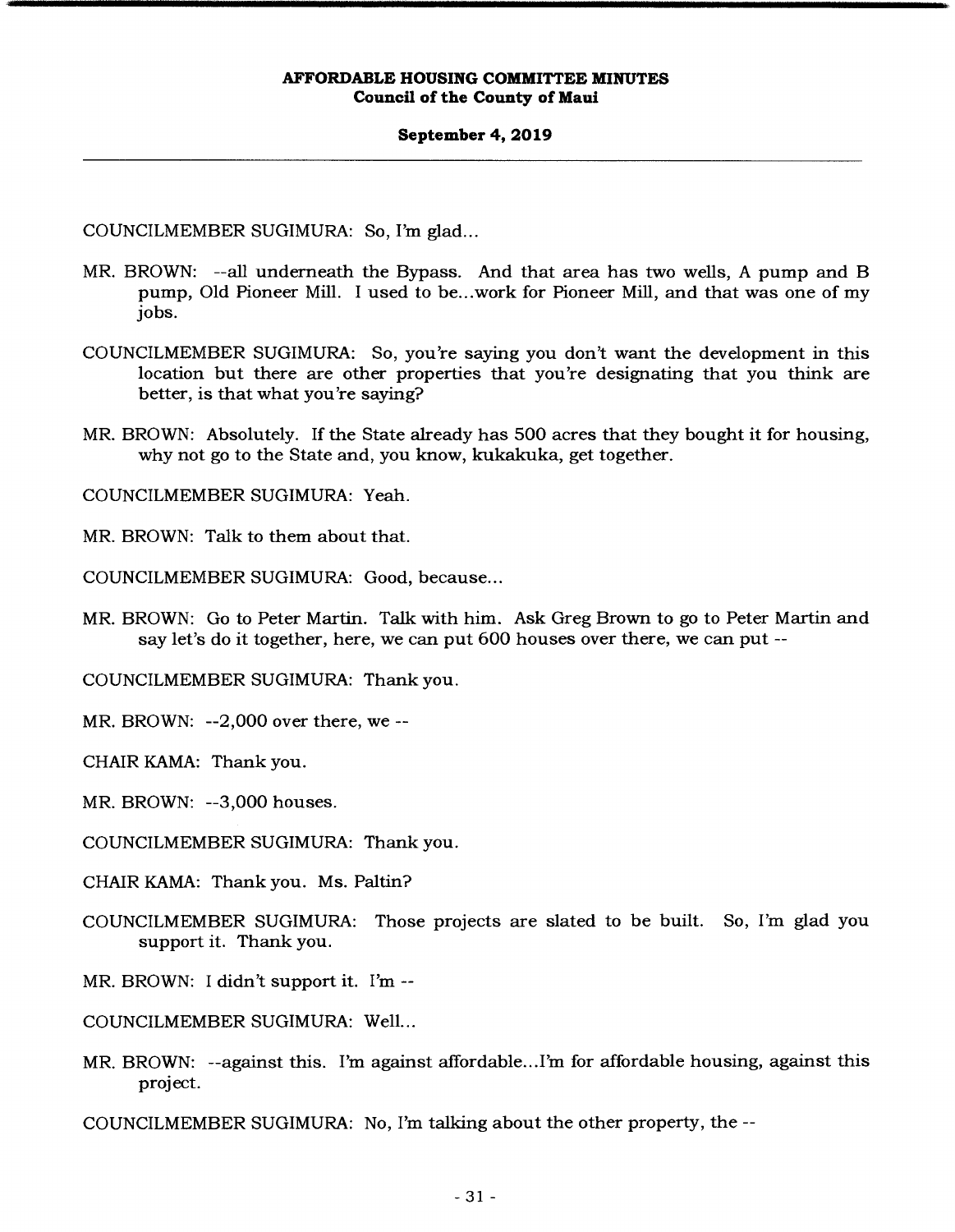#### **September 4, 2019**

MR. BROWN: Oh, yes.

COUNCILMEMBER SUGIMURA: --

MR. BROWN: Yeah --

COUNCILMEMBER SUGIMURA: --acres you're --

MR. BROWN: --definitely --

COUNCILMEMBER SUGIMURA: --talking about.

MR. BROWN: --definitely for that, definitely for that.

CHAIR KAMA: We're going to --

COUNCILMEMBER SUGIMURA: Thank you.

CHAIR KAMA: --let Ms. Paltin ask you a question.

COUNCILMEMBER PALTIN: A couple question.

CHAIR KAMA: Go ahead.

COUNCILMEMBER PALTIN: So, I just was wondering, you know, that picture that you showed with the...

MR. BROWN: Yeah.

- COUNCILMEMBER PALTIN: The....I...my understanding is the elevation that that water has to go to is much higher, and that's the problem, whereas the well that he's drilling, the water isn't going to the high elevation. So, it's not going to be as much of a problem. I mean if you worked in water just was wondering about that, like pump, I thought the problem with the Launiupoko Irrigation getting their water was not a source issue but a pumping to the elevation, which it was needed issue.
- MR. BROWN: Oh, it's a source issue and part of it because the stream flows have been cut back. CWRM is saying that they want the water to go down to the ocean. In the old days in plantation days, we kept it all high. Now, as far as the pumping up that you're talking about, if I'm understanding you correctly, there is a new well that they're pumping up. I don't know why they're doing it. I don't know why they just put it in a... down below. The... and they could.. .they have to have some water up there but there's a lot of water that could stay down below as... so, I was really confused as why they need to pump that up. Now, in terms of Mr. Brown's water, he's going to put it on a lot right next to my house. His house is right next to my house that he's going to, I think if I'm correct. There'll be no issue there in terms of how much the PSI you might need; however, what the issue is that well is in the same aquifer as all these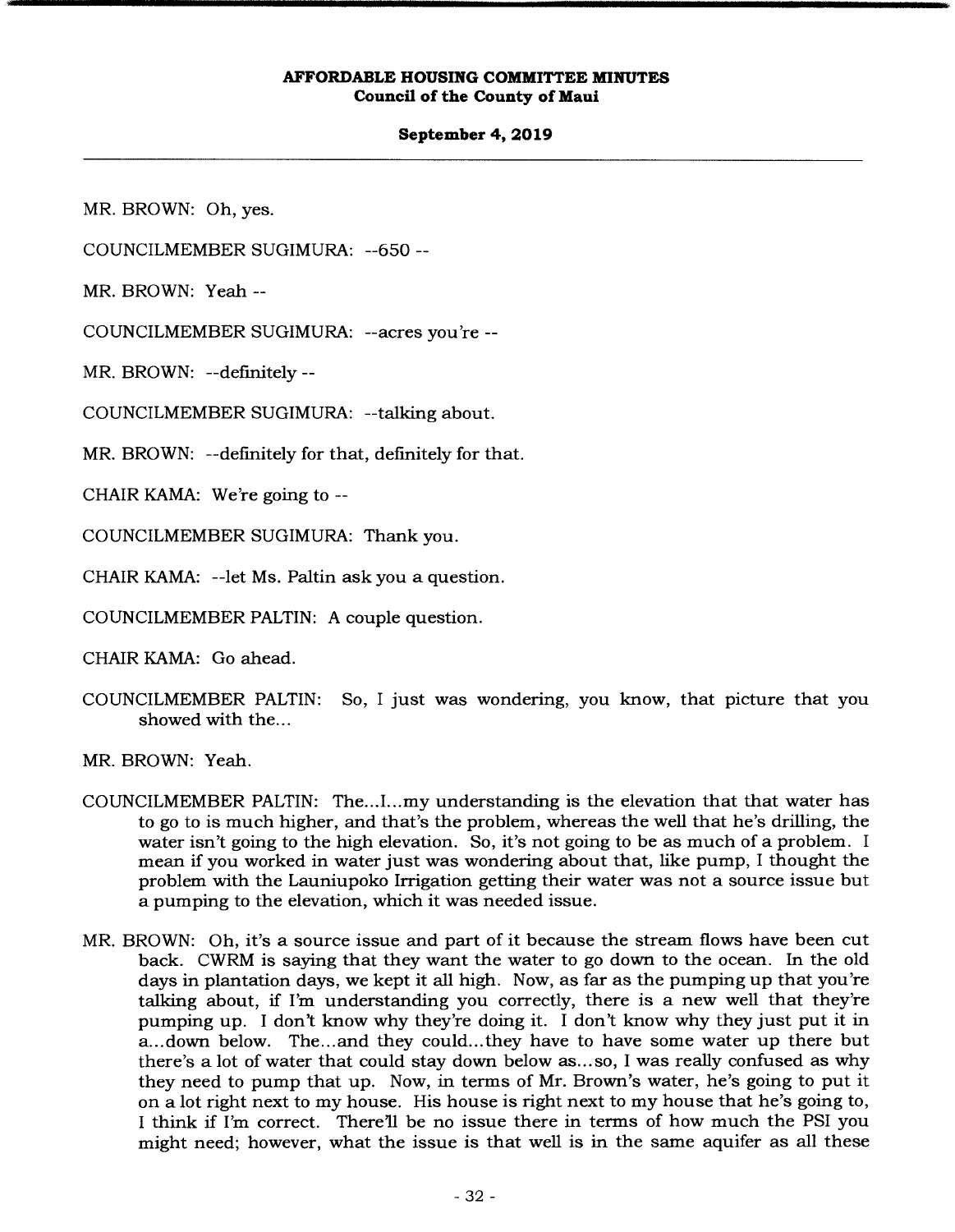## **September 4, 2019**

other wells. And as Makila gets developed more, Mr. Brown said there's 50 percent is developed in Makila, I'm not sure if that's correct or not, but let's take 50 percent. What happens to the other 50 percent when right now, we're supposed to be cutting back 40 percent? What happens when there's the other 50 percent, we cut back to 20 percent?

- COUNCILMEMBER PALTIN: But he said or they said the sustainable yield of the aquifer is 7 million gallons a day. And from what I understand, the Launiupoko Irrigation Company is nothing to do with this project.
- MR. BROWN: Yeah, it.. .well, the Irrigation Company doesn't but the Water Company does if I understood --

COUNCILMEMBER PALTIN: Yeah --

MR. BROWN: --that correctly.

COUNCILMEMBER PALTIN: --Water --

MR. BROWN: But...

COUNCILMEMBER PALTIN: --Company is the potable --

MR. BROWN: Right.

COUNCILMEMBER PALTIN: --and the Irrigation Company is the non-potable.

- MR. BROWN: Right. And the Irrigation Company is needing to drill more wells in order to get that water out because they're being cut off by the Launiupoko and Kauaula Streams, the stream flows are being diverted back down to the ocean through the loi and stuff like that. And so, they're going to be sucking out of the same area. So, I was just saying is that because they say, oh, this well is over here but it's in the same aquifer. It's all the same. So, the same.. .more straws in the same drinking...
- COUNCILMEMBER PALTIN: But do you dispute that the aquifer yield is 7 million gallons a day?

MR. BROWN: That I'm not an expert on that. You've heard testimony, that I don't know.

- COUNCILMEMBER PALTIN: 'Cause that's a lot. I mean we approved Waikapu Country Town, and that's a 3-million-gallon-a-day yield and 1,488 homes. So, I mean it seems like 7 million gallons a day would be sufficient.
- MR. BROWN: Well, it's not sufficient right now for us in our area right now. Now, if he drills the wells, and it's there, and you see that deal, and it's up to you. But then you go back to the law, as Kapu says, follow the law, the 19.30A-040 *[sic],* no more house. ..no more lots over there. Do you follow the law or not?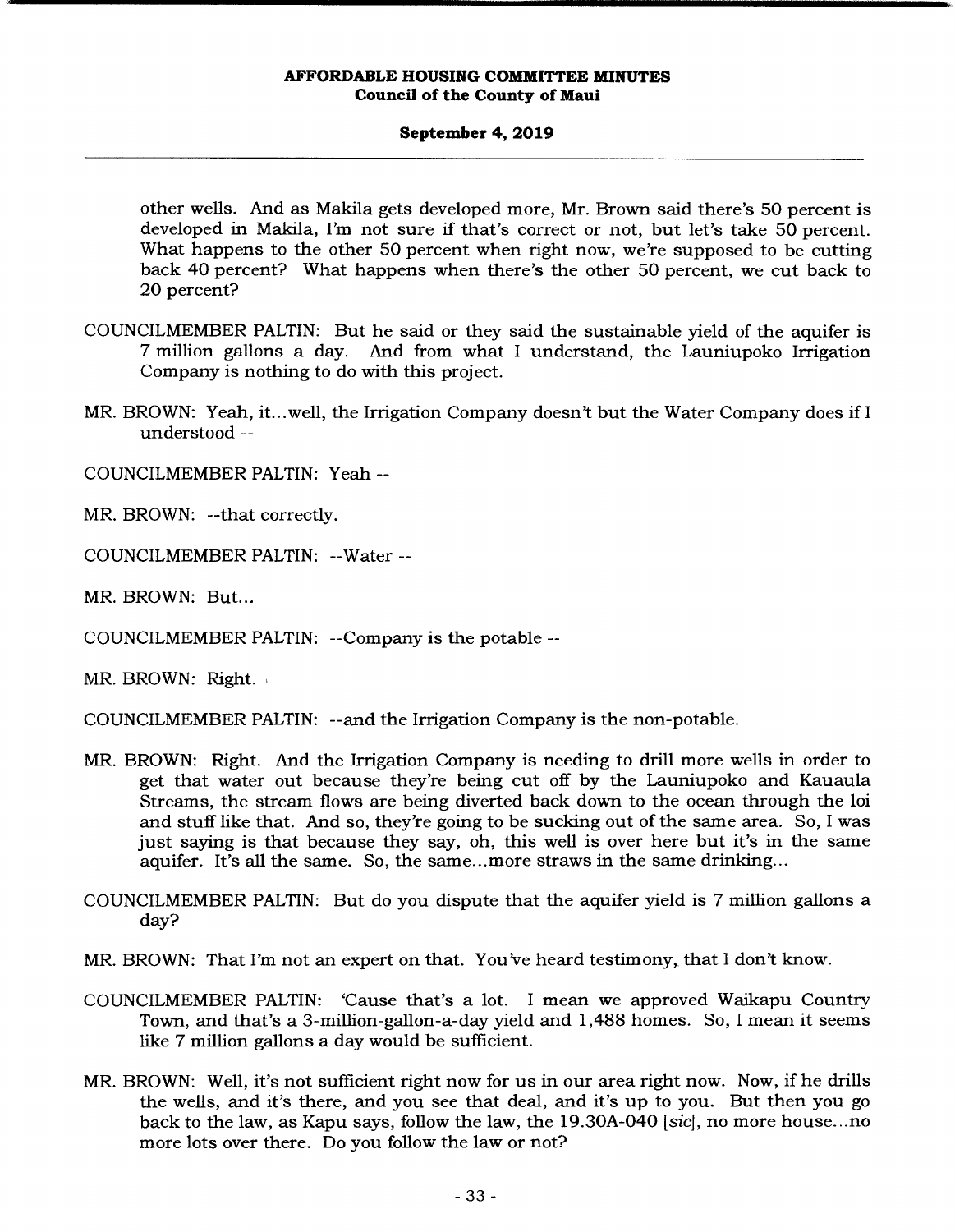#### **September 4, 2019**

COUNCILMEMBER PALTIN: Thank you.

CHAIR KAMA: Thank you.

COUNCILMEMBER RAWLINS-FERNANDEZ: Sorry, Chair.

CHAIR KAMA: Oh yeah, I'm sorry.

COUNCILMEMBER RAWLINS-FERNANDEZ: Sorry, Mr. Brown, I have a question.

MR. BROWN: Yes, sorry.

COUNCILMEMBER RAWLINS-FERNANDEZ: Aloha.

MR. BROWN: Sorry. Aloha.

COUNCILMEMBER RAWLINS-FERNANDEZ: Mahalo for your testimony. I just... so you mentioned Maui County Code 19.30A.040?

MR. BROWN: Yes.

COUNCILMEMBER RAWLINS-FERNANDEZ: Would you mind explaining that a little more? I heard you mentioning it to --

MR. BROWN: Well --

COUNCILMEMBER RAWLINS-FERNANDEZ: --Member Paltin.

- MR. BROWN: --I did send it to the Committee. But basically, it talks about implementing Chapter 205. It talks about promoting agriculture development. It talks about preserving and protecting agricultural resources, and it supports agriculture character of the community's economy and lifestyle. And the .040 area, it's limitations on subdivision. And basically, what that says if a properties have been brought in to the County already and they've been subdivided under this rule, then there cannot be any more lots. That's the 19.30A-040 *[sic].* And there's.. .it talks about the Director of Public Works shall determine the maximum number of lots and that can be created based upon the provisions and standards set forth in the, you know, 19-30A.030 *[sic].*  And the subdivider shall allocate the maximum number of lots. It goes on to continue to say once it's done, it's done. You can't have any more. I'd be happy to send this off to the Committee again but I did this about two days ago.
- COUNCILMEMBER RAWLINS-FERNANDEZ: Mahalo. So, when you said once it's done, it's done, meaning that this was previously one large property, and then it was subdivided into three properties?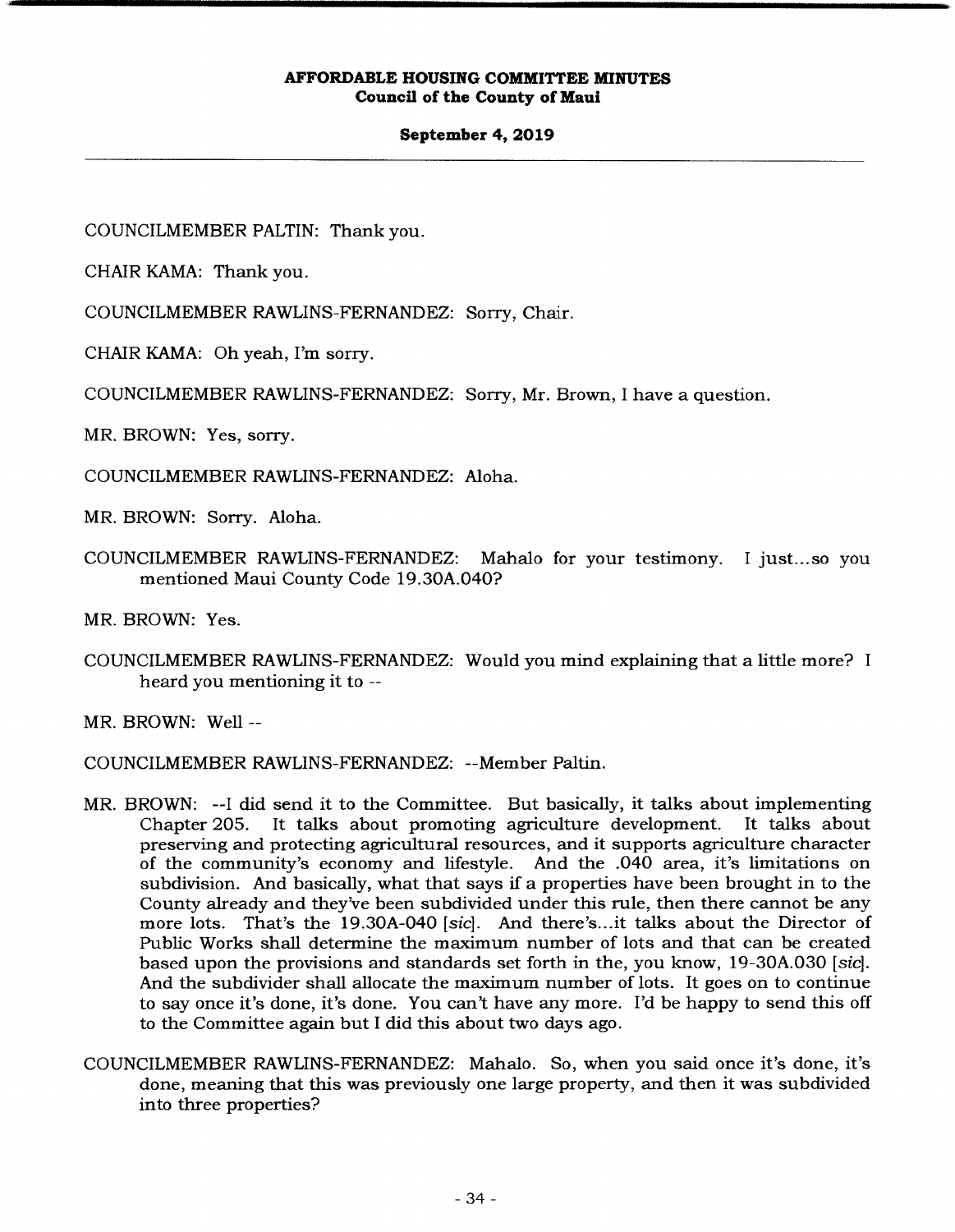#### **September 4, 2019**

MR. BROWN: No, no, no, no, no, this is.. .these three properties are a part of what West Maui Land did years ago in the 1998 to 2000-2002. And so, they went in with this large piece of property they bought from Pioneer Mill and they said okay, we want to subdivide this, we want to do this. And so, there's a sliding scale. You can have so many small lots, so many medium lots, so many large lots. But once you do all that, it's done, no more lots. It's not just these three. These three are a part of that larger subdivision that was done by West Maui Land roughly 20 years ago.

COUNCILMEMBER RAWLINS-FERNANDEZ: Mahalo for that explanation, Mr. Brown.

MR. BROWN: Yes.

COUNCILMEMBER RAWLINS-FERNANDEZ: Mahalo, Chair.

CHAIR KAMA: Mr. Sinenci?

- COUNCILMEMBER SINENCI: Thank you, Mr. Brown. So, you're saying that.. .do you know if that original subdivision was recorded at the Bureau of Conveyances?
- MR. BROWN: I don't know for sure that it was but I presume it was because of the nature of the subdivisions at that time. I've had some property that I did want to subdivide, and I went in and they said, well, you've have to record it and you can get 7 lots rather than 20 lots. So, that's a...that's...that is a question that I don't know, and I probably should have found out before I testified.

COUNCILMEMBER SINENCI: Thank you.

MR. BROWN: You're welcome.

COUNCILMEMBER SINENCI: Thank you, Chair.

CHAIR KAMA: Thank you. Chair is going to call for a recess till 3:40. Recess. . . *.(gavel)...* 

**RECESS: 3:30 p.m.** 

**RECONVENE: 3:44 p.m.** 

CHAIR KAMA: . . *.(gavel). . .* The Affordable Housing Committee of September 4, 2019 will now reconvene at 3:44 p.m. Ms. Stewart, will you please call the next testifier?

MS. STEWART: The next testifier is Conrad Oandasan, to be followed by Aaron Coon.

MR. OANDASAN: Aloha, Councilmembers. My name is Conrad Oandasan. I'm here to support the Makila Kai Farm...Makila Farms project. I've watched it from the beginning, and I've heard all the issues from the people in the valley, also the residents from Launiupoko. I worked up there for over 12 years. This project, the developer's addressed... has addressed all its issues, and he's made it a more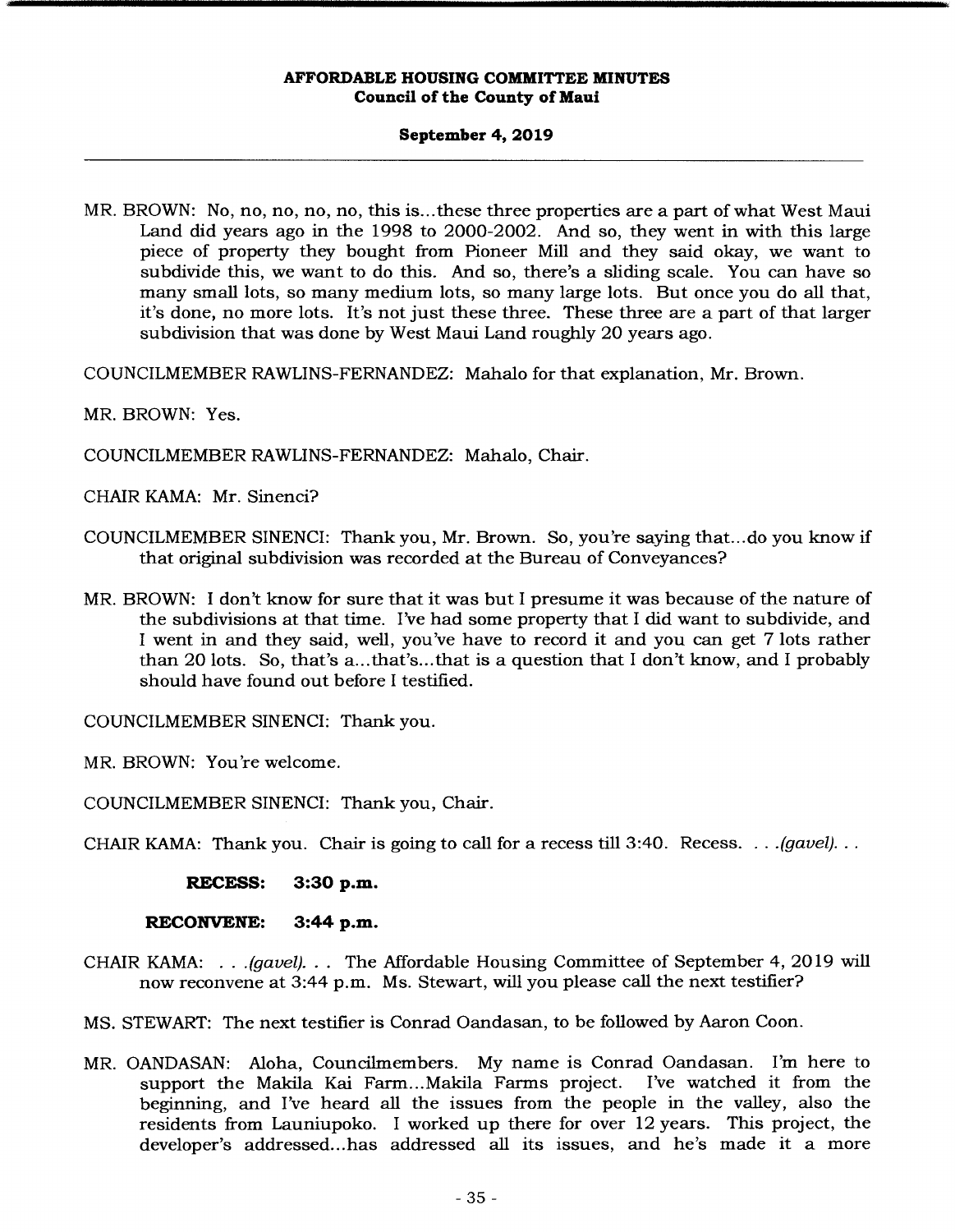## **September 4, 2019**

environmental and safer community, and it will be sustainable for everybody. And I think it will be a good project for people like me to afford a home for my family, maybe one day we could also live on that mountain and down the hill of Launiupoko. Thank you.

CHAIR KAMA: Thank you.

- MS. STEWART: The next testifier is Aaron Coon, to be followed by Mary Ann Fagaragan.
- MR. COON: Aloha, Chair. Council, aloha. My name is Aaron Coon and I've lived in Maui for over 14 years now, and I've learned a lot of things along the way, and gone through many changes also. But one thing that I have learned is that cleanliness and organization is something that makes daily chores feel more like a day at the beach, and that's why I'm in favor of the Makila Farms project. On paper, this project looks amazing. The size of the lots, two acres, with no-build areas within each property, giving it a clean look, and plenty of space for families to interact and do chores. You know, I've started a family. I've got two boys. One is a week old and the other is five, and, you know, I'm trying to get them to feel comfortable doing chores, you know. And feeling comfortable and safe and secure makes our day at the beach, you know, very enjoyable. And the Makila Farm development, it looks like it will give you that serenity, you know. There are evacuation routes in case there ever was an emergency, or if a fire, there's five firebreak roads within the development, and fire hydrants are 150 feet closer than County requirements. I think that's a pretty good security there. The project is planning on develop.., drilling its own non-potable wells to feed the hydrants and the irrigation lines. By zoning standards, Makila Farms passes to be an agricultural development. When I found that out, they gave me hope. So, I started doing a little research, and knowing that septic and drainage on the West Side of the island can be pretty stinky at times, and that makes this development look very good. The aerobic treatment units, the ATUs, they give an extra edge over the conventional sewage tanks. And the oversized water retention basins, they exceed County requirements. These basins will decrease the downstream flooding into the ocean so, which is a good thing for people who would like to enjoy the beach. And the runoff, the runoff is going to build in these basins, and then they're going to feed the upper lots, the upper properties, which makes a more enjoyable day at the beach. The plan to me looks clean. It looks organized. And Brown Development is giving a good chance for small families who on an average day, salary, a chance to own their own home through Makila Farms, and therefore, I'm in favor of the development. Thank you.

CHAIR KAMA: Thank you. Yes, Ms. Paltin, you have a question?

- COUNCILMEMBER PALTIN: Thank you, Chair, and thank you, Mr. Coon, for your testimony. I just was wondering about the source for the fire hydrants, you.. .how did you know it was non-potable?
- MR. COON: That, I believe that when you take.. .that's something that I came up within my own.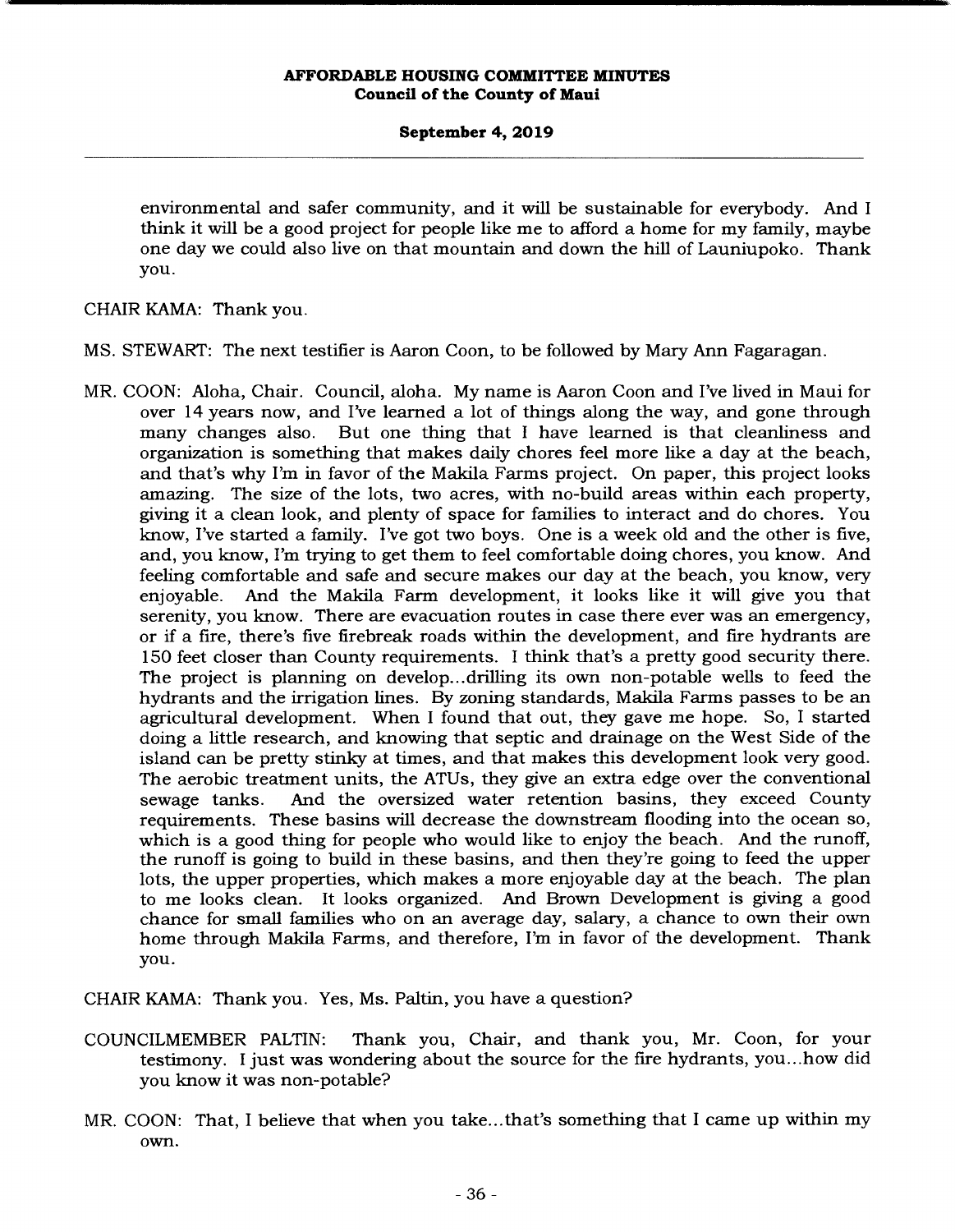#### **September 4, 2019**

COUNCILMEMBER PALTIN: Oh...

MR. COON: Well, yes, because the wells that, the non-potable wells...

COUNCILMEMBER PALTIN: Okay. That might not be --

MR. COON: Okay.

COUNCILMEMBER PALTIN: --accurate --

MR. COON: So, that's not --

COUNCILMEMBER PALTIN: --information.

MR. COON: --true. Okay.

COUNCILMEMBER PALTIN: Okay. Thanks. That's...

MR. COON: I apologize --

COUNCILMEMBER PALTIN: I just was --

MR. COON: --for --

COUNCILMEMBER PALTIN: --confused.

MR. COON: --giving incorrect.. .yeah, okay.

COUNCILMEMBER SUGIMURA: So, could I...

CHAIR KAMA: Yes, Ms. Sugimura?

COUNCILMEMBER SUGIMURA: Just before you leave. So, I met him during the break, and I just want to thank you for being here to testify. I didn't realize you have a brand-new baby. But you're building your home, and I like that idea about non-potable for fire hydrants, but thanks for that idea.

MR. COON: Thank you.

CHAIR KAMA: Thank you.

MR. COON: There might be a fire safety with non-potable with the gases in the ground to have something to try to do with putting out fire 'cause I don't know, but thank you. Aloha.

CHAIR KAMA: Thank you.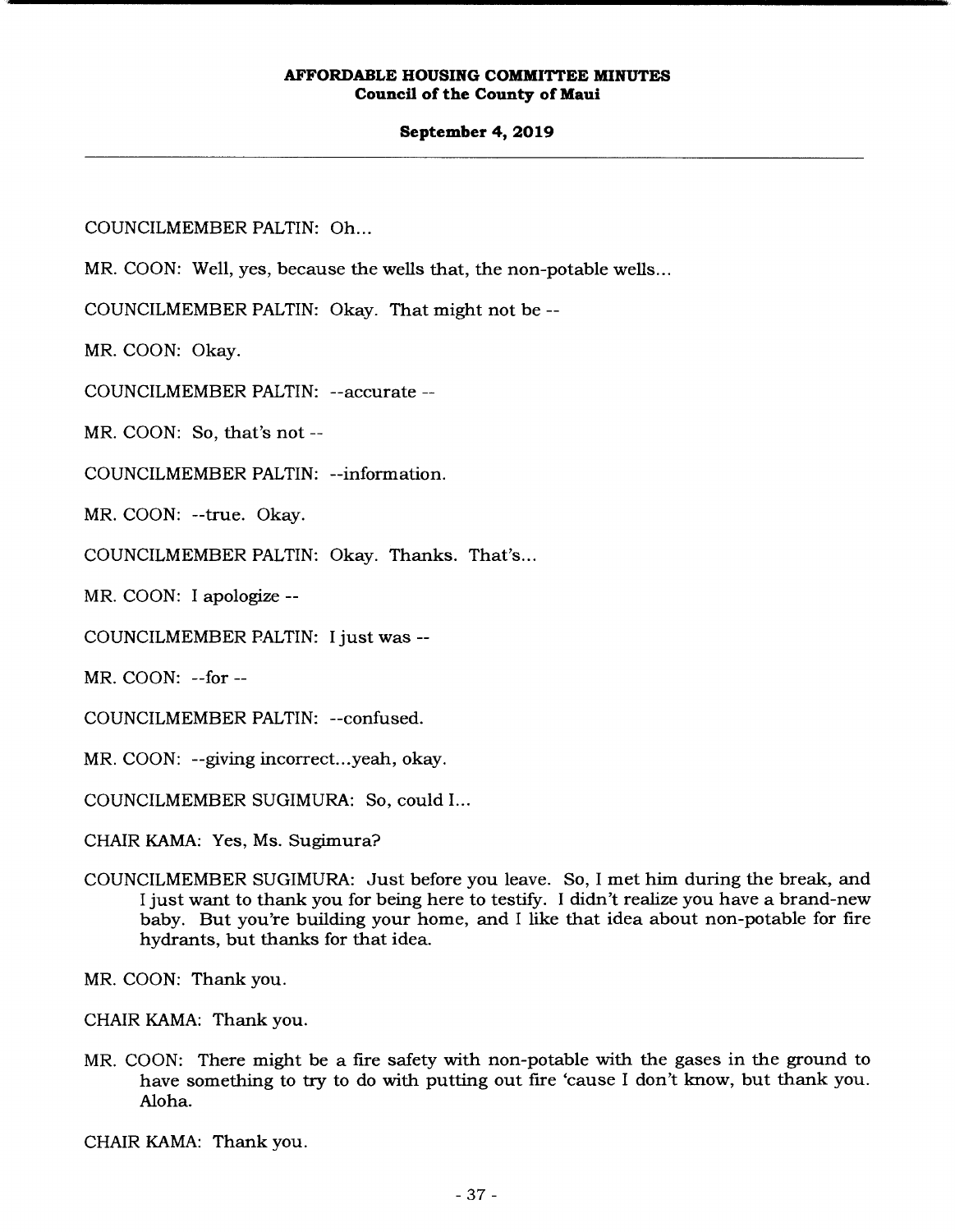#### **September 4, 2019**

COUNCILMEMBER SUGIMURA: Thank you.

MS. STEWART: The next testifier is Mary Ann Fagaragan --

UNIDENTIFIED SPEAKER: . . . *(inaudible). . .* work.

- MS. STEWART: --to be followed by Erwin Fagaragan. *...(inaudible)...* The next testifier is Erwin Fagaragan, to be followed by Tom Blackburn-Rodriguez.
- MR. FAGARAGAN: Hi, my name is Erwin Fagaragan. I've lived in Maui for 33 years. I was raised in Oahu. I've seen Oahu grow where there's no housing anymore, you know. And I've lived on Maui for 33 years. I'm renting right now. My wife is renting. You know, we can't afford a home. We... she work two jobs for since she got out of high school, and we still can't afford a home, you know. We appreciate when that.. .we've applied for the Makila home before. It didn't pass. And we're trying to get it... we did the County course that they get.. .told us to take. We paid for it and took the course to qualify but it was, you know, dropped, I guess. So, we got.. .we didn't get no notice. But, you know, we're looking for affordable home for the locals. We can't afford 700,000, 500,000, you know what I mean. It's hard. We both work. I work and she works two jobs. I've seen her work from drive from Kahului to Lahaina two times a day just to make ends meet. They say 500,000 is cheap, not for us, and we work ... she works two jobs and I work one job. My son had to move away 'cause he looks at us working real hard to just make ends meet. I want my son to come back. I get grandkids that moved away 'cause I can't sustain them over here. That's why I approve this Makila homes. Thank you.

CHAIR KAMA: Thank you.

- MS. STEWART: The next testifier is Tom Blackburn-Rodriguez, testifying on behalf of Go Maui, Incorporated, to be followed by Jade Wilson.
- MR. BLACKBURN-RODRIGUEZ: Madam Chair, Members of the Committee, it is an honor to follow the gentleman who just testified. My name is Tom Blackburn-Rodriguez. I reside in Kihei, and I'm testifying on behalf of Go Maui, a nonprofit organization focused on housing, jobs, and water issues affecting Maui County. For more information, please go to our website at *gomauiinc.org.* Go Maui is in strong support of the Makila Farms project as proposed by Mr. Greg Brown. While we believe there may be adjustments to the project's agricultural potential, it remains a rare affordable housing project. First, the 19 workforce homes on 2-acre lots will be offered to households who are earning between 50 and 100 percent of the area median income. The workforce homes would be built first and the market-priced homes would be sold over a number of years. Workforce homes will be built with specifications requested by the household. By that, I mean that if all a young couple needed was a one-bedroom, one-bath as a starter home, then that would be what would be built with a potential for add-ons included in the structure. At a 4 percent interest rate, that home could potentially sell for \$161,700. You should write that down. Third,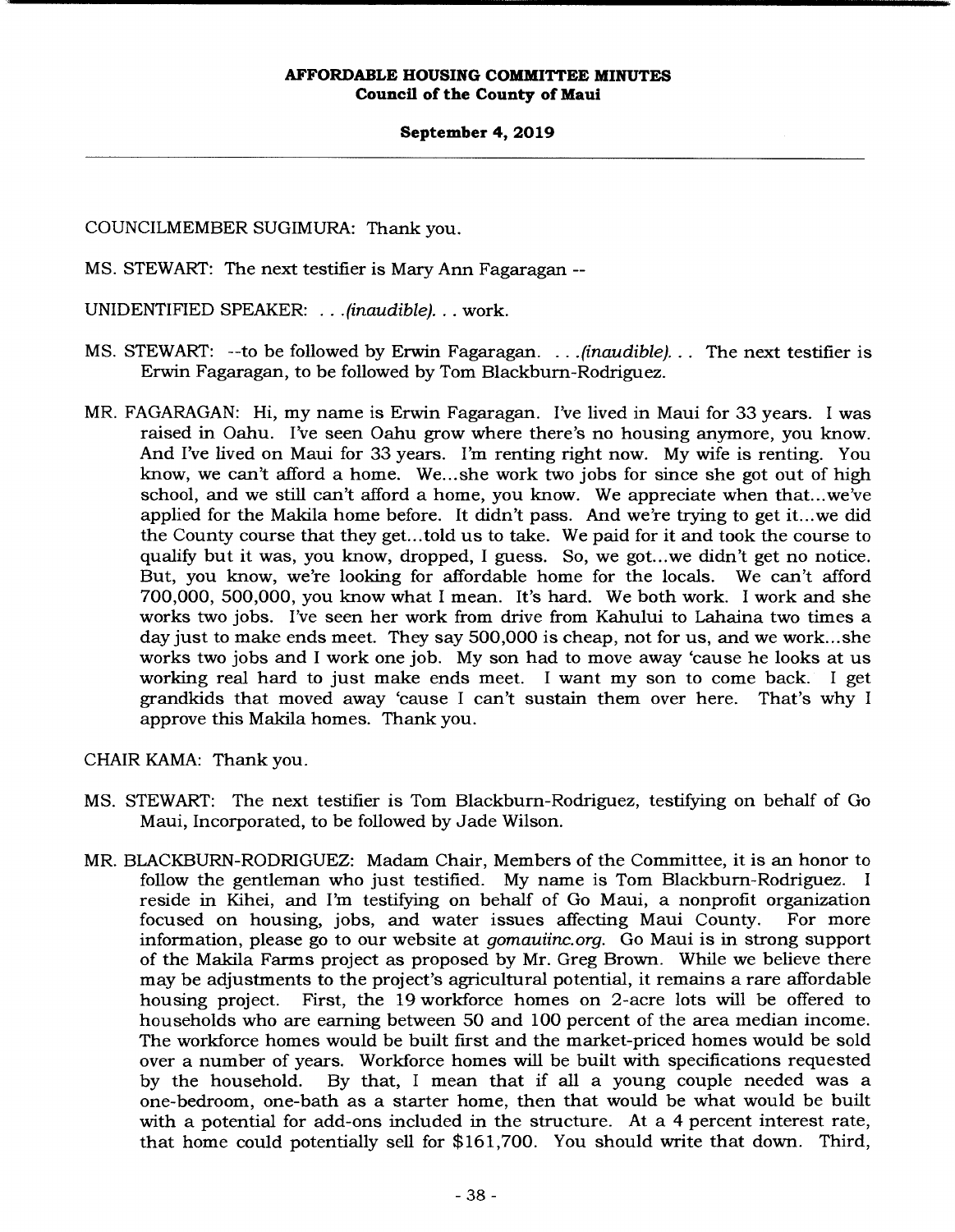## **September 4, 2019**

homes will have 30 years deed restriction, specifying any resale must be done to qualifying households, keeping the home in the affordable housing pool. Fourth, five individual roads access the project and provide for a significant exit capacity in event of an emergency. Fifth, no water will come from the streams. The project's water needs will be served by a well that the project will drill and freely dedicate to the homeowners association at no cost to them, and also by a private PUC-regulated water company on the West Side. In conclusion, I would like to thank you for the work of the Committee. You are at the center of Maui's greatest need, the eye of the storm if you will, and it will not go away. We support you. We believe you will make the best decision for the community. And in closing, I would just like to say, the larger issue before you, before us in the community is the issue of hope. If we take away hope from hardworking, taxpaying two-and-three-job working families, if we tell them at the end of the day, there is nothing for you, what kind of society will we build for our future here on Maui? We cannot strip the people from the land and expect the culture to survive. They must be able to go back to the land and live in affordable, truly affordable homes. We cannot kill that hope. Thank you very much. We respectfully ask for your support of the project, and thank you again for your dedicated service to the community. Aloha.

# CHAIR KAMA: Ms. Paltin?

- COUNCILMEMBER PALTIN: Thanks, Chair. Thank you, Mr. Blackburn-Rodriguez, for being here and thank you for your commitment to affordable housing. I was wondering if you had any concerns about financing.
- MR. BLACKBURN-RODRIGUEZ: Well, my understanding is that Mr. Brown has been working with a number of folks in that field that do mortgages. They have been working diligently in order to have a process by where people could qualify, and then be able to actually afford to pay the mortgage. Interestingly enough, I look at the mortgage rates and I see that some of those mortgage payments are less than what I pay for in rent.
- COUNCILMEMBER PALTIN: Oh, yeah, yeah. I... sorry, to clarify, I meant like the upfront financing of the development part, not the financing of the purchasers.
- MR. BLACKBURN-RODRIGUEZ: I apologize for misunderstanding but could you clarify the question?
- COUNCILMEMBER PALTIN: Like if there's enough financing to see the development of the 19 affordables to be done at one time prior to the selling of the market values?
- MR. BLACKBURN-RODRIGUEZ: In my view, there is sufficient funding to finance the 19 homes in my conversations with Mr. Brown and his presentation, and it was a rigorous presentation before Go Maui. We understood that that capacity existed but I will defer to the developer for the details.

COUNCILMEMBER PALTIN: Thank you.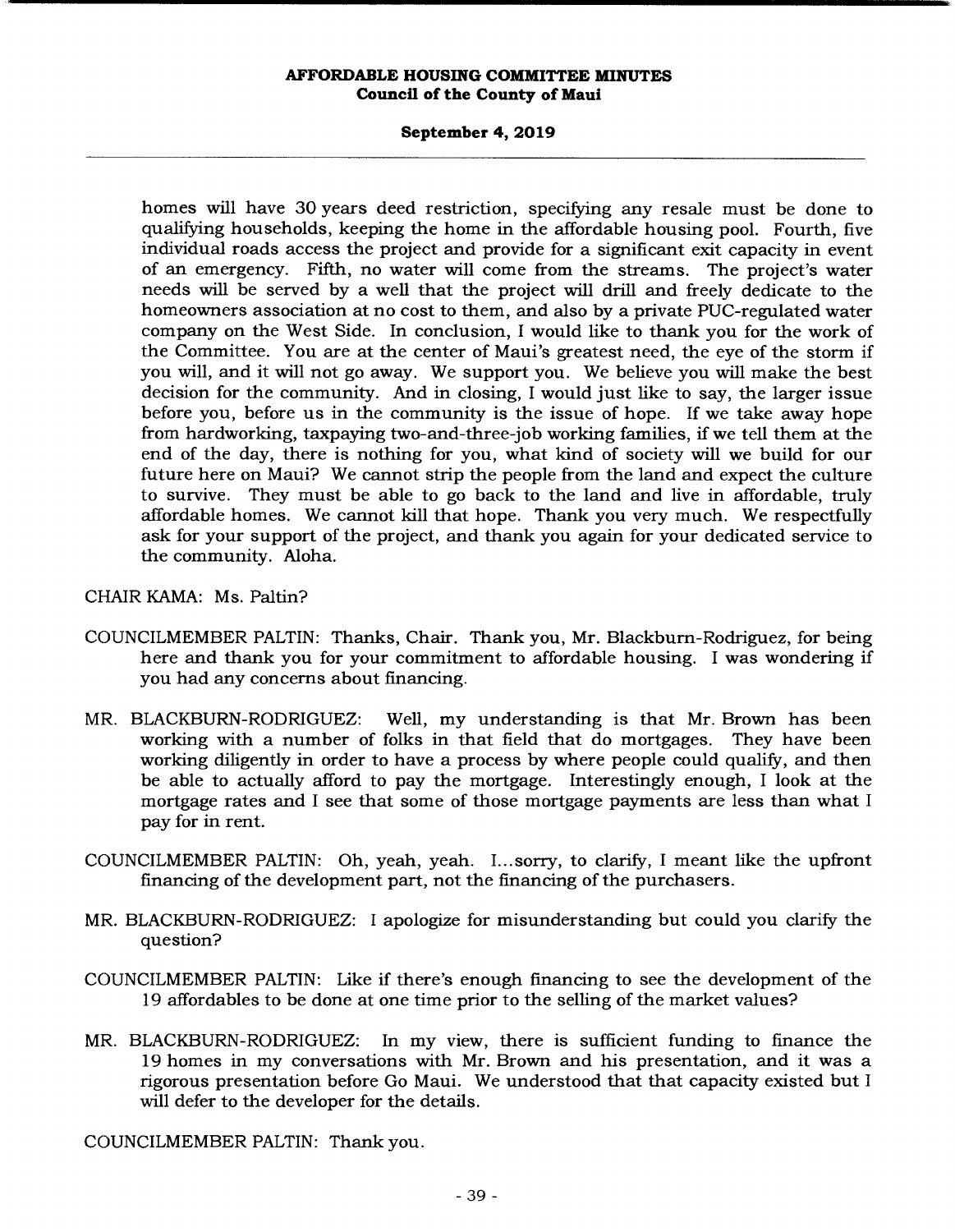## **September 4, 2019**

CHAIR KAMA: Thank you.

MR. BLACKBURN-RODRIGUEZ: Thank you very much. Mahalo.

MS. STEWART: The next testifier is Jade Wilson, to be followed by Michael Williams.

MR. WILSON: Aloha --

CHAIR KAMA: Aloha.

MR. WILSON: --Chairman Kama, Committee. I'm... I've lived in Maui for about 25 years. I've lived in Lahaina for about 12 years, and I never once dreamed of owning a home, nor could I ever afford it. I work two jobs, seven days a week. My wife doesn't work. She's a stay-at-home mom. My...I have a...we have a eight-year old son, goes to school every day. I drop him off, pick him up like everybody else. The thought of owning a home will be a dream come true. So, that's why I really support the Makila Farms. It is right down the road from where I live, you know, 15 minutes away. And not only me, there's a lot of people in Lahaina who live in community housing. A lot of people in my community all work two jobs just to get by. And even then, it's hard because, you know, we have rent, bills, car payments, car insurance, you know. And so, all of that all builds up. Fortunately for me, I drive a moped. So, I only have to worry about that. But I drive...I get up every morning at 5:00 in the morning, I leave my house at 5:30 just to get to work in Kaanapali at 6:00. I don't get home until nine o'clock at night. I see my son, I see my family three days a week. And so, I'll just try to look into my son's eyes and say, tell my son what day I'm going to work. So, with this housing project, maybe I don't have to work so much, you know. I mean I can actually go outside in my yard, play with my son, you know, spend time with my family more. Thank you for your time and patience. Aloha.

CHAIR KAMA: Thank you.

- MS. STEWART: The next testifier is Michael Williams, on behalf of Maui Tomorrow Foundation, to be followed by Kenneth Ginsberg.
- MR. WILLIAMS: Aloha, Chair Kama, and --

# CHAIR KAMA: Aloha.

MR. WILLIAMS: --aloha, Councilmembers. I'm Michael Williams, President of Maui Tomorrow Foundation. I'm also chair of its affordable housing committee. I've been working hard for a couple years on how to create affordable housing here on Maui. We, as an organization, are very much in favor of development of affordable housing. I'm also on the board of Stand Up Maui, which is the successor this year to FACE Maui, that's been a long time housing advocacy group here. Stand Up Maui has not had an opportunity to review this particular project but I know they will... they endorse one of the other points I'm going to make in just a moment. But Maui Tomorrow is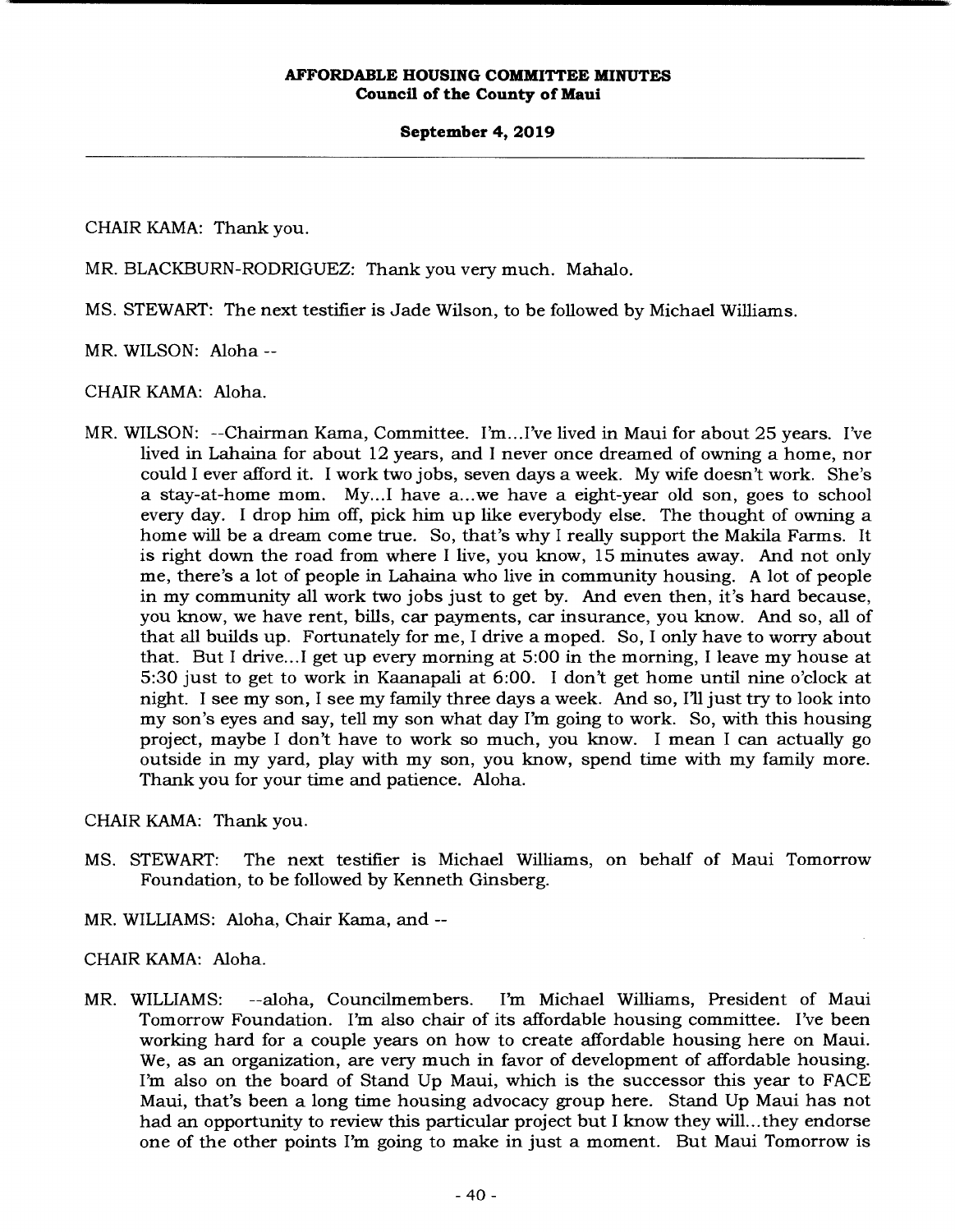# **September 4, 2019**

opposed to this project because we believe it's being presented to the wrong body. It should be presented to the West Maui Community Plan Advisory Committee. We believe the current community plan is not consistent with this plan because... this proposal... because the current community plan calls for enforcement of the current Ag Zoning laws, which does not allow multiple two-acre subdivisions. If the West Maui Community Plan Advisory Committee decides they want to allow multiple two-acre Ag subdivisions, in six months you'll know that, and then you can approve this project. The problem I think that this Council faces is that this Administration has not come up with a comprehensive plan. We were all sorely disappointed last month when we got the results of what we thought was the Administration's long-term work to produce a comprehensive plan. So, what Stand Up Maui and Maui Tomorrow are currently working on is a detailed request for proposal we want to submit to this Committee to consider to purchase a comprehensive affordable housing plan. Over the next year, I think that you can easily... it may cost half a million dollars but I think you can easily fund it with money this year out of the Affordable Housing Fund, half of it, and money out of the Affordable Housing Fund next year for half of it. Target it to be finished by the end of next year, by the end of 2020. So, that in 2021, if you have successfully created a separate housing department or a housing authority as your Committee may decide to do, you will have a comprehensive plan ready for that department to implement. That's what needs to happen. You need 9,000 homes, not just 19. And when I say comprehensive plan, what I mean is a map that shows where the houses are going to go, where the roads are going to go, a schedule for each year, a ... when the infrastructure is going to be built, a schedule for a house going to be financed, all that kind of detail, and we're going to have that to present to you hopefully by the end of this month. Thank you.

- CHAIR KAMA: Thank you. Thank you.
- MS. STEWART: The next testifier is Kenneth Ginsberg, to be followed by Basho Elliot.
- MR. GINSBERG: Good afternoon, Chair, Council.
- CHAIR KAMA: Good afternoon.
- MR. GINSBERG: My name is Kenneth Ginsberg. I'm a former resident of Lahaina. My grandparents and parents moved here in 1968 and opened two restaurants in Lahaina. I attended Lahainaluna High School. After high school, I worked as a tile setter in the Masons Union, and eventually started my own business on Maui working on many homes in Lahaina and around the island. In the early '80s, we all moved away from Lahaina due to affordability. My extended family and many former residents were forced to move to Kahului and beyond being priced out of Lahaina to live and survive. Too many islanders take residence in towns far from where they work and battle hours of traffic to and from Lahaina. And I'm in support of Makila Farms in Lahaina. It would be a perfect workforce housing and market-value price housing development point to relieve the traffic and congestion going to and from work. I was fortunate to work on some of the workforce housing in Kaanapali, and just to see the people move in is a joy, like they're so happy. You know, some of them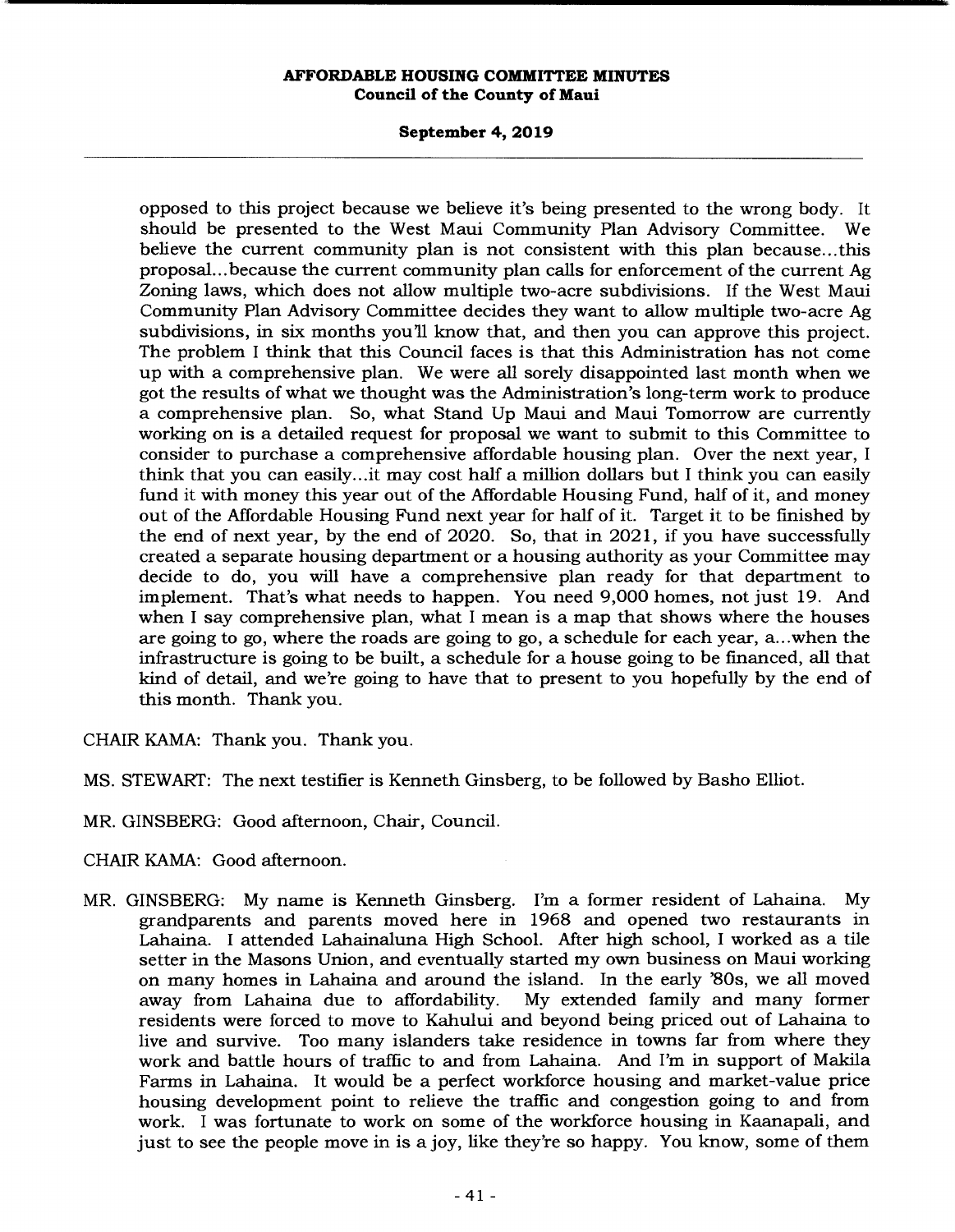#### **September 4, 2019**

are I see firefighters, lifeguard, nurses, and hotel industry people moving in, and they're just happy. And those are just really small lots, and they're just so joyful to be there. And we need both the market-value and the affordable housing so communities could live together. That's what I have. Thank you.

CHAIR KAMA: Thank you.

- MS. STEWART: Madam Chair, we have ten more testifiers signed up in the Chambers. The next testifier is Basho Elliot --
- MR. ELLIOT: Thank you --
- MS. STEWART: --to be followed by --
- MR. ELLIOT: --Councilmembers.
- MS. STEWART: --Randy Mulcoy.
- MR. ELLIOT: My name is Basho Elliot. I've been on Maui for 30 years-plus. I've been in the construction industry since I was 15 years old. I've heard a lot of testimony today, both relevant and irrelevant to our situation. I think that it looks to me that they've done their homework in the last four years trying to figure this out. And with the fire issue, I don't think that you can control the fire no matter where it is and how many fire hydrants you have or how many streets you have. If they're going to add more access and more fire hydrants, I think that's nothing but a plus. I think that I heard some testimony that some of the people that live up the hill in Launiupoko, no matter where you want this property built, as long as it's not down below them, it probably will be okay. I think that's, you know, biased in my opinion. I do think that for the price I've never heard in...since I've been trying to buy a house, that a \$161,000 for a house for somebody that's low-income, the struggles to make ends meet, I think that's like a no-brainer. It's very hard to get to a point where you can buy a house. I've tried many times. I... for me, I don't qualify for this. But I think for people that are young and working their butts off trying to get ahead in life, that this opportunity only comes by even if it's only 19 people, it's better than 0. And I think that this is an important issue, this low-income workforce housing situation. If you can pass this, that would be great, and then I hope there's many more to come. I am in support of this project. Thank you.

CHAIR KAMA: Thank you.

COUNCILMEMBER RAWLINS-FERNANDEZ: Chair?

CHAIR KAMA: Yes.

COUNCILMEMBER RAWLINS-FERNANDEZ: Real quick.

CHAIR KAMA: Oh, I'm sorry, yes.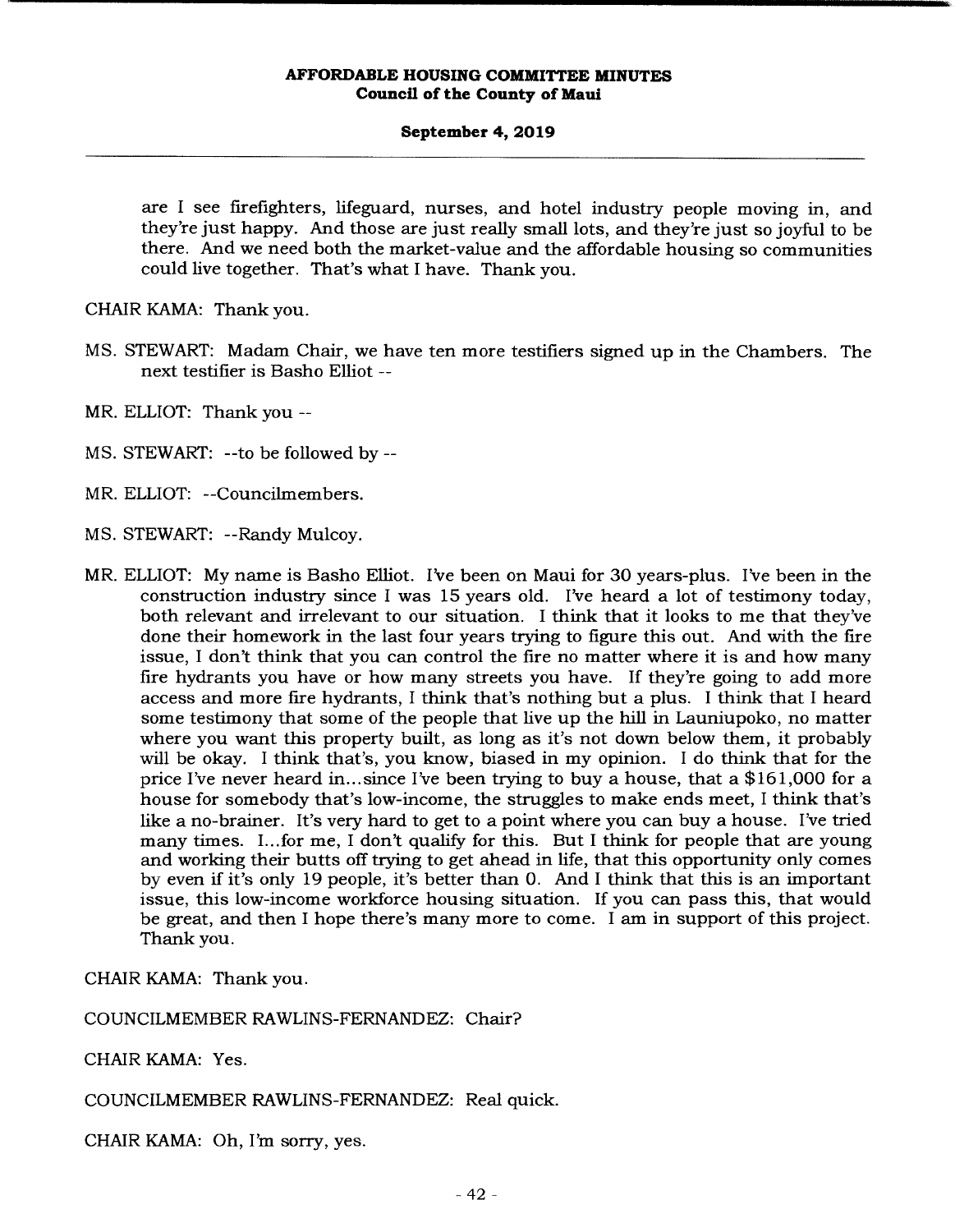#### **September 4, 2019**

COUNCILMEMBER RAWLINS-FERNANDEZ: No, a question for you.

CHAIR KAMA: Yes.

COUNCILMEMBER RAWLINS-FERNANDEZ: What is your intention for today's meeting?

CHAIR KAMA: The intention is to...well, at that time we took the break, I thought we only had ten but I think people have signed up. But so now, we have what?

UNIDENTIFIED SPEAKER: Nine.

CHAIR KAMA: Nine. We have nine left. I want to hear all nine before we recess for next week. But, Members, if you need to leave, as long as I have a bare minimum quorum, I think we're okay to hear testimony. But if you need to leave to get on a flight, by all means please do so.

COUNCILMEMBER RAWLINS-FERNANDEZ: Mahalo, Chair.

CHAIR KAMA: Thank you.

COUNCILMEMBER RAWLINS-FERNANDEZ: You'll have quorum without me, yeah.

CHAIR KAMA: Yes.

COUNCILMEMBER RAWLINS-FERNANDEZ: Okay. Okay. Mahalo.

- CHAIR KAMA: So, if you want to leave, you got to all leave now because if not, the last four guys, that's it. Okay. So, Keani is the first to leave. So, whenever you need to leave, Keani. Thank you. Yes?
- MR. MULCOY: Hi, my name is Randy Mulcoy. I'm . . *.(inaudible)...* But I've lived in Napilihau for 30 years, and I was lucky enough to get a house back then when it was real cheap. And this is a good opportunity for low-income people to buy a house, and this could open up the window for more low-income housing. And so, hopefully, it all pans out but that's about all I got to say. Aloha.

CHAIR KAMA: Thank you.

- MS. STEWART: The next testifier is Sasha Taylor, to be followed by Marilyn Montaigne.
- MS. TAYLOR: Hello, Madam Chair and Committee Members. Thank you for your time today, and thank you for all that you do. I've been living on Maui for 20 years. I'm a graduate of Maui High School and also University of Hawaii. Upcountry. I live on the West Side. I work on the West Side. And I recently got married. I'm very excited about...this is my 20-year anniversary of living in Hawaii, and I just love it and I love my little babies. I have a two-year old and a five-month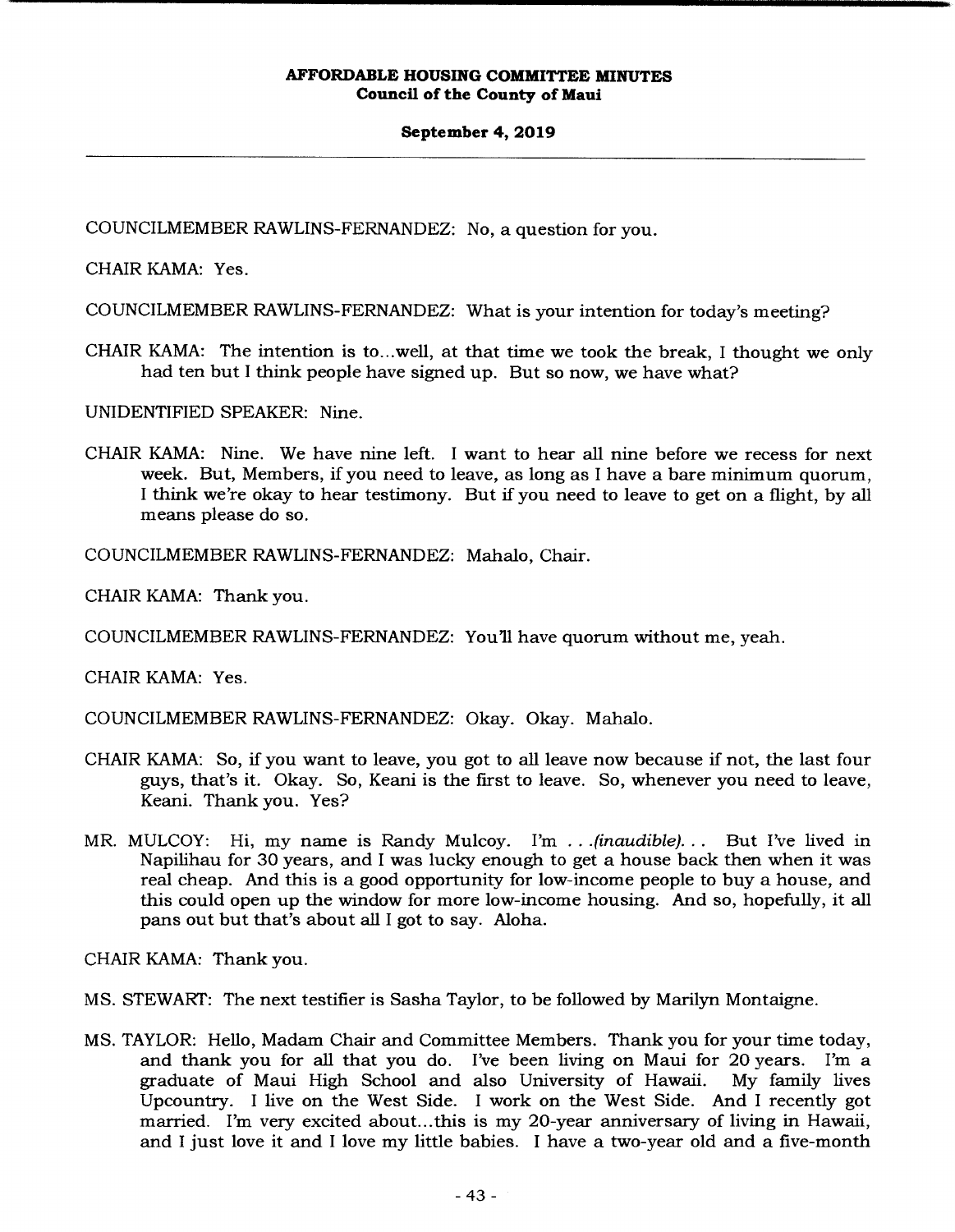#### **September 4, 2019**

old, and they're beautiful, and the best thing that could happen for us would be a home, not later but now. We need this now. I think most of what the testimony that has been given so far today, I think the one thing it's really missing is a sense of urgency. For the guy who just said from the Maui Tomorrow, we need 19,000 homes, yes, we need 19,000 homes, but we don't need them later. There's all these reservations and nuances. Something is going to stop it from there, something is going to stop from there, but ultimately, County Members, I urge you, please think about this seriously. We don't need it later, we need it now. Rent is high. It's out of control. We can't control it. We need a place to live. I need a place to raise my babies. I don't want to go to the mainland. There are so many other people I know that want to buy a house. Please make this a possibility for us. We need this and we need it now, not yesterday. We need to start with 19. This is a great project. And from there, we need to move on even further and create more projects. And for all the people who live in the area and don't want it for certain reservations, this and that, guess what, they got up the ladder, and then they pulled it up behind them, and that's not fair. Is that the kind of committee we want? Are these the kind of decisions we want made here? I voted for you. I hope you represent me. I hope this Committee represents the majority of people that aren't here to speak on this. Please pass this now.

## CHAIR KAMA: Thank you.

- MS. STEWART: The next testifier is Marilyn Montaigne, to be followed by Kimokeo Kapahulehua.
- MS. MONTAIGNE: Aloha, and thank you so much for your time and for being here and letting us give our testimony. I am in support of the Makila housing project. Affordable housing is very precious to all of us. We all need a home. I have three generations in my household, a 90-year-old mom, a son, and myself, and that a house is out of our reach right now with the prices at 700,000. We live in a 700-square-foot condo for 2,700 a month in West Maui. I work in the tourism industry at a resort and I have a very kind manager that let me off to come today to speak to you. So, please consider this, to approve it, and not only this project but other projects that would be beneficial for those that need a home. And thank you so much for your time.

CHAIR KAMA: Thank you.

- MS. STEWART: The next testifier is Kimokeo Kapahulehua, to be followed by Kimo Kinimaka.
- MR. KAPAHULEHUA: Aloha, Chair Tasha Kama and Councilmembers --

# CHAIR KAMA: Aloha.

MR. KAPAHULEHUA: --and Committee Members, and really thank you for giving us this opportunity to look at the Makila Farms project. I'm for the project and for many of reasons. Speakers before you was my son-in-law. His name was Jade Wilson. He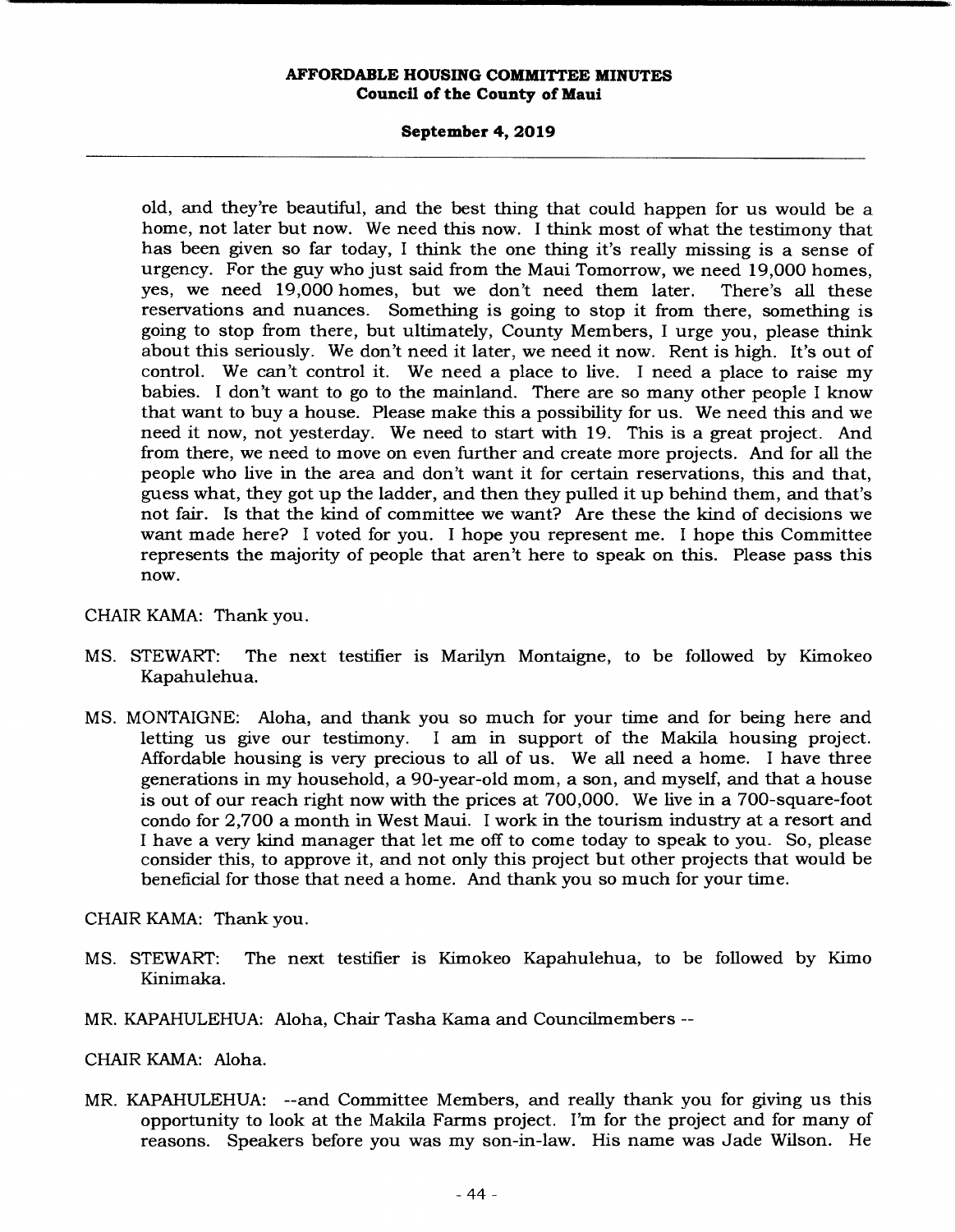#### **September 4, 2019**

lives at Lahaina Surf. He pays \$1,400. He researched the median income of what he can afford, and with his two job, he makes \$52,000. So, he's a good client for that, and he came before you to testify for his son and his wahine here. His son is... had been detected leukemia four years ago, and doing really well, and he wants this house for this son and he wants.. .his son is born and raised in Lahaina and want to have a home for his son in Lahaina. But more than that, I go back 2001, with the lady that spoke earlier that we had Meadowlands and affordable housing project, and we also worked and helped those guys to, like she said that they need to have 40 hours so we worked with that. But just before you right now, you have an affordable housing project that is affordable for all the workforce housing people that come before you. And you had my son-in-law here who is, work for Stewart's like a banquet, and he's be able to afford that, you know. So, it's really important that you look at what we have and look at the developer himself and how he has managed to do the greenbelt for the fire protection, having the hydrogen *[sic],* 350 feet. Well, I'm very, very.. .we're all sad what happened in Lahaina. For us guys in South Maui, which where I live, we just recently had fire and evacuated everybody. And so, a few of our families and friends did face the tragedy of having the possibility of having their home taken away. So, I would encourage you again, like the speaker before me, please do not wait. Let's support this, and we thank you so much for listening to all of us this afternoon, coming here like you do, supporting affordable houses. So, thank you very much. Mahalo. Appreciate that.

# CHAIR KAMA: Thank you.

- MS. STEWART: The next testifier is Kimo Kinimaka, to be followed by Julia Abs.
- MR. KINIMAKA: Aloha, County Council. Thank you for having me. Thank you. It seems like I've been here before. Anyway, my name is Kimo Kinimaka. I stand in support of Greg Brown, a personal friend of his for 25 years. I taught his kids how to surf, nothing but a genuine man. And I think maybe not 9,000 homes but 19 is a start. Let's do this, right? I think what the whole thing is what it comes down to, this Launiupoko, is money. The people with money don't want to live by people who don't have money. That's what I think it all comes down to. 'Cause I like started thinking about money and if I bought a lot for \$4 million, and I was a Kardashian, would I want, the Hookanokano's and the Kinimika's, no. They will park their cars in the street. They would.. .you know. So, yeah, of course, you guys don't want it, but this has to happen. This is not a joking matter. I have five kids, three live in the mainland. I want to cry, but I'm more angry and adamant about this, and nothing is being done. There's a lot of talk, and talk is cheap. It's time for action. It's time for you guys to take action. Please make this happen. When I was growing up, I got out of high school, those of us that grew up over here, you never had to worry about where you're going to live. You're going to work Burger King, make \$5 an hour, you pay \$300 a month. Look where we are now. This is a tragedy. We're losing our children. We're losing our culture. We, as people of aloha, we welcome all these malihini. When we looked upon those hills in Launiupoko when were kids, right, wow, someday there'll be big, beautiful.. .I'd like one. Well, now it's not even an opportunity, it's.. .you can't even fathom the thought. It cannot be obtained. I support this. I have three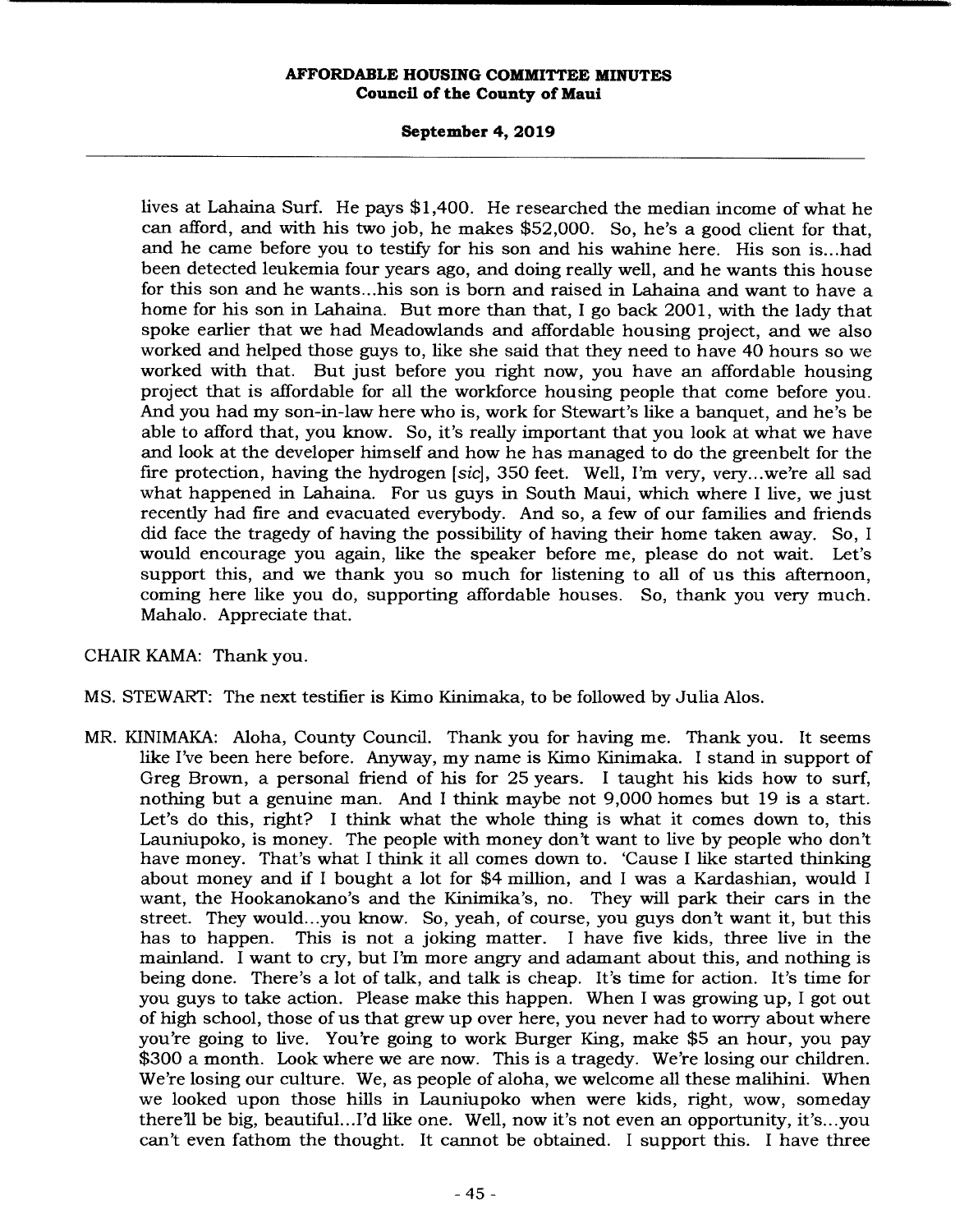#### **September 4, 2019**

minutes. Hold on, I got stuff. When I used to drive past there, up the mountain, only had the Aquino family, the Biga family, and the Palakiko's, never have people without breath. But now, they run the place. Sorry, you guys, I know you haole, but, you know, this isn't Beverly Hills, this is Hawaii. And my question to the people up there that are opposing this project, how would you feel if the King and the Queen said to you no, beat it. You don't belong here. This is our place. We just need a place to help preserve our culture, and it is your responsibility to provide this. So, we all know it's more than that, so please--sorry, I pressed the button, whoa, whoa--please pass this bill and good luck to the 19 winners of this lottery. Thank you.

CHAIR KAMA: Maikai. Mahalo. Mr. Kinimaka, we have a question for you.

MR. KINIMAKA: Yes . . . *(inaudible)...* 

CHAIR KAMA: Ms. Paltin?

COUNCILMEMBER PALTIN: Thanks, Chair. Thank you, Kimo, for being here. I just was --

MR. KINIMAKA: Thank you...

COUNCILMEMBER PALTIN: --wondering --

MR. KINIMAKA: Thank you --

COUNCILMEMBER PALTIN: --did you --

MR. KINIMAKA: --Ms. Paltin.

- COUNCILMEMBER PALTIN: --check in with the Aquino's, the Biga's, and the Palakiko's on how they feel about this development?
- MR. KINIMAKA: You know, I haven't spoken to them. You know, like this is Maui. Everybody lives on social media. We don't even get to see anybody. We just find out where they were and what they're doing. I really don't know, Tamara. Thank you --

COUNCILMEMBER PALTIN: Okay.

MR. KINIMAKA: --for asking. But, you know... and I know that they're mixed on this whole thing. But I'm sure like if they said, hey, you know what, we're going to build a route for you guys, so you guys can get out of there too, we're going to figure out a way that if your water is being disrupted anyway, that we...we'll be pono and we don't do it. 'Cause no matter what we got to do, we got to look at ourselves at the end of the day, and we got to try to be pono and do the right thing. Thank you.

COUNCILMEMBER PALTIN: Thank you.

MR. KINIMAKA: Thank you.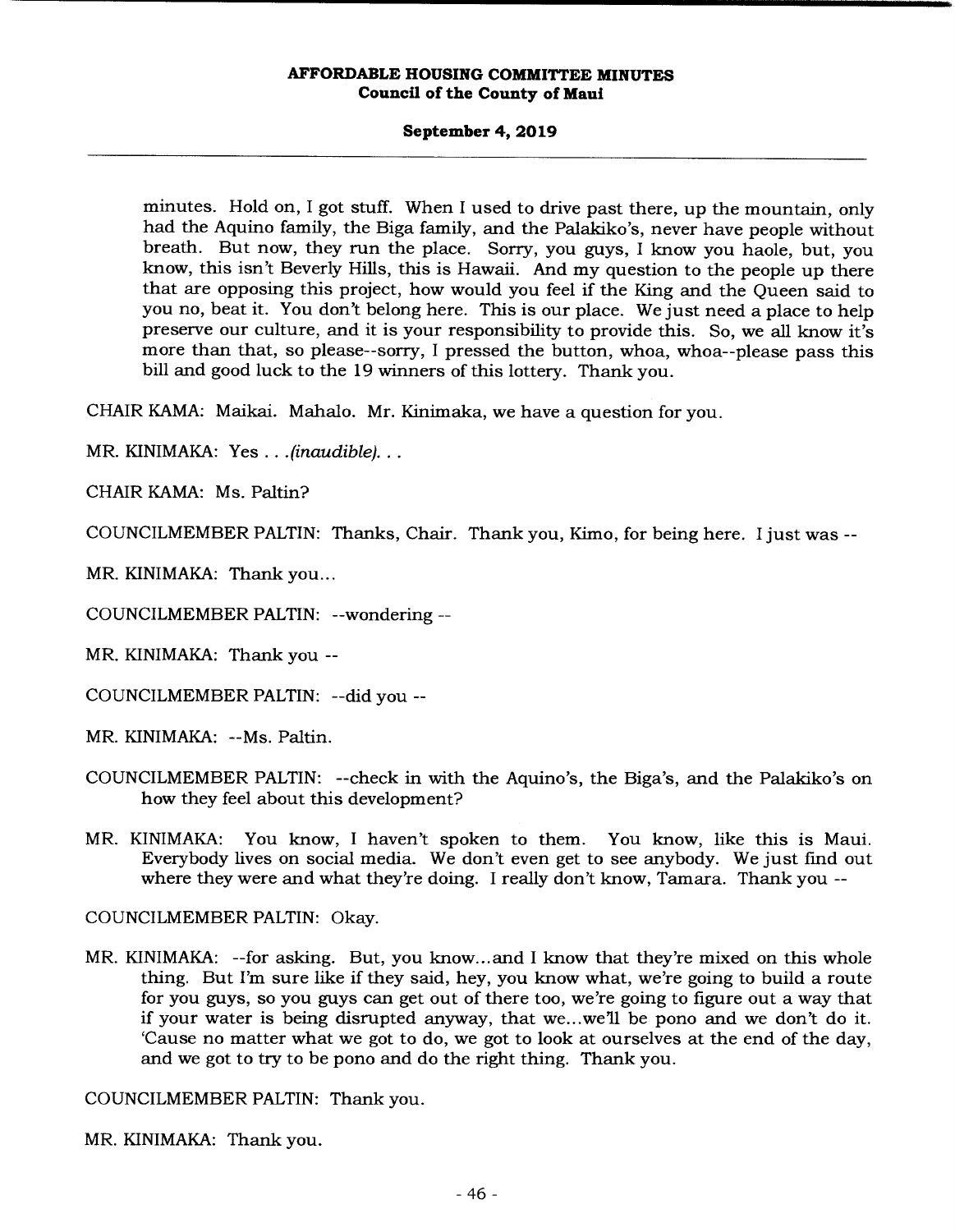## **September 4, 2019**

CHAIR KAMA: Thank you.

MS. STEWART: The next testifier is Julia Alos, to be followed by Brian Klingbail.

MS. ALOS: Aloha, good afternoon, Chair Kama and the County Council.

CHAIR KAMA: Aloha.

MS. ALOS: My name is Julia Alos, and I support Makila Farms workforce housing development. The developer's bold vision on the community concept, design, and offerings have been carefully deliberated after community/ Council concerns arose from the Makila Kai project. Makila Farms has obviated these issues and it's hopeful this new housing opportunity could ultimately become a reality for the qualifying 50 percent to 100 percent of AMI's for Maui's area median income range. Makila Farms could genuinely be... could be a genuinely unprecedented coup for the Maui's West Side residents. Enhancements include addressing and further mitigating the risk of fire; irrigating areas around the neighborhood; demonstrable egresses, five for evacuating ease; installing more hydrants than required; abating brown runoff into the sea with its retention basins; ensuring sufficient potable and non-potable resources; and negating use of streams; use of the ATU, anaerobic treatment units, that will treat wastewater naturally unlike cesspools and septic systems, and protect our valuable water resources. Makila Farm has built guardrails to protect and maintain in perpetuity affordable... affordability for the growing segment of residents currently living out of this equation for the American dream to own a house they can call home on a 2-acre minimum parcel for 30 years. The quality of life for perspective Makila Farms residents would restore a sense of financial security for some families and a small step towards stemming this hopelessness so many have today. Perhaps, this development, if approved, will spur a calling for more developers to embark on this endeavor to retain workforce residents and the future here on Maui and around the State. The County has a responsibility to ante up its inventory levels by making affordable homeownership an attainable right and a goal many should have and not a privilege for just a few. The neighborhood will naturally lend itself an opportunity to farm together with your family and neighbors and promote interest in sustainability and self-sufficiency as a welcome and healthy alternative lifestyle as another plus. I see co-op farming, crop swapping, tip sharing, a good way to get to know your neighbor to learn how to work together to make good use of your land. Maybe this will grow future farmers for Maui, which we need. The lack of affordable home-owning options has been a crisis here for decades. residents of Hawaii, Statewide, and in our country at large. Maui... Makila Farms is clearly a solution. The constraints of this issue represent a lack of congruency with the Maui County General Plan as stated, when adequate or appropriate housing is unattainable to a large portion of the population, it negatively impacts the entire community and decreases overall quality of life for everyone. To many residents, this.. .they fall in this category. Status quo is clearly untenable and unacceptable. It overshadows a decent quality of life for too many residents working just to survive. Contrary, Makila Farms would reduce commute, travel time, replace it with newfound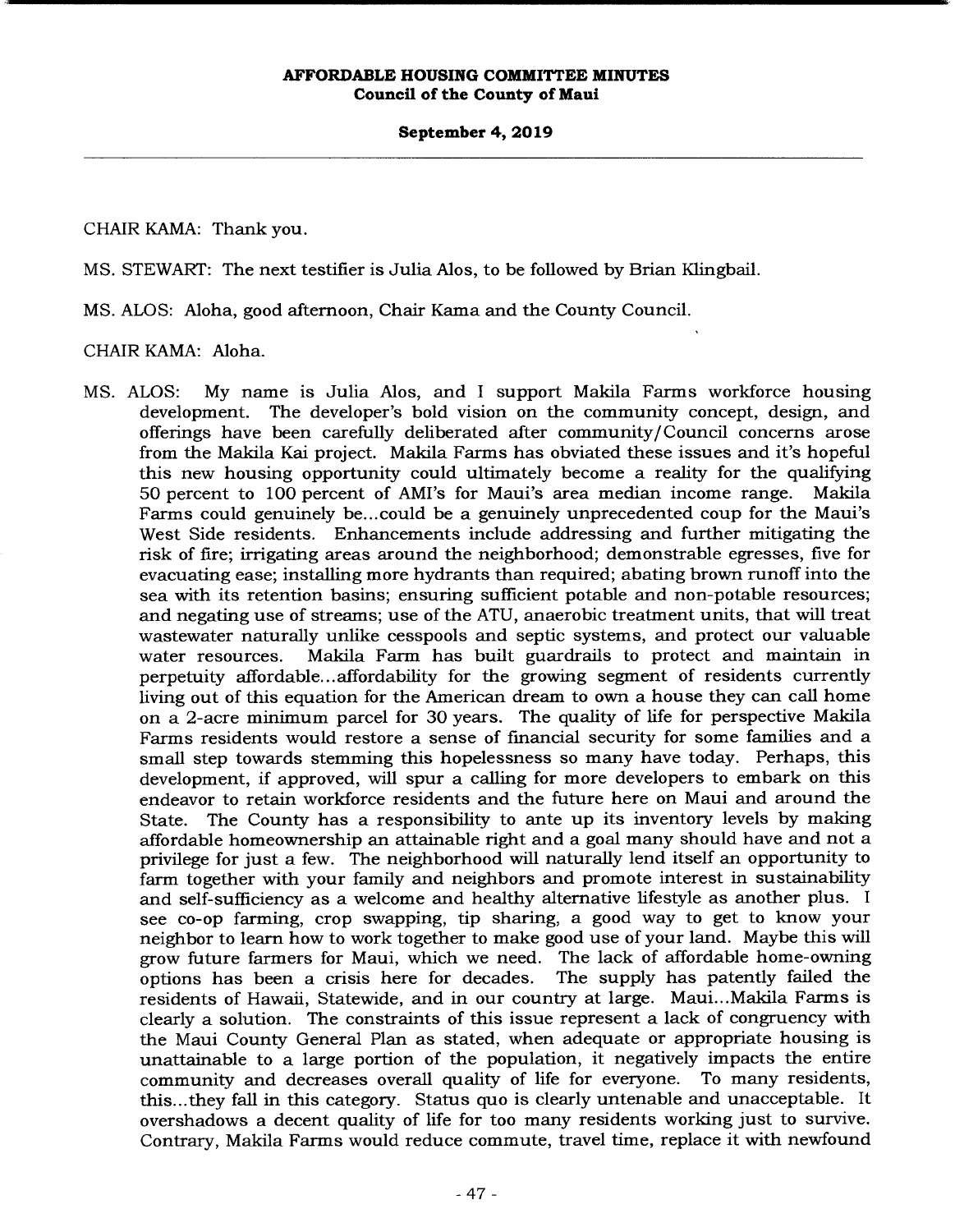#### **September 4, 2019**

quality time with families, afford families an opportunity to enjoy a prideful ownership of a place that they can call home. The County and State needs reliefs such as this and we cannot rely on major developers to build huge projects. They take too long to complete. They rattle residents and are addressing the urgency of the need, which is now, not a decade from now. It's doubtful anything close to Makila Farms offering will be heard by this County Council or even future sitting County Councilmembers again, and I hope hundreds of residents... I hope.. .it is my hope that hundreds of residents will make...you will help Makila Farms make it the winningest victory for these deserving, hardworking West Maui residents. It's a step in the right direction and I hope you will pass this development. Thank you.

CHAIR KAMA: Thank you.

MS. ALOS: Question? Thank you.

MS. STEWART: The next testifier is Brian Klingbail, to be followed by Kosei Nagata.

MR. KLINGBAIL: Aloha.

CHAIR KAMA: Aloha.

MR. KLINGBAIL: Good afternoon, Chair Kama, ladies and gentlemen of the Council. My name is Brian Klingbail, and I thank you for the opportunity and time to address you here today. First of all, I'd like to commend you for your efforts in bringing affordable<br>housing to Maui. I hope that this forum continues and we see more of these I hope that this forum continues and we see more of these opportunities in the near future. Affordable housing is deeply rooted into the psyche of modern society. There's a reason homeownership has been coined the American dream. Home affordability is more than a personal aspiration. It correlates to economic diversity and many factors that directly affect the community's overall economic vitality. The Maui community is about much more than tourism and luxury real estate. And largely, I think that's why we're here today. Housing costs are a major factor in a typical family's household budget. Exceeding one's affordability can lead to things like having less money to pay for food, utilities, transportation to work and... to and from work, excuse me, health, and childcare expenditures, as well as a reduction in savings for emergencies, retirement, as well as opportunistic pursuits such as higher education, or funding for small businesses. All these factors can and often do lead to a lesser quality of life. It is for this reason and many others like it that I am here to provide my full support for the proposed Makila Farms development. Having grown up in Wisconsin, I'm used to seeing a landscape scattered with farms. These farms typically belong to hardworking individuals that are nowhere close to top earners in their communities. Oftentimes, these people fall into what we'd consider 50 to 80 percent of the AMI, very similar to what is going to be tailored to with this development. Luxury homes are absent from these properties. Oftentimes, you'll see multiple generations who work in the same farm. It is here where traditions are shared and passed down. There is a tremendous sense of pride in what they do. Children that grew up on these farms gain a deep appreciation for the outdoors and the land they farm. Neighbors are often tight-knit. Families often raise self-reliant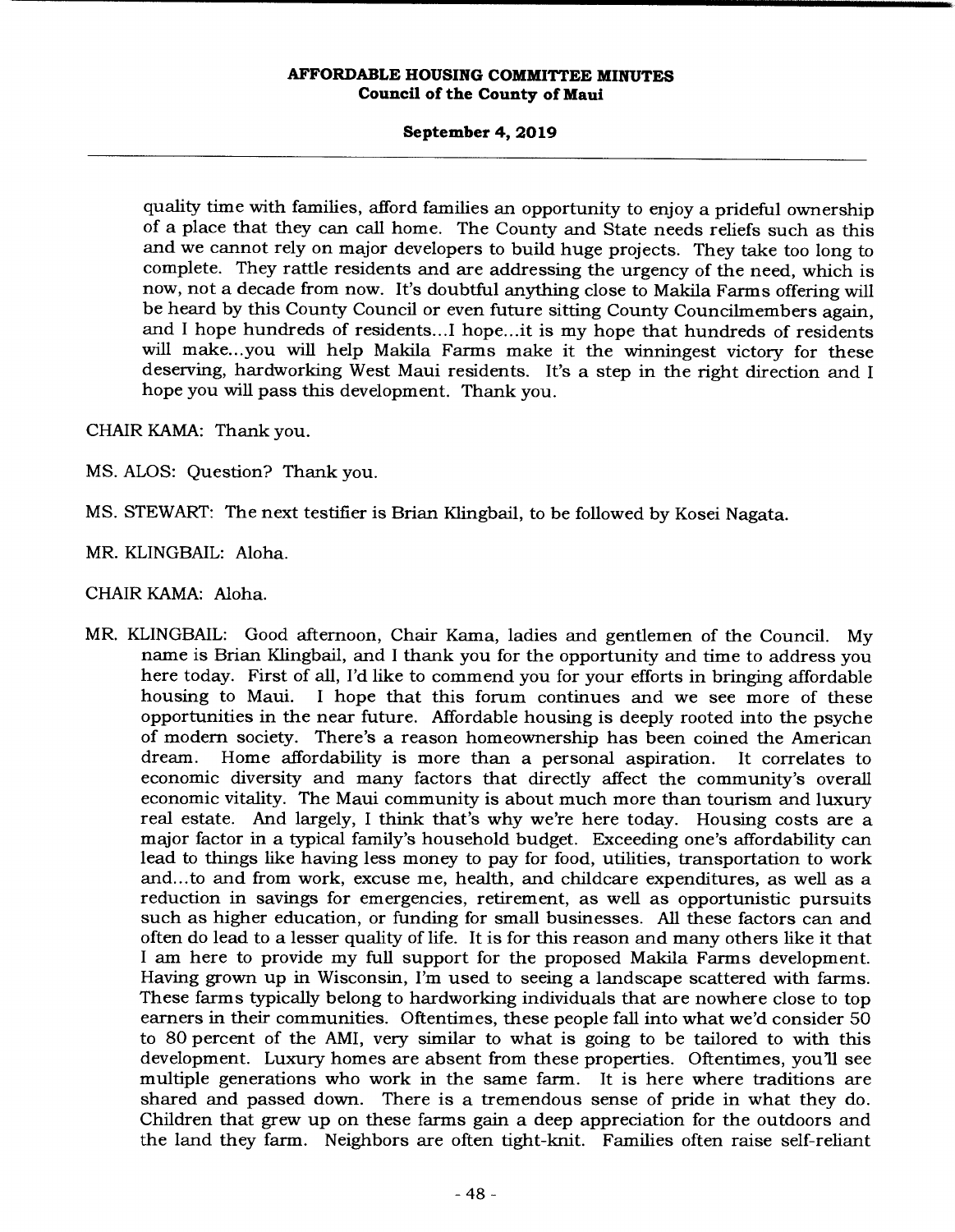#### **September 4, 2019**

children that rarely spend time on the couch with their eyes are glued to various machines. That's unfortunate because in today's society, that's becoming more common. Makila Farms appears to be a one-of-a-kind opportunity for local lower AMI families to be able to own and live on a large parcel of ag land. To me, this doesn't seem like something that should be simply a privilege of the few. It also appears to me that we've been presented here with a well-thought-out solution that would create a well-needed increase in homeownership. If approved, Makila Farms could provide real viable, affordable housing on plots of land previously unheard of on Maui. This comes at a time when housing is desperately needed. When you vote, please hold the importance of affordability and sustainability in the highest regard. Thank you for your time. Mahalo.

CHAIR KAMA: Thank you.

- MS. STEWART: The next testifier is Brian Klingbail, to be followed by Kosei Nagata.
- MR. NAGATA: I'm actually Kosei.
- MS. STEWART: Oh, sorry.
- MR. KLINGBAIL: . . . *(inaudible)...*
- MS. STEWART: Sorry about that, Brian.
- MR. NAGATA: Aloha, Chair. Aloha, Council. My name is Kosei Nagata. I have lived on Maui since 2015, and I have been commuting to work from Kula to Lahaina, five days a week. I'm on the road an average of three hours a day, precious time that is taken from my family. If the Makila project is approved, I would like the opportunity to apply for one of the lots so that my commute is not.. .it is not so strenuous. I ask that you please consider this project, as it will provide affordable homes to long-term residents. I had a colleague who had raised and lived in Lahaina her entire life. Recently, she had to uproot her family and move to the mainland because homes are unaffordable and unattainable, many on the West Side. My former colleague informed me that she just bought a four-bedroom house for a little over \$250,000. I was really happy that she was able to purchase a home but know she would have loved to stay on Maui if provided with the same opportunity. If Makila Farms is approved and moves forward, many families will be able to make their dreams come true. I know Greg Brown to be honest and trustworthy. His work reflects his pride and integrity to do the job right. I support Makila Farms and Brown Development to start the project, and I recommend that the County of Maui approves the Makila project. Thank you for your time.

CHAIR KAMA: Thank you.

MS. STEWART: The next testifier is Dallas Castillon, to be followed by Mark Dearkos... Deakos.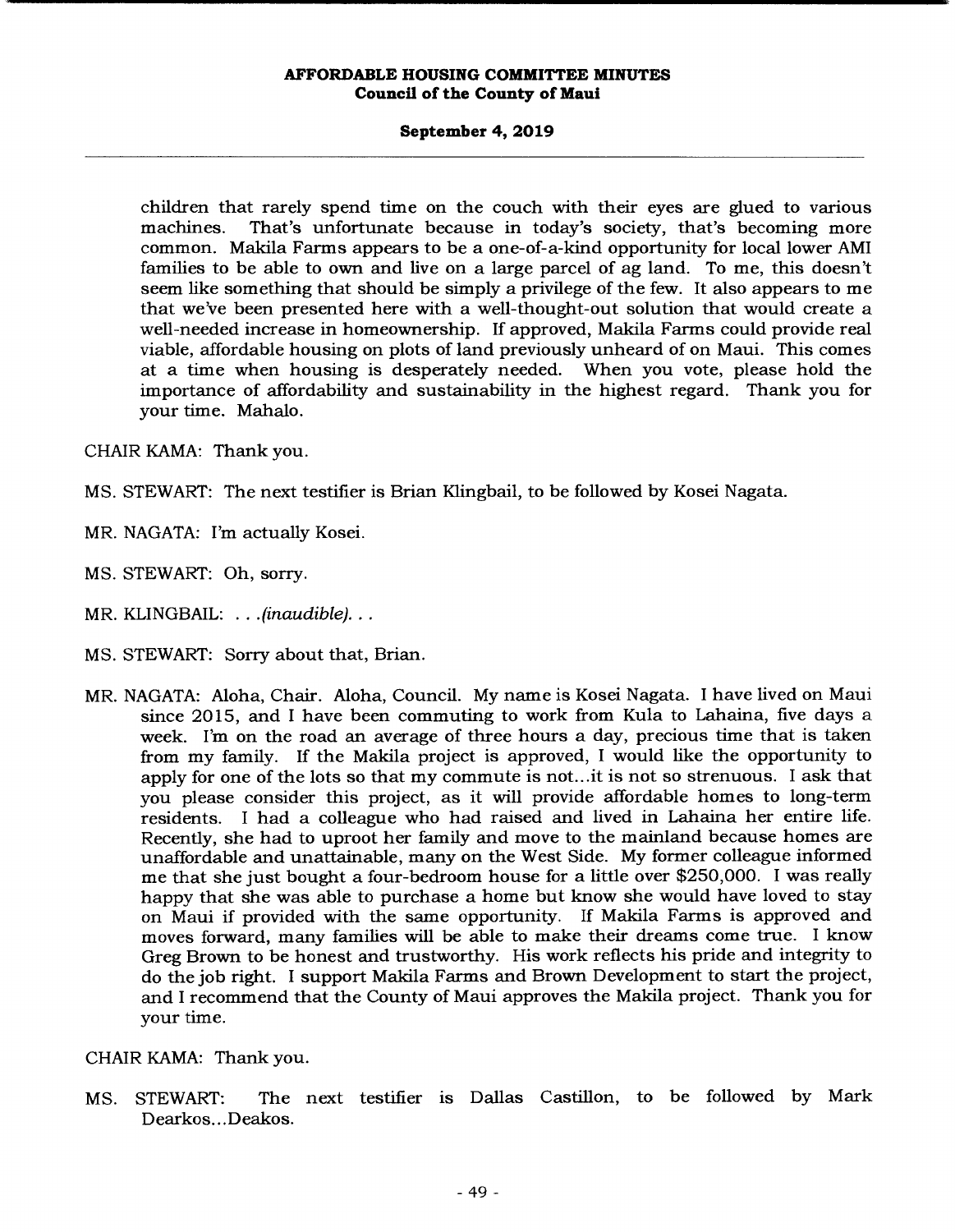## **September 4, 2019**

MS. CASTILLON: Aloha, Chairman and Members. My name is Dallas Castillon, and I'm here to support the Makila Farms affordable housing. I was born and raised here on the island of Maui. I've seen many of my friends, families move off island due to the high cost of living here even though they were raised here as well. To be able to live here, you have to basically be living with family. There's four or five families in one house. And so, I'm here to show my support for this project.

CHAIR KAMA: Thank you.

- MS. STEWART: The next testifier is Mark Deakos, to be followed by Mapuana Samonte.
- MR. DEAKOS: Thank you, Chair, Councilmembers. It looks like you're burning out the ohana protectors, yeah, the aina protectors. Mark Deakos, West Maui resident of 23 years, marine biologist. And I first want to thank the Planning... County Planning for their outreach in West Maui. I've done a lot of work there. I remember my first meeting there. It's about 12 people around the table, angry, not trusting the process for the community plan. The County reassured us that every voice was important, was critical to the process. And I asked them about 201H, and they said, yeah, maybe not 201H, you know, that can bypass the process. So, of course, here we are, 201H, 201H, 201H. So, there goes the community plan. You guys even asked Pam Eaton, how's it going over there? Do they support these Launiupoko projects? She said no, they don't support them. That's on record. So, today is really not about what West Maui community wants. It's about what the developer wants, and if he can get enough votes today to bypass the community plan, and of course, in violation of the segmentation rule. But what if you had a community project that came to you that had all the energy from the homes made onsite, so no power lines that could spark, cause fires; all the water captured on site; compostable toilets that use no chemicals, no water; restoring native ecosystem, food for us, community gardens, so tenants can have access to healthy foods; located near work, school, and necessities, so that there is also living affordably, okay, with minimal utility cost, no need for a car for every member to have a car; and all at the same cost as traditional building. What if you had to approve a project like that? And the testifiers that were in favor of it weren't just the ones lottery.., on the lottery ticket but the ones protecting the water, the ones concerned about water quality, the ones concerned about traffic, the ones, you know, you could have all of them supporting these projects. And they're doing these all across these sustainable, affordable, in-perpetuity communities all across the United States with groups like the International Living Future Institute, for which I'm in training as their ambassador. So, I'm asking you to please shelve this project. Ask Mr. Brown, ask Mr. Martin, to join me on September 19th, there's a workshop in Oregon. We're going to learn together how to do these projects properly, restorative projects, and well come back and tell you all about that, how we can address all of the concerns in the community. And they can even.. .they're willing to actually come here and do a workshop for you guys so we learn how to do restorative, not low impact, not less unsustainable projects, which you keep getting. And it's a tough to get everyone on board, but we can do this work with Maui Tomorrow's plan and really start regenerating and healing West Maui. Thank you.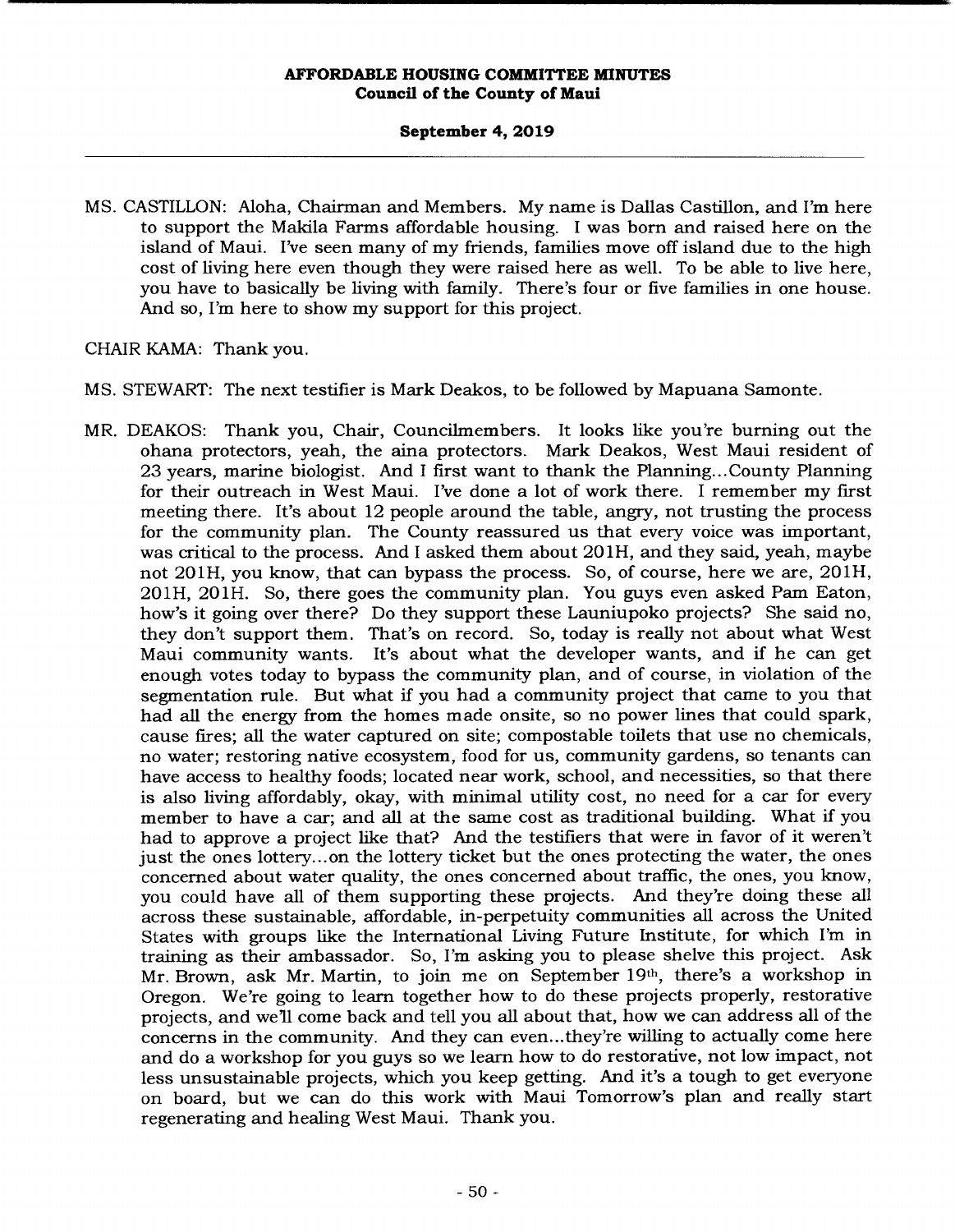#### **September 4, 2019**

CHAIR KAMA: Thank you.

- MS. STEWART: Our final testifier signed up in the Chambers is Mapuano...Mapuana Samonte.
- MS. SAMONTE: Aloha kakou.

CHAIR KAMA: Aloha.

MS. SAMONTE: My name is Mapuana Samonte, and I'm a small business owner and kumu hula. Mahalo for the opportunity to enter my testimony today in support of the Makila Farms residential workforce housing project. I was born and raised in the town of Lahaina. I was a renting-resident there for more than 32 years. Currently, I reside here in Wailuku due to the lack of inventory and the fair cost of rental housing. I was forced to move to Central Maui for the past five years since then because it is substantially more affordable for me. I am the sole provider for my family. I have a unique situation that I would like to share as a person of part-Hawaiian ancestry, and I would like to speak on the behalf of those that do not qualify for the 50 percent blood quantum to acquire DHHL or Hawaiian Home Lands. Two years ago, my elderly mother of 86 years of age, who was 48.5 percent Hawaiian, unfortunately passed away on the list, the waiting list. That was our chance for our affordable homeownership as a family. And she was on that list since 1982, and the laws have not changed in favor for our Hawaiians that... part-Hawaiians that still wait. So, Makila Farms is a chance for some of the Lahaina families that have been there for generations, you know, to have an affordable home. So, I am for the project, and I hope that you consider passing it. Mahalo.

CHAIR KAMA: Thank you.

MS. STEWART: There are no more testifiers signed up in the Chambers, Chair.

CHAIR KAMA: Thank you. So, Members, brief recess. .. *.(gavel)...* 

**RECESS: 4:38 p.m.** 

**RECONVENE: 4:40 p.m.** 

CHAIR KAMA: ... *(gavel)...* The Affordable Housing Committee of September 4th will now reconvene. Okay. So, now, I'd like to be able to close public testimony without objection.

COUNCILMEMBERS: No objections.

CHAIR KAMA: Thank you. Public testimony is now closed.

# *• .END OF PUBLIC TESTIMONY...*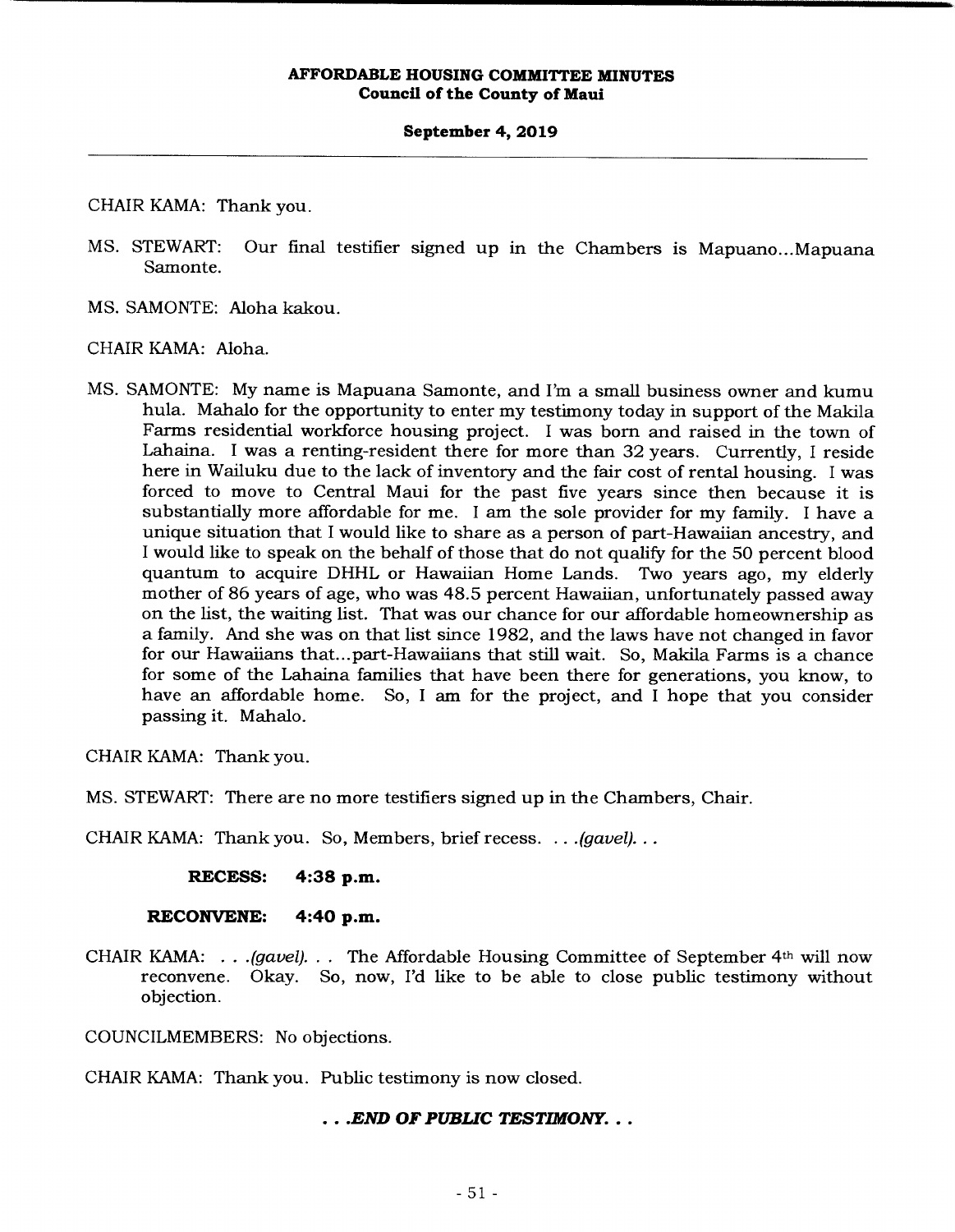#### **September 4, 2019**

- CHAIR KAMA: Okay. So, Members, we are going to reconvene our Housing meeting on September 10<sup>th</sup> at 9:00 a.m. So, September 10<sup>th</sup>, that's a Tuesday, right? Okay. So, next week Tuesday, September 10<sup>th</sup>, 9:00 a.m. in the morning. Yes, Mr. Molina?
- VICE-CHAIR MOLINA: Yeah, thank you, Madam Chair. Just for the record, we closed testimony as well for our Office... Council Services Offices as well in Molokai, Lanai? That's included in your closing of public testimony?

CHAIR KAMA: Yes.

VICE-CHAIR MOLINA: Yeah, okay. I was just double-checking on what --

CHAIR KAMA: Does all public...

VICE-CHAIR MOLINA: --....(inaudible)...

CHAIR KAMA: Do I need to say that --

VICE-CHAIR MOLINA: Yeah, I just want to make --

CHAIR KAMA: --neighbor islands --

VICE-CHAIR MOLINA: --sure it was clear.

CHAIR KAMA: --are closed too?

VICE-CHAIR MOLINA: Yeah, yeah --

CHAIR KAMA: I --

VICE-CHAIR MOLINA: --yeah.

CHAIR KAMA: --assumed they went home at four o'clock.

VICE-CHAIR MOLINA: Yeah, yeah, maybe, maybe. Youll never know but just want --

CHAIR KAMA: Thank you.

VICE-CHAIR MOLINA: --. . . (inaudible). . .

CHAIR KAMA: Thank you, Mr. Molina. That's what a good Chair does. He keeps your Chair alive and well and working. Yes, so, we're going to reconvene our Affordable Housing Committee. So, what's going to happen is that our presenters will come back, and we'll have time to deliberate at that moment. But until then, I have no questions. Mimi, do you have something you want to say?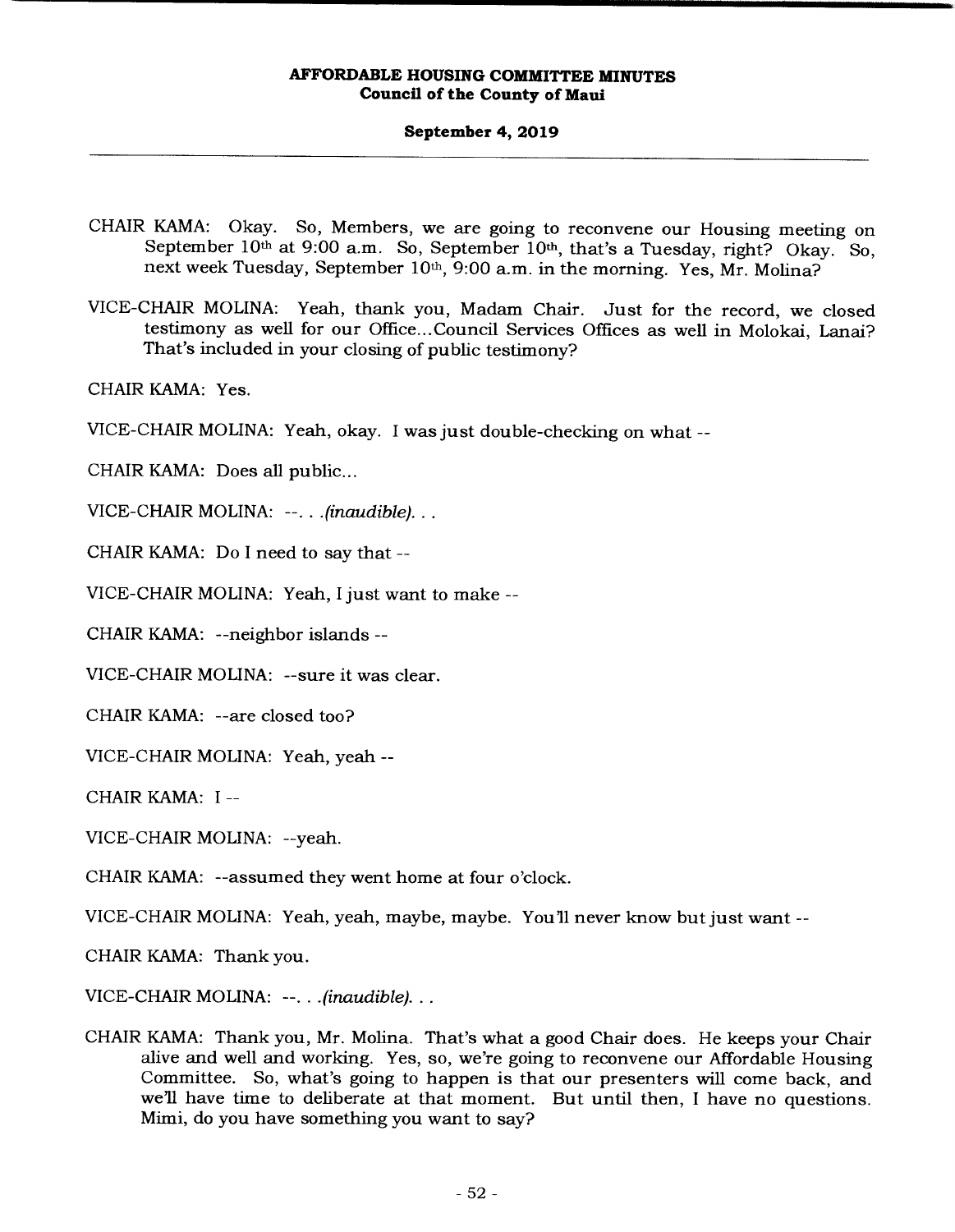#### **September 4, 2019**

MS. DesJARDINS: No, I just want to make sure that you're going to recess today.

CHAIR KAMA: Yes, I'm going to recess today's meeting at 4:41 p.m. till September --

COUNCILMEMBER HOKAMA: . . . *(*inaudible). . . --

CHAIR KAMA: --10th.

COUNCILMEMBER HOKAMA: --...(inaudible)...

CHAIR KAMA: Yes, Mr. Hokama?

COUNCILMEMBER HOKAMA: Chair, if we have some questions we know you.. .we'd like to pose, you want it in advance 'cause mine would deal with Public Works.

CHAIR KAMA: Yes.

COUNCILMEMBER HOKAMA: Okay.

CHAIR KAMA: Yes. Okay.

COUNCILMEMBER HOKAMA: Yeah, thank you for that guidance.

CHAIR KAMA: Thank you. So, if you have questions in advance by...yes, Mr. Sinenci?

COUNCILMEMBER SINENCI: Right, thank you, Chair. One of the testifiers had mentioned the, I believe it was 13... 19.30A.040, and I --

CHAIR KAMA: Yes.

COUNCILMEMBER SINENCI: --was wondering if that was... that could be kind of clarified on by the next meeting.

CHAIR KAMA: Sure. Mimi, can you...

COUNCILMEMBER SINENCI: Thank you.

CHAIR KAMA: Thank you. She shall get that for us. Any other questions or comments or anything else, Members? Yes, Ms. Paltin?

COUNCILMEMBER PALTIN: I might have some questions for hydrology and ATU.

CHAIR KAMA: Okay. So, the presenters will bring their...you're going to bring all your guys here that day? Okay. So...

COUNCILMEMBER PALTIN: And Fire.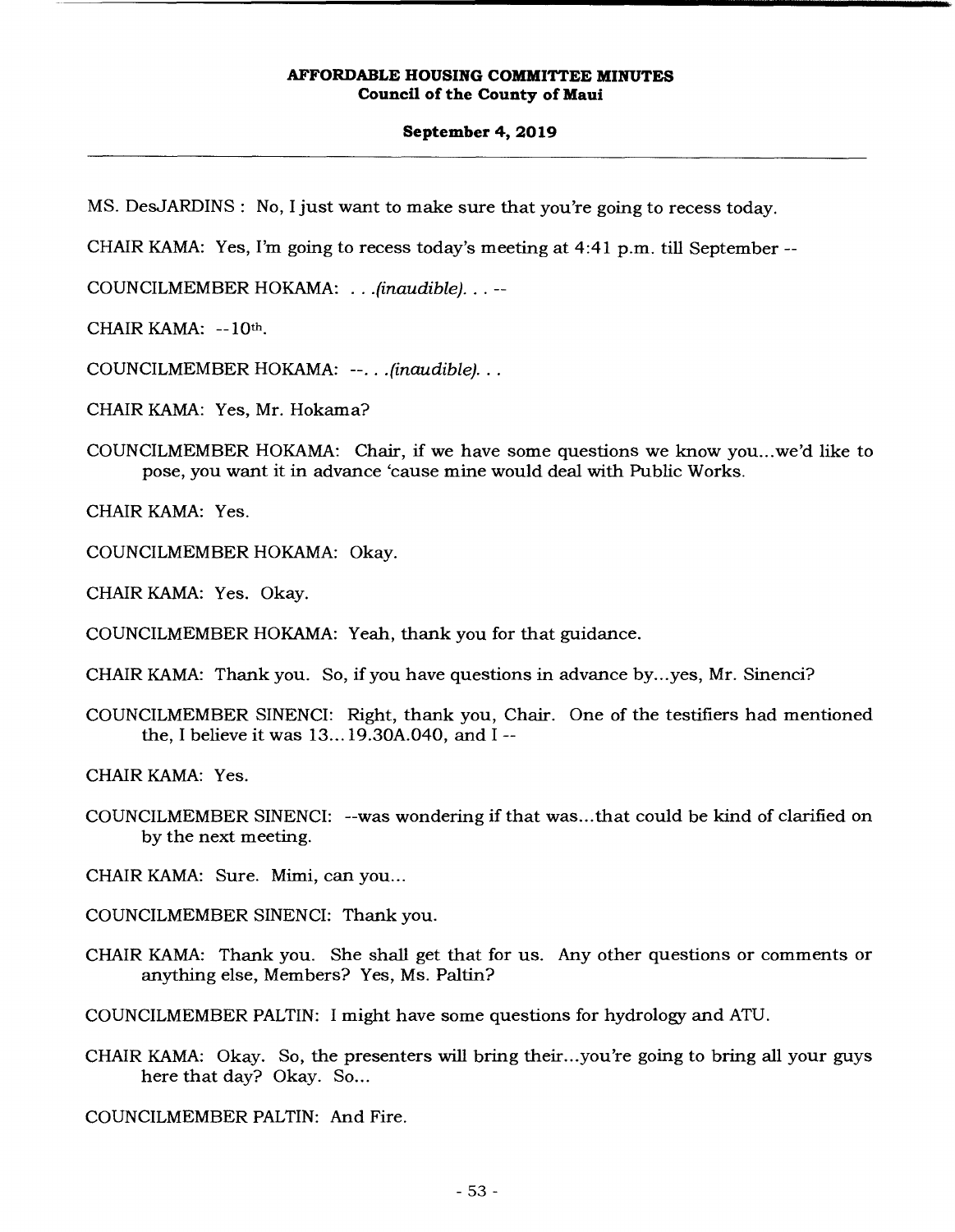# **September 4, 2019**

CHAIR KAMA: Fire will be here that day. They told me they'll be here. Anyone else want to invite anybody else to this party? You may come, yes, by all means. Thank you. Okay. So, if the Members have nothing more, I'd like to recess this meeting. Meeting recessed. . . . *(gavel).* 

**RECESSED:** 4:43 p.m.

APPROVED:

TASHA KAMA, Chair Affordable Hóusing Committee

ah:min: 190904:acqp Transcribed by: Ann Carmel *Q.* Pugh